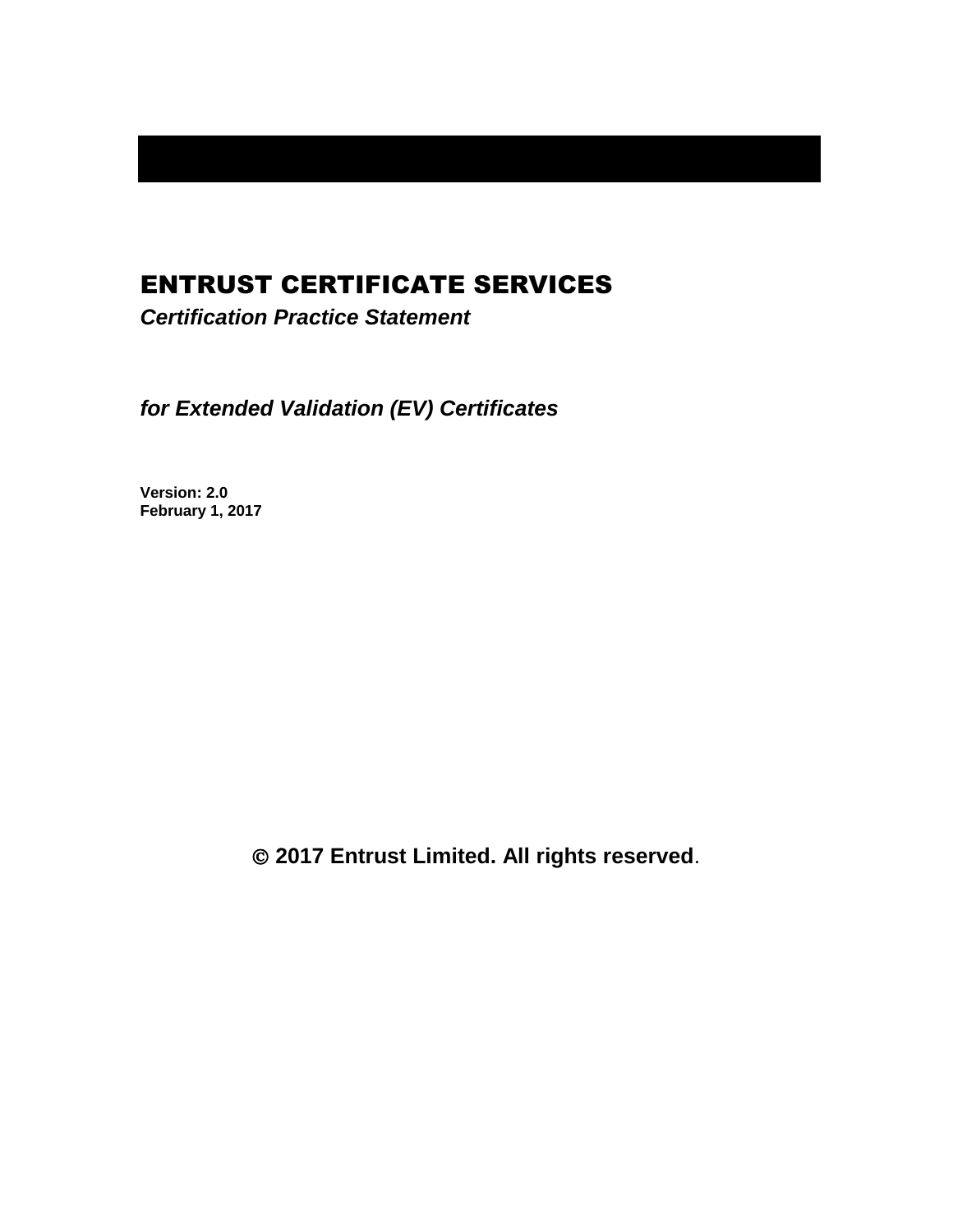# **Revision History**

| Issue | Date               | Changes in this Revision                            |
|-------|--------------------|-----------------------------------------------------|
| 1.0   | November 30, 2006  | Initial version.                                    |
| 1.01  | January 11, 2007   | <b>Initial Release</b>                              |
| 1.02  | August 1, 2007     | Update to implement EV Guidelines v1.0 and          |
|       |                    | <b>OCSP</b> data requirements                       |
| 1.1   | September 24, 2008 | Revision to routine rekey and key changeover.       |
|       |                    | Other minor revisions having no substantive         |
|       |                    | impact.                                             |
| 1.2   | December 3, 2009   | Revisions to add additional application software    |
|       |                    | vendors and relying parties as third party          |
|       |                    | beneficiaries. Deleted Subscriber notice            |
|       |                    | requirements. Added Non-Commercial Entities to      |
|       |                    | end-entity types. Added Certificate Profiles. Other |
|       |                    | minor revisions having no substantive impact.       |
| 1.3   | February 28, 2011  | Updated disaster recovery requirements and other    |
|       |                    | minor changes having no substantive impact.         |
| 1.4   | June 25, 2012      | Update for compliance to Baseline Requirements      |
|       |                    |                                                     |
| 1.5   | December 1, 2013   | Update for inclusion of data controls for           |
|       |                    | certificate renewal, support for smartcards, and    |
|       |                    | subordinate CA certificates                         |
| 1.6   | March 4, 2014      | <b>Change to Loss Limitations</b>                   |
| 1.7   | April 6, 2015      | Updated PKI hierarchy, SHA-2, added Certificate     |
|       |                    | Transparency and Certification Authority            |
|       |                    | Authorization                                       |
| 1.8   | July 6, 2015       | Update for EV Code Signing                          |
| 1.9   | February 12, 2016  | Updates for HSM criteria                            |
| 2.0   | February 1, 2017   | Update PKI hierarchy, roots, ECC key size and       |
|       |                    | certificate profiles, changes to Definitions,       |
|       |                    | Disclaimers, Loss Limitations and Conflict of       |
|       |                    | Provisions                                          |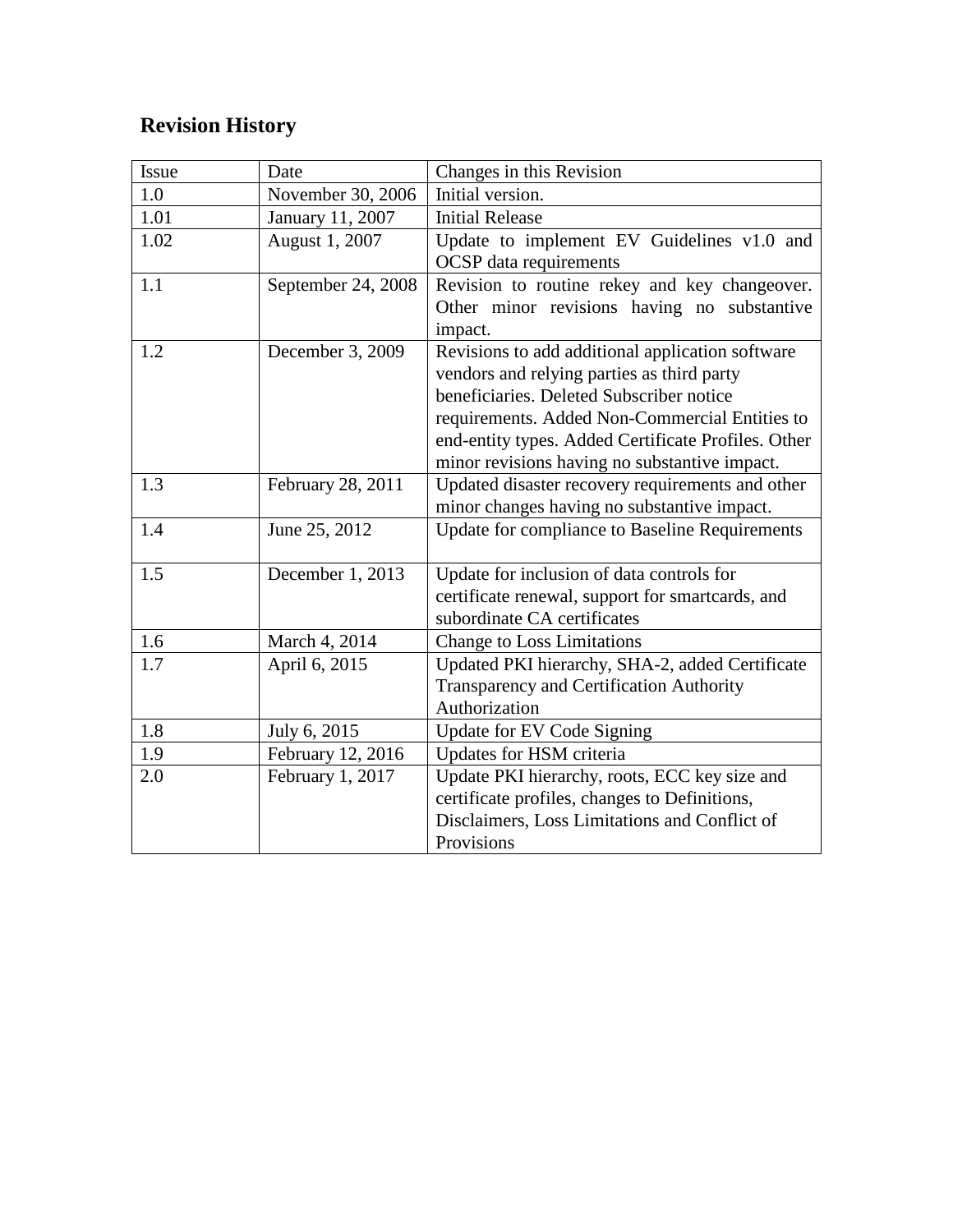# **TABLE OF CONTENTS**

|    | 1.1              |  |
|----|------------------|--|
|    | 1.2              |  |
|    | 1.2.1            |  |
|    | 1.2.2            |  |
|    | 1.3              |  |
|    | 1.3.1            |  |
|    | 1.3.2            |  |
|    | 1.3.3            |  |
|    | 1.3.4            |  |
|    | 1.4              |  |
|    | 1.4.1            |  |
|    | 1.4.2            |  |
| 2. |                  |  |
|    | 2.1              |  |
|    | 2.1.1            |  |
|    | 2.1.2            |  |
|    | 2.1.3            |  |
|    | 2.1.4            |  |
|    | 2.1.5            |  |
|    | 2.2              |  |
|    | 2.2.1            |  |
|    | 2.2.2            |  |
|    | 2.3              |  |
|    | 2.3.1            |  |
|    | 2.3.2            |  |
|    | 2.3.3            |  |
|    | $2.4\phantom{0}$ |  |
|    | 2.4.1            |  |
|    | 2.4.2            |  |
|    | 2.4.3            |  |
|    | 2.5              |  |
|    | 2.5.1            |  |
|    | 2.5.2            |  |
|    | 2.5.3            |  |
|    | 2.5.4            |  |
|    | 2.5.5            |  |
|    | 2.6              |  |
|    | 2.6.1            |  |
|    | 2.6.2            |  |
|    | 2.6.3            |  |
|    | 2.6.4            |  |
|    | 2.7              |  |
|    | 2.7.1            |  |
|    | 2.7.2            |  |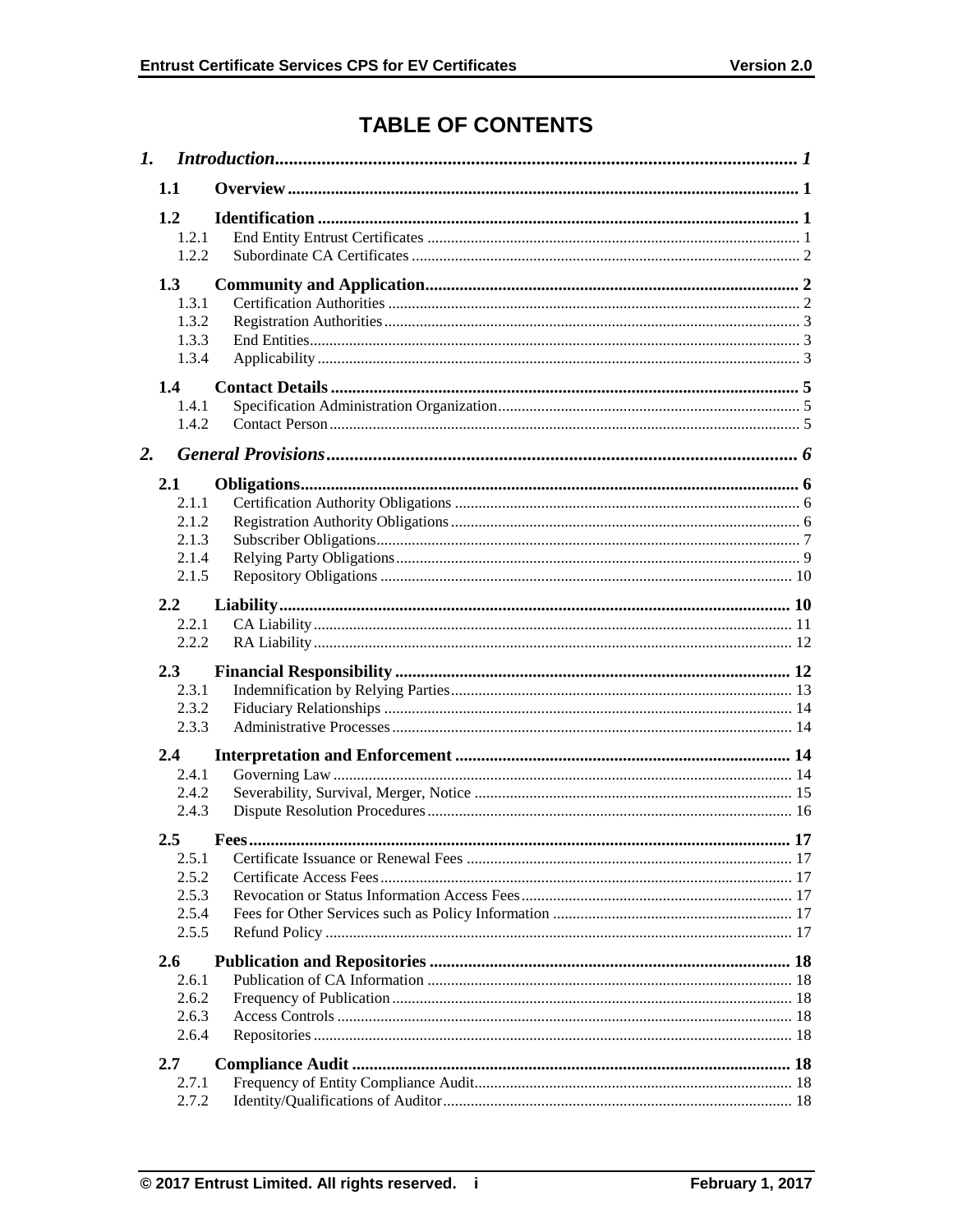|                      | 2.7.3  |    |
|----------------------|--------|----|
|                      | 2.7.4  |    |
|                      | 2.7.5  |    |
|                      | 2.7.6  |    |
|                      | 2.8    |    |
|                      | 2.8.1  |    |
|                      | 2.8.2  |    |
|                      | 2.8.3  |    |
|                      | 2.8.4  |    |
|                      | 2.8.5  |    |
|                      | 2.8.6  |    |
|                      | 2.8.7  |    |
|                      | 2.9    |    |
|                      |        |    |
| $\boldsymbol{\beta}$ |        |    |
|                      | 3.1    |    |
|                      | 3.1.1  |    |
|                      | 3.1.2  |    |
|                      | 3.1.3  |    |
|                      | 3.1.4  |    |
|                      | 3.1.5  |    |
|                      | 3.1.6  |    |
|                      | 3.1.7  |    |
|                      | 3.1.8  |    |
|                      | 3.1.9  |    |
|                      |        |    |
|                      | 3.1.10 |    |
|                      | 3.2    |    |
|                      | 3.3    |    |
|                      | 3.4    |    |
|                      |        |    |
| $\boldsymbol{4}$     |        |    |
|                      | 4.1    |    |
|                      | 4.1.1  |    |
|                      | 4.2    | 26 |
|                      | 4.2.1  |    |
|                      | 4.2.2  |    |
|                      | 4.2.3  |    |
|                      | 4.2.4  |    |
|                      | 4.2.5  |    |
|                      | 4.2.6  |    |
|                      | 4.2.7  |    |
|                      | 4.3    |    |
|                      | 4.4    |    |
|                      | 4.4.1  |    |
|                      | 4.4.2  |    |
|                      | 4.4.3  |    |
|                      | 4.4.4  |    |
|                      | 4.4.5  |    |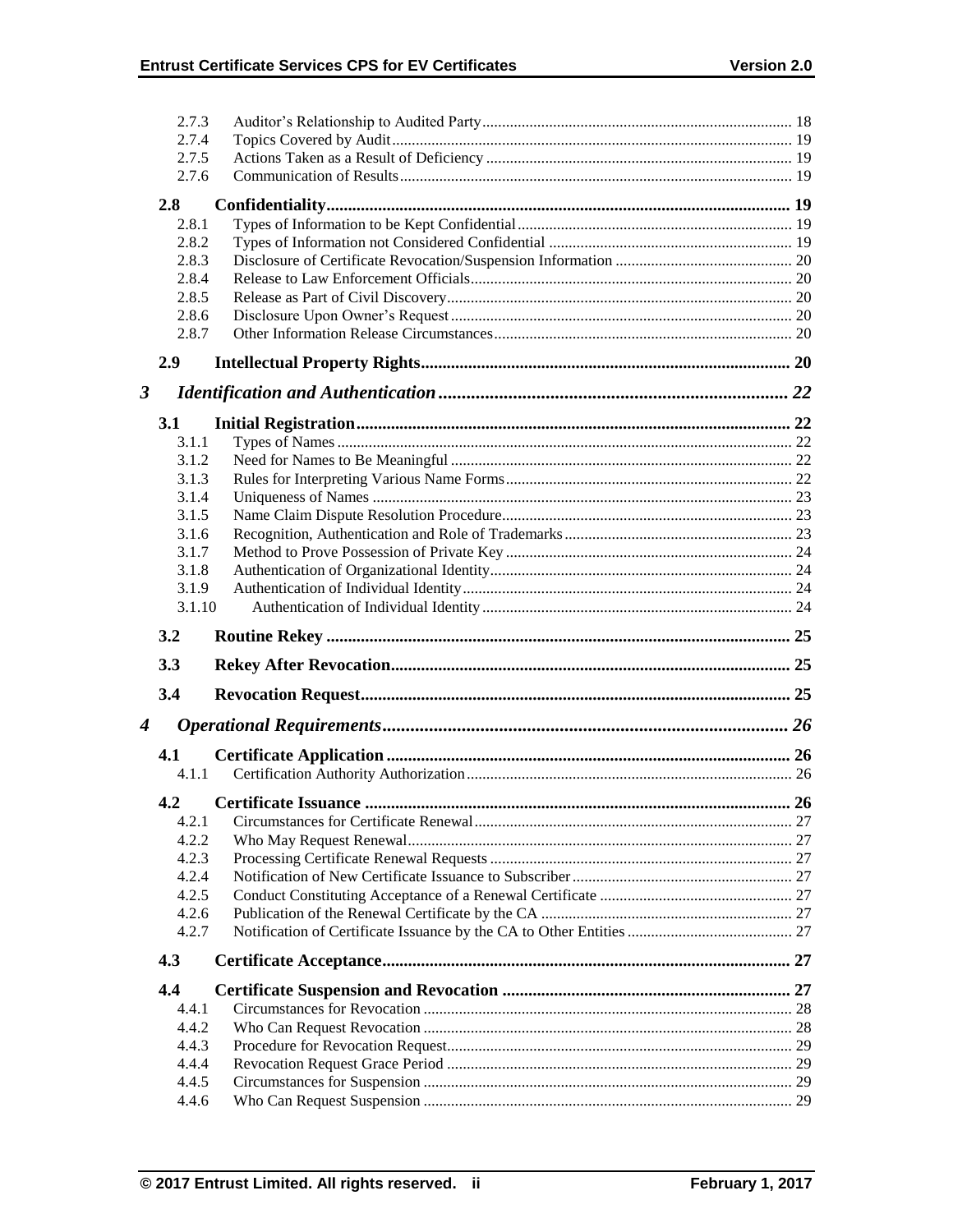|        | 4.4.7          |                                                                       |  |
|--------|----------------|-----------------------------------------------------------------------|--|
|        | 4.4.8          |                                                                       |  |
|        | 4.4.9          |                                                                       |  |
| 4.4.10 |                |                                                                       |  |
|        | 4.4.11         |                                                                       |  |
| 4.4.12 |                |                                                                       |  |
|        | 4.4.13         |                                                                       |  |
|        | 4.4.14         | Checking Requirements For Other Forms of Revocation Advertisements 30 |  |
|        | 4.4.15         |                                                                       |  |
|        | 4.5            |                                                                       |  |
|        | 4.6            |                                                                       |  |
|        | 4.7            |                                                                       |  |
|        | 4.8            |                                                                       |  |
|        | 4.9            |                                                                       |  |
| 5      |                |                                                                       |  |
|        | 5.1            |                                                                       |  |
|        | 5.1.1          |                                                                       |  |
|        | 5.1.2          |                                                                       |  |
|        | 5.1.3          |                                                                       |  |
|        | 5.1.4          |                                                                       |  |
|        | 5.1.5          |                                                                       |  |
|        | 5.1.6          |                                                                       |  |
|        | 5.1.7          |                                                                       |  |
|        | 5.1.8          |                                                                       |  |
|        |                |                                                                       |  |
|        | 5.2            |                                                                       |  |
|        | 5.3            |                                                                       |  |
| 6      |                |                                                                       |  |
|        | 6.1            |                                                                       |  |
|        | 6.1.1          |                                                                       |  |
|        | 6.1.2          |                                                                       |  |
|        | 6.1.3          |                                                                       |  |
|        | 6.1.4          |                                                                       |  |
|        | 6.1.5          |                                                                       |  |
|        | 6.1.6          |                                                                       |  |
|        | 6.1.7          |                                                                       |  |
|        | 6.1.8          |                                                                       |  |
|        | 6.1.9          |                                                                       |  |
|        | 6.2            |                                                                       |  |
|        | 6.2.1<br>6.2.2 |                                                                       |  |
|        | 6.2.3          |                                                                       |  |
|        | 6.2.4          |                                                                       |  |
|        | 6.2.5          |                                                                       |  |
|        | 6.2.6          |                                                                       |  |
|        | 6.2.7          |                                                                       |  |
|        | 6.2.8<br>6.2.9 |                                                                       |  |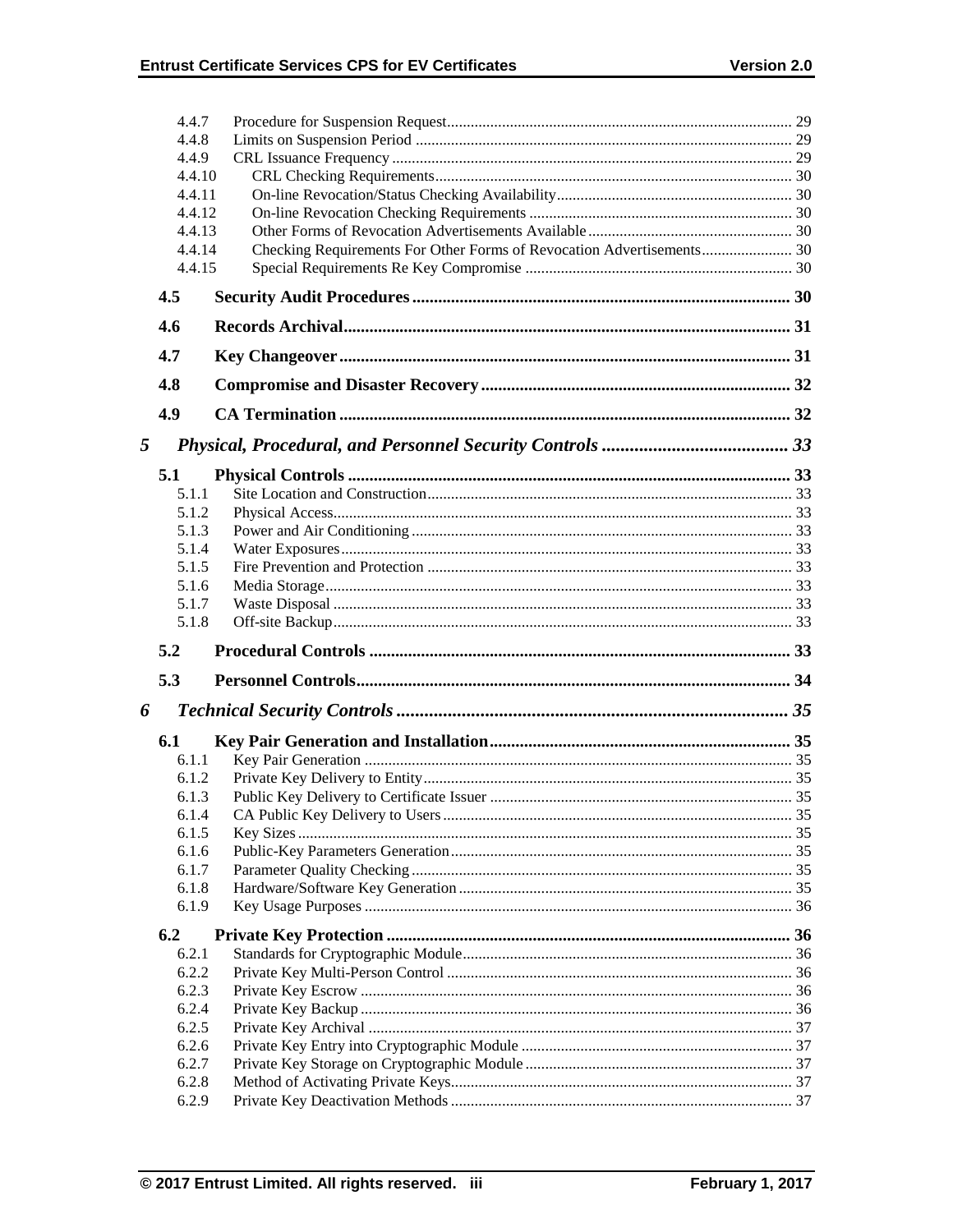|                | 6.2.10                         |  |
|----------------|--------------------------------|--|
|                | 6.3                            |  |
|                | 6.4                            |  |
|                | 6.5                            |  |
|                | 6.6<br>6.6.1<br>6.6.2<br>6.6.3 |  |
|                | 6.7                            |  |
|                | 6.8                            |  |
|                | 6.9                            |  |
| $\overline{7}$ |                                |  |
|                | 7.1                            |  |
|                | 7.2                            |  |
|                | 7.3                            |  |
|                | 7.4                            |  |
| 8              |                                |  |
|                | 8.1                            |  |
|                | 8.2                            |  |
|                | 8.3                            |  |
| 9              |                                |  |
| <i>10</i>      |                                |  |
|                |                                |  |
|                |                                |  |
|                |                                |  |
|                |                                |  |
|                |                                |  |
|                |                                |  |
|                |                                |  |
|                |                                |  |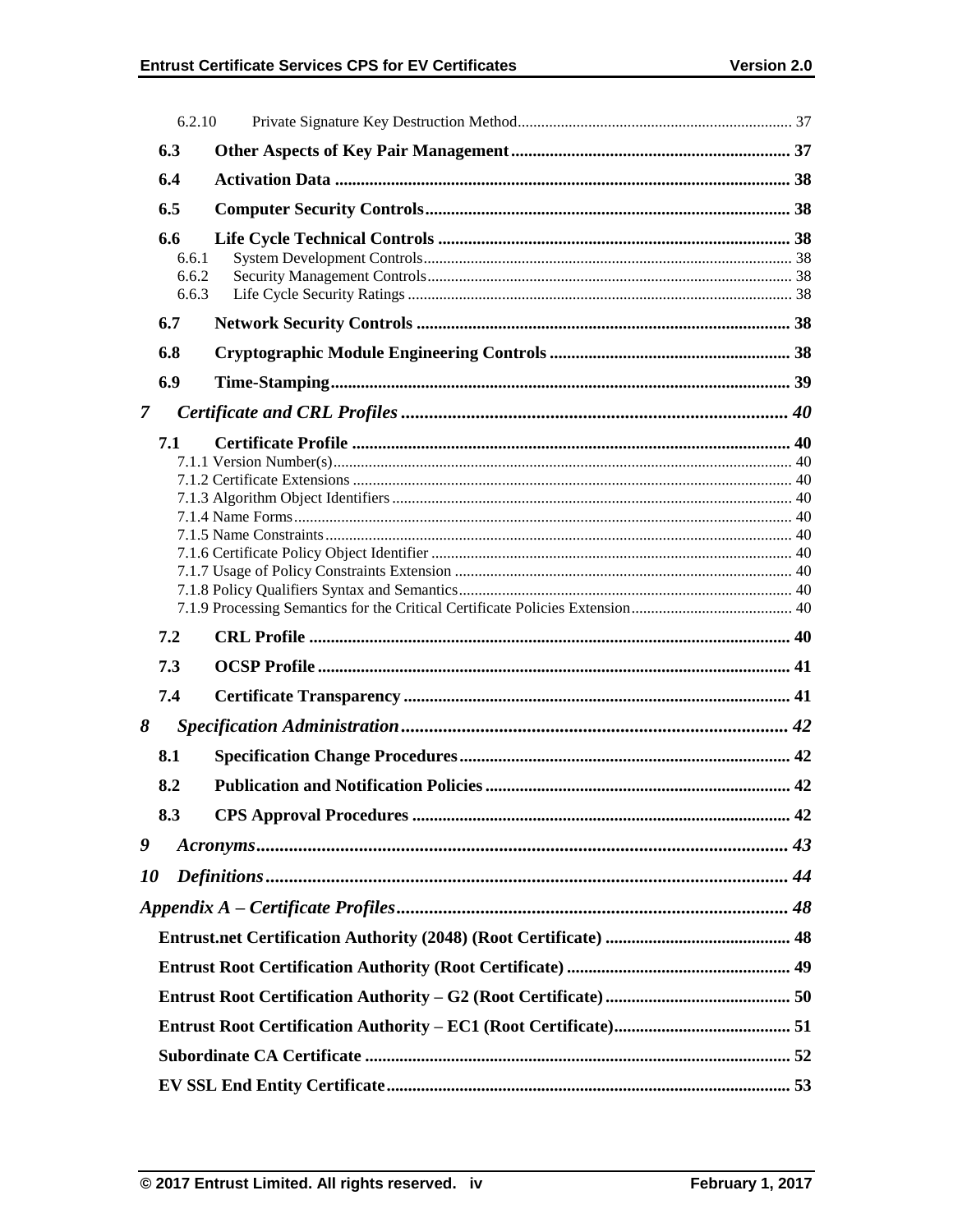|--|--|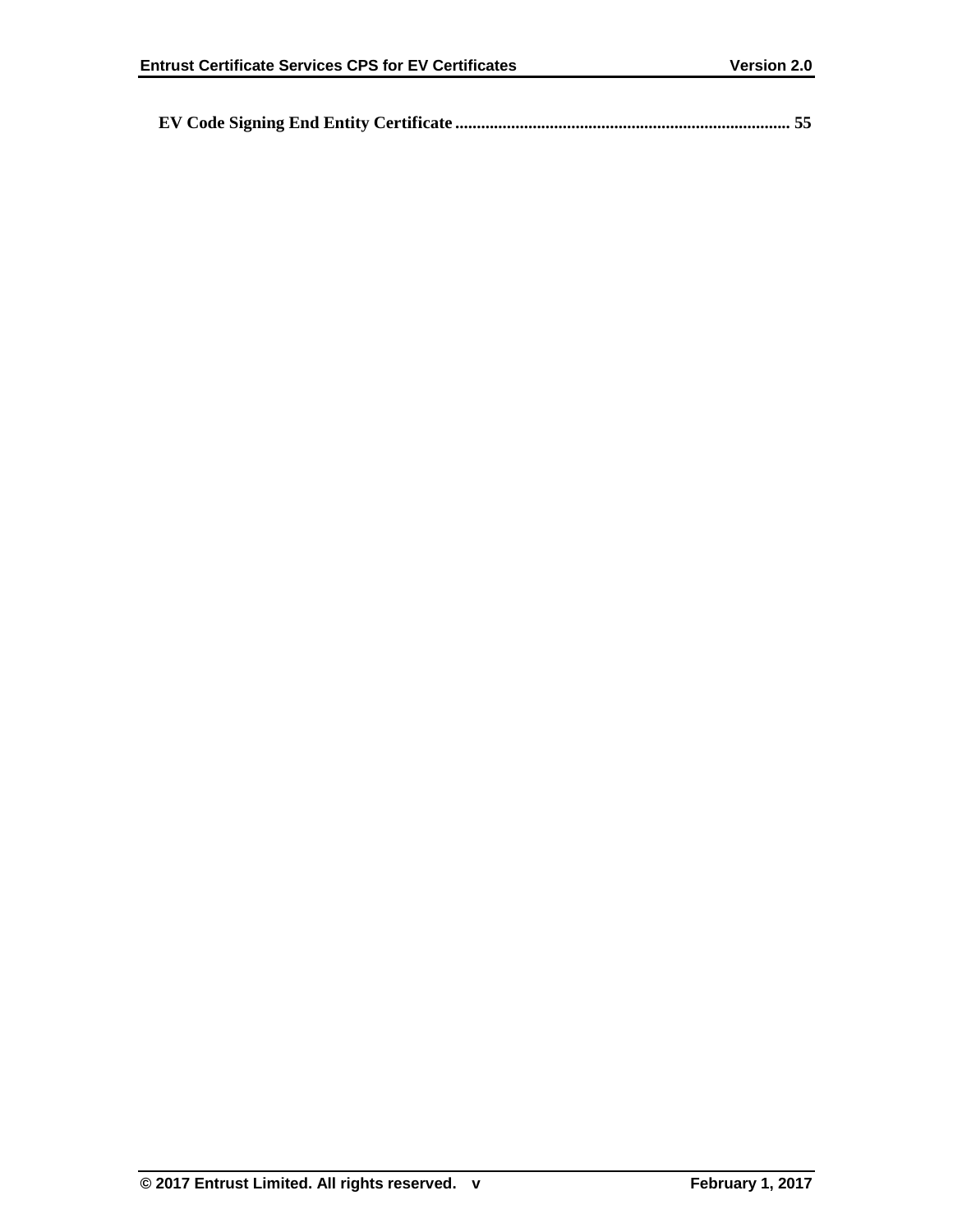## **1. Introduction**

Entrust Limited ("Entrust") uses Entrust's award winning Entrust Authority family of software products to provide standards-compliant digital certificates that enable more secure on-line communications.

The Entrust Certificate Services Certification Practice Statement for Extended Validation (EV) Certificates ("CPS") conforms to the current version of the following CA/Browser Forum documents published at [http://www.cabforum.org:](http://www.cabforum.org/)

- Guidelines for the Issuance and Management of Extended Validation Certificates ("EV SSL Guidelines")
- Guidelines for the Issuance and Management of Extended Validation Code Signing Certificates ("EV Code Signing Guidelines")
- Baseline Requirements for the Issuance and Management of Publicly-Trusted Certificates ("Baseline Requirements")

Note the EV SSL Guidelines and the EV Code Signing Guidelines will be referred to collectively as the EV Guidelines.

The EV Guidelines and the Baseline Requirements describe certain of the minimum requirements that a Certification Authority (CA) must meet in order to issue Extended Validation Certificates ("EV Certificates").

Subject Organization information from valid EV SSL Certificates may be displayed in a special manner by certain relying-party software applications (e.g., browser software) in order to provide users with a trustworthy confirmation of the identity of the entity that controls the website they are accessing.

In the event of any inconsistency between this CPS and the EV Guidelines, the EV Guidelines take precedence over this CPS.

# **1.1 Overview**

This CPS describes the practices and procedures of (i) the EV CAs, and (ii) RAs operating under the EV CAs. This CPS also describes the terms and conditions under which Entrust makes CA and Registration Authority (RA) services available in respect to EV Certificates. This CPS is applicable to all persons, entities, and organizations, including, without limitation, all Applicants, Subscribers, Relying Parties, Resellers, Co-marketers and any other persons, entities, or organizations that have a relationship with (i) Entrust in respect to EV Certificates and/or any services provided by Entrust in respect to EV Certificates, or (ii) any RAs operating under an EV CAs, or any Resellers or Co-marketers providing any services in respect to EV Certificates. This CPS is incorporated by reference into all EV Certificates issued by EV CAs. This CPS provides Applicants, Subscribers, Relying Parties, Resellers, Co-marketers and other persons, entities, and organizations with a statement of the practices and policies of the EV CAs and also of the RAs operating under the EV CAs. This CPS also provides a statement of the rights and obligations of Entrust, any third parties that are operating RAs under the EV CAs, Applicants, Subscribers, Relying Parties, Resellers, Co-marketers and any other persons, entities, or organizations that may use or rely on EV Certificates or have a relationship with an EV CA or a RA operating under an EV CA in respect to EV Certificates and/or any services in respect to EV Certificates.

# **1.2 Identification**

# **1.2.1 End Entity Entrust Certificates**

This document is called the Entrust Certificate Services Certification Practice Statement for Extended Validation Certificates.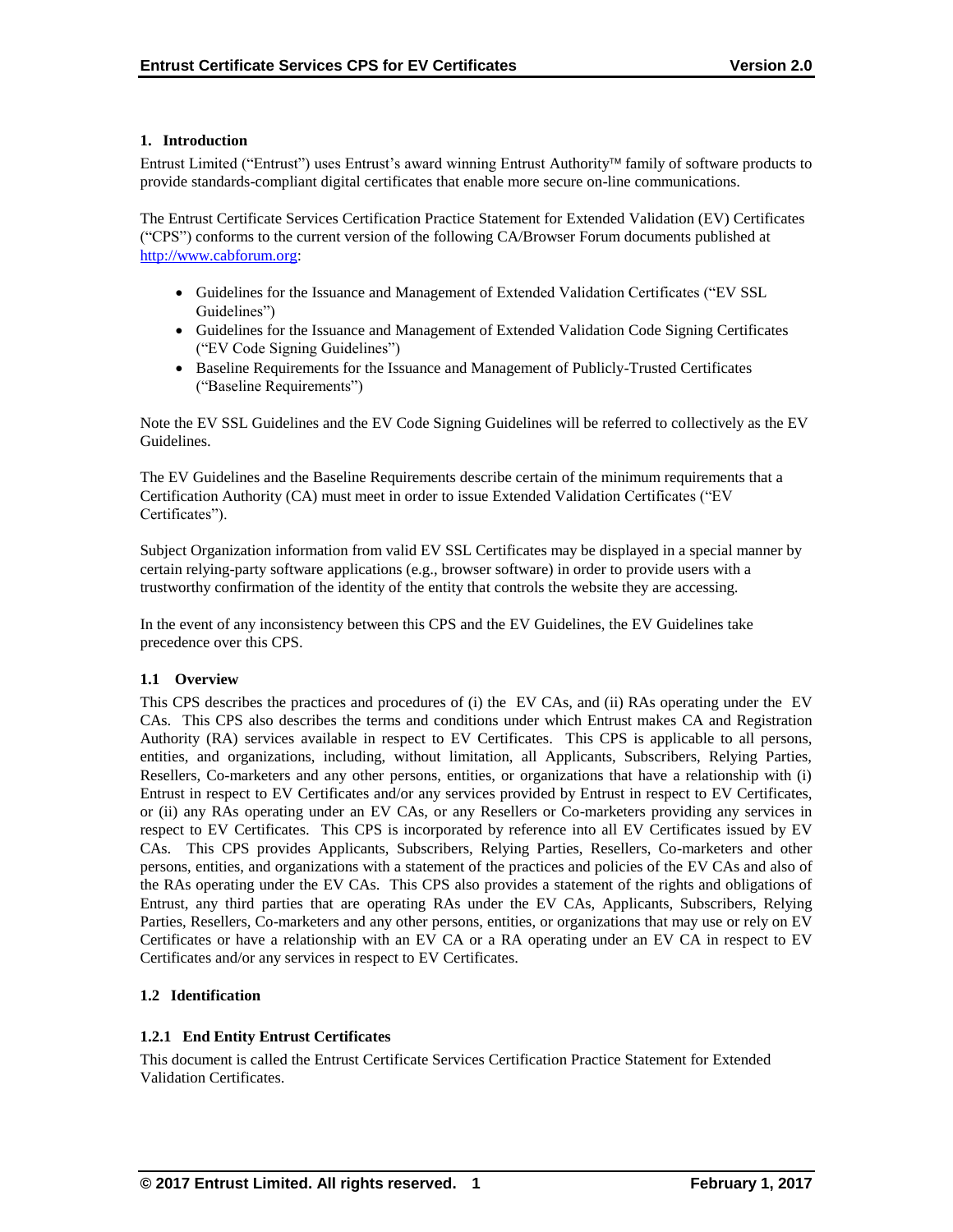Each EV Certificate issued by the EV CA to a Subscriber contains an Object Identifier (OID) defined by the EV CA in the certificate's certificatePolicies extension that:

- 1. indicates which EV CA policy statement (i.e. this CPS) relates to that certificate,
- 2. asserts the EV CA's adherence to and compliance with this CPS and the EV Guidelines, and which
- 3. by pre-agreement with Application Software Vendors, marks the certificate as being an EV Certificate.

The following OID has been registered by the EV CA for inclusion in EV Certificates. The OID indicates the EV Certificates meet the requirements of the EV Guidelines and the Baseline Requirements:

## **2.16.840.1.114028.10.1.2**

## **1.2.2 Subordinate CA Certificates**

Subordinate CA Certificates issued to an Entrust CA will contain either the any policy OID or an OID identifying the specific policy for that CA.

## **1.3 Community and Application**

## **1.3.1 Certification Authorities**

In the EV public-key infrastructure, CAs may accept Certificate Signing Requests (CSRs) and Public Keys from Applicants whose identity has been verified as provided herein by an Entrust-operated RA or by an independent third-party RA operating under an EV CA. If an EV Certificate Application is verified, the verifying RA will send a request to an EV CA for the issuance of an EV Certificate. The EV CA will create an EV Certificate containing the Public Key and identification information contained in the request sent by the RA to that EV CA. The EV Certificate created in response to the request will be digitally signed by the EV CA.

The EV Certificate Authority Hierarchy consists of Roots and Issuing CAs:

#### Root CA:

Common Name: Entrust Root Certification Authority Subject Key Identifier: 68 90 e4 67 a4 a6 53 80 c7 86 66 a4 f1 f7 4b 43 fb 84 bd 6d Thumbprint (SHA-1): b3 1e b1 b7 40 e3 6c 84 02 da dc 37 d4 4d f5 d4 67 49 52 f9

> SSL/TLS Issuing CA: Common Name: Entrust Certification Authority - L1E Subject Key Identifier: 5b 41 8a b2 c4 43 c1 bd bf c8 54 41 55 9d e0 96 ad ff b9 a1 Thumbprint (SHA-1): 17 9a 76 96 db 43 22 81 3f 1c 95 72 b8 50 33 84 1d ec 02 0e

#### Root CA:

Common Name: Entrust.net Certification Authority (2048) Subject Key Identifier: 55E4 81D1 1180 BED8 89B9 08A3 31F9 A124 0916 B970 Thumbprint (SHA-1): 5030 0609 1D97 D4F5 AE39 F7CB E792 7D7D 652D 3431

> SSL/TLS Issuing CA: Common Name: Entrust Certification Authority - L1E

Subject Key Identifier: 5b 41 8a b2 c4 43 c1 bd bf c8 54 41 55 9d e0 96 ad ff b9 a1 Thumbprint (SHA-1): 17 9a 76 96 db 43 22 81 3f 1c 95 72 b8 50 33 84 1d ec 02 0e

Root CA (SHA-2): Entrust Root Certification Authority – G2 Key Identifier: 6a 72 26 7a d0 1e ef 7d e7 3b 69 51 d4 6c 8d 9f 90 12 66 ab SHA-1 Thumbprint: 8c f4 27 fd 79 0c 3a d1 66 06 8d e8 1e 57 ef bb 93 22 72 d4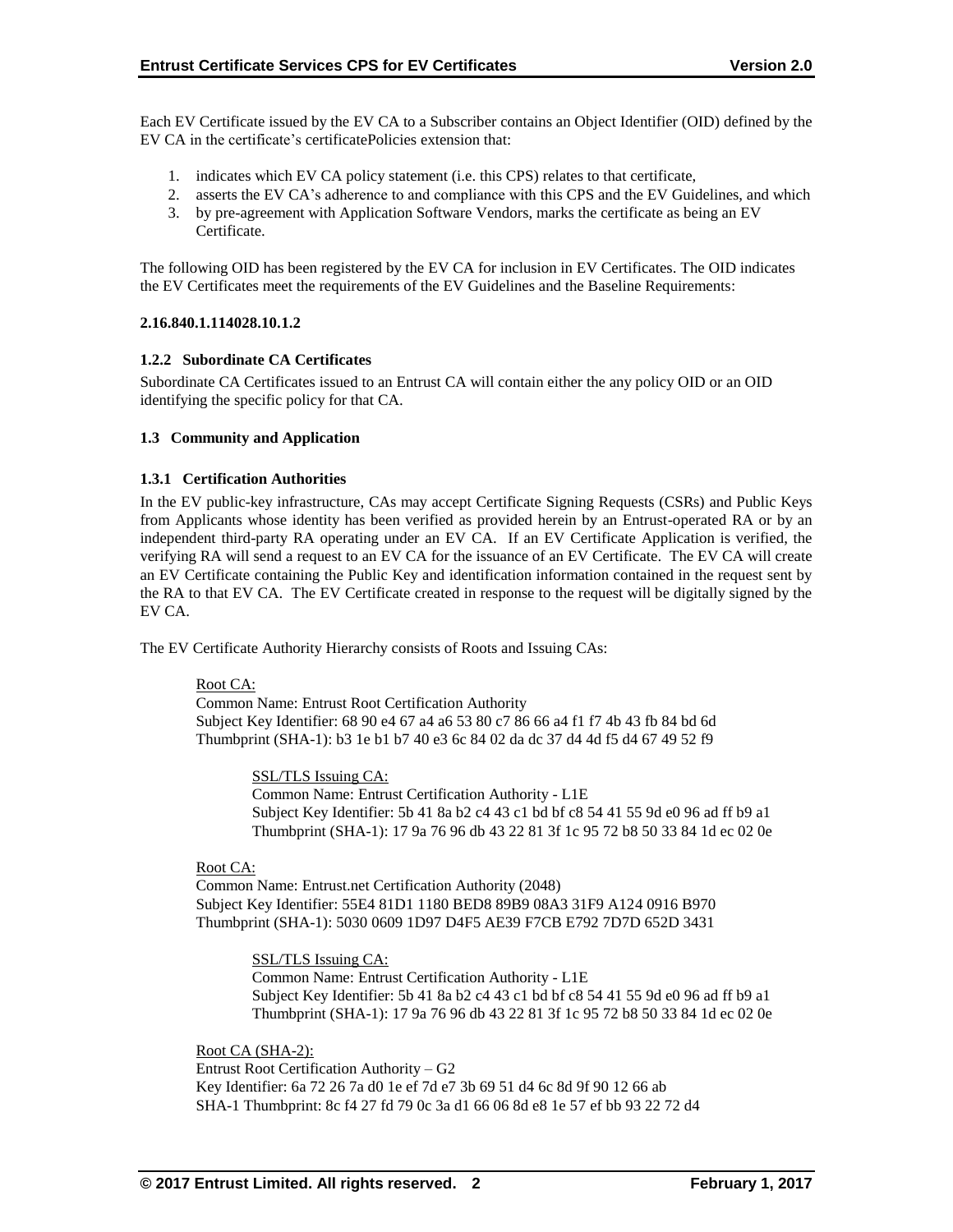SSL/TLS Issuing CA (SHA-2) Entrust Certification Authority – L1M Key Identifier: c3 f7 d0 b5 2a 30 ad af 0d 91 21 70 39 54 dd bc 89 70 c7 3a SHA-1 Thumbprint: cc 13 66 95 63 90 65 fa b4 70 74 d2 8c 55 31 4c 66 07 7e 90

EV Code Signing Issuing CA (SHA-2) Entrust Extended Validation Code Signing CA – EVCS1 Key Identifier: 2a 0a 6f 32 2c 29 20 21 76 6a b1 ac 8c 3c af 93 8e 0e 6b a2 SHA-1 Thumbprint: 64 b8 f1 ed ef 40 d7 d2 86 02 b6 b9 17 1a ff 11 4e 12 a6 46

Root CA (ECC): Common Name: Entrust Root Certification Authority - EC1 Subject Key Identifier: b7 63 e7 1a dd 8d e9 08 a6 55 83 a4 e0 6a 50 41 65 11 42 49 Thumbprint (SHA-1): 20 d8 06 40 df 9b 25 f5 12 25 3a 11 ea f7 59 8a eb 14 b5 47

> SSL/TLS Issuing CA: Common Name: Entrust Certification Authority - L1J Subject Key Identifier: c3 f9 45 03 be c8 f9 0b 3c 45 35 f3 eb 72 ec e7 e8 eb 94 9b Thumbprint (SHA-1): 33 ff fe 4a 9a 16 91 e5 3e fa 15 68 eb 74 3a 69 d8 b5 2e ad

Only CAs authorized by Entrust are permitted to issue EV Certificates. In the event that more than one CA is authorized to issue EV Certificates, Entrust will post a list of authorized CAs in the Entrust Repository.

# **1.3.2 Registration Authorities**

In the EV public-key infrastructure, RAs under the EV CAs may accept EV Certificate Applications from Applicants and perform a verification of the information contained in such EV Certificate Applications. The information provided is verified according to the procedures established by the Entrust Policy Authority, which conform to the EV Guidelines published by the CA/Browser Forum. Upon successful verification a RA operating under an EV CA may send a request to such EV CA to issue an EV Certificate to the Applicant.

Only RAs authorized by Entrust are permitted to submit requests to an EV CA for the issuance of EV Certificates.

# **1.3.3 End Entities**

End entities for the Entrust SSL web server public-key infrastructure consist of:

- 1. **Applicants** An Applicant is a Private Organization, Government Entity, Business Entity, or Non-Commercial Entity that has applied for, but has not yet been issued, an EV Certificate. Eligible Private Organizations, Government Entities, Business Entities and Non-Commercial Entities are stipulated in the EV Guidelines.
- 2. **Subscribers**  A Subscriber is a Private Organization, Government Entity, Business Entity, or Non-Commercial Entity that has been issued an EV Certificate.
- 3. **Relying Parties**  A Relying Party is a person, entity, or organization that relies on or uses an EV Certificate and/or any other information provided in an Entrust Repository to verify the identity and Public Key of a Subscriber and/or use such Public Key to send or receive encrypted communications to or from a Subscriber.

Additionally, Certificate Beneficiaries are express third party beneficiaries of this CPS and all agreements into which it is incorporated.

# **1.3.4 Applicability**

This CPS is applicable to EV Certificates issued by EV CAs.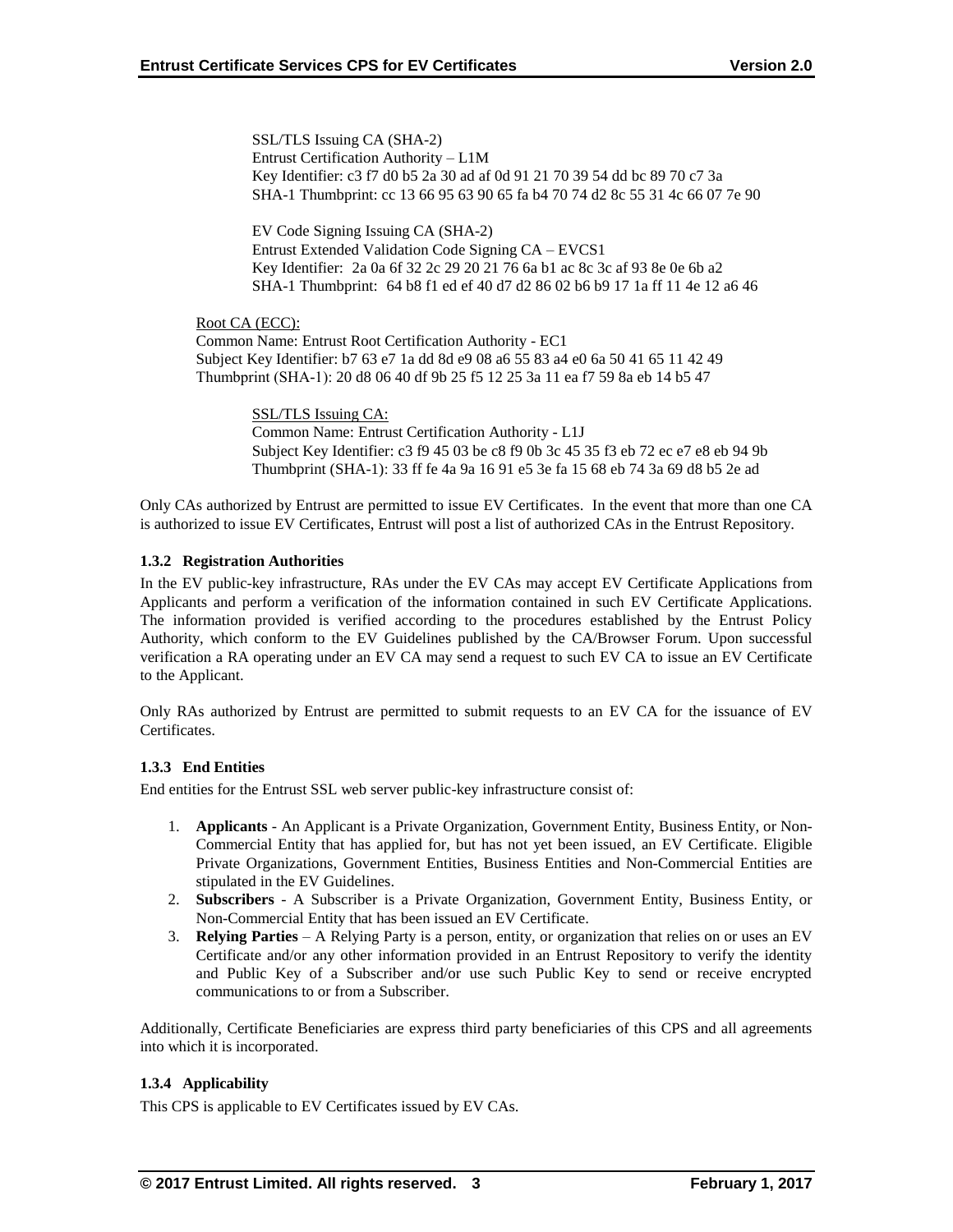#### EV SSL Certificates

EV SSL Certificates are intended for use in establishing Web-based data communication conduits via TLS/SSL protocols. EV SSL Certificates conform to the requirements of the EV SSL Guidelines, which are based on the ITU-T X.509 v3 standard with SSL extensions.

#### EV Code Signing Certificates

EV Code Signing Certificates are used by content and software developers and publishers to digitally sign executables and other content. EV Code Signing Certificates conform to the requirements of the ITU-T X.509 v3 standard. The primary purpose of an EV Code Signing Certificate is to provide a method of ensuring that an executable object has come from an identifiable software publisher and has not been altered since signing.

## **1.3.4.1 Primary Purposes**

#### EV SSL Certificates

The primary purposes of an EV SSL Certificate are to:

- 1. Identify the legal entity that controls a website: Provide a reasonable assurance to the user of an Internet browser that the website the user is accessing is controlled by a specific legal entity identified in the EV SSL Certificate by name, address of Place of Business, Jurisdiction of Incorporation or Registration and Registration Number or other disambiguating information; and
- 2. Enable encrypted communications with a website: Facilitate the exchange of encryption keys in order to enable the encrypted communication of information over the Internet between the user of an Internet browser and a website.

# EV Code Signing Certificates

EV Code Signing Certificates and signatures are intended to be used to verify the identity of the certificate holder (Subscriber) and the integrity of its code. They provide assurance to a user or platform provider that code verified with the certificate has not been modified from its original form and is distributed by the legal entity identified in the EV Code Signing Certificate by name, Place of Business address, Jurisdiction of Incorporation or Registration, and other information. EV Code Signing Certificates may help to establish the legitimacy of signed code, help to maintain the trustworthiness of software platforms, help users to make informed software choices, and limit the spread of malware. No particular software object is identified by an EV Code Signing Certificate, only its distributor is identified.

#### **1.3.4.2 Secondary Purposes**

The secondary purposes of an EV Certificate are to help establish the legitimacy of a business claiming to operate a website or distribute executable code, and to provide a vehicle that can be used to assist in addressing problems related to phishing, malware and other forms of online identity fraud. By providing more reliable third-party verified identity and address information regarding the owner of the business, EV Certificates may help to:

- 1. Make it more difficult to mount phishing and other online identity fraud attacks using certificates;
- 2. Assist companies that may be the target of phishing attacks or online identity fraud by providing them with a tool to better identify themselves to users; and
- 3. Assist law enforcement organizations in investigations of phishing and other online identity fraud, including where appropriate, contacting, investigating, or taking legal action against the Subject.

# **1.3.4.3 Excluded Purposes**

#### EV SSL Certificates

EV SSL Certificates focus only on the identity of the Subject named in the Certificate, and not on the behavior of the Subject. As such, an EV SSL Certificate is not intended to provide any assurances, or otherwise represent or warrant: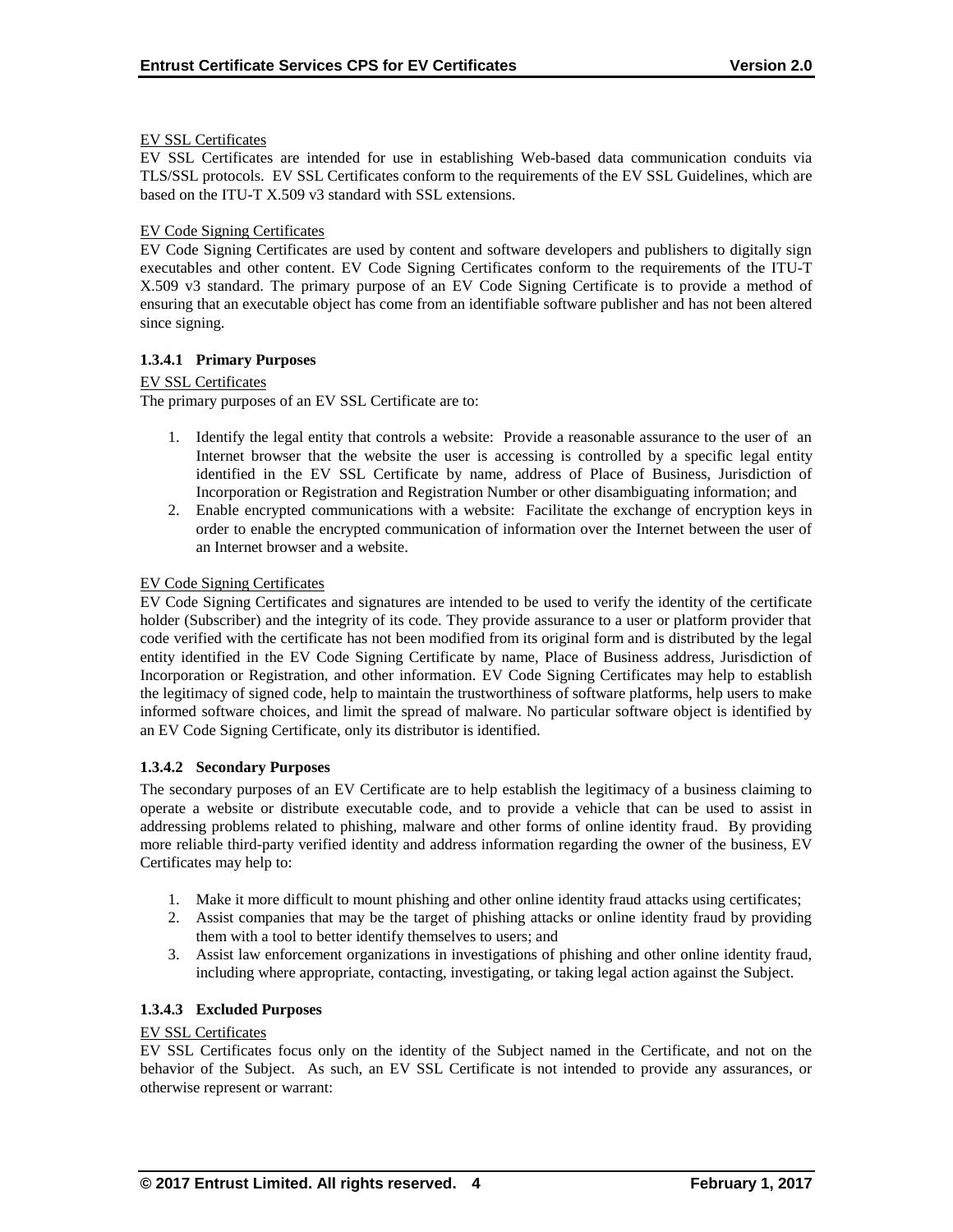- 1. That the Subject named in the EV SSL Certificate is actively engaged in doing business;
- 2. That the Subject named in the EV SSL Certificate complies with applicable laws;
- 3. That the Subject named in the EV SSL Certificate is trustworthy, honest, or reputable in its business dealings; or
- 4. That it is "safe" to do business with the Subject named in the EV SSL Certificate.

## EV Code Signing Certificates

EV Code Signing Certificates focus only on assuring the identity of the Subscriber and that the signed code has not been modified from its original form. EV Code Signing Certificates are not intended to provide any other assurances, representations, or warranties. Specifically, EV Code Signing Certificates do not warrant that code is free from vulnerabilities, malware, bugs, or other problems. EV Code Signing Certificates do not warrant or represent that:

- 5. The Subject named in the EV Code Signing Certificate is actively engaged in doing business;
- 6. The Subject named in the EV Code Signing Certificate complies with applicable laws;
- 7. The Subject named in the EV Code Signing Certificate is trustworthy, honest, or reputable in its business dealings; or
- 8. It is "safe" to install code distributed by the Subject named in the EV Code Signing Certificate.

# **1.4 Contact Details**

## **1.4.1 Specification Administration Organization**

The CPS is administered by the Entrust Policy Authority; it is based on the policies established by Entrust Limited and the EV Guidelines and Baseline Requirements published by the CA/Browser Forum.

## **1.4.2 Contact Person**

The contact information for questions about EV Certificates is:

Entrust Limited 1000 Innovation Drive Ottawa, Ontario Canada K2K 3E7 Attn: Entrust Certificate Services

Tel: 1-866-267-9297 or 1-613-270-2680 Email: ecs.support@entrustdatacard.com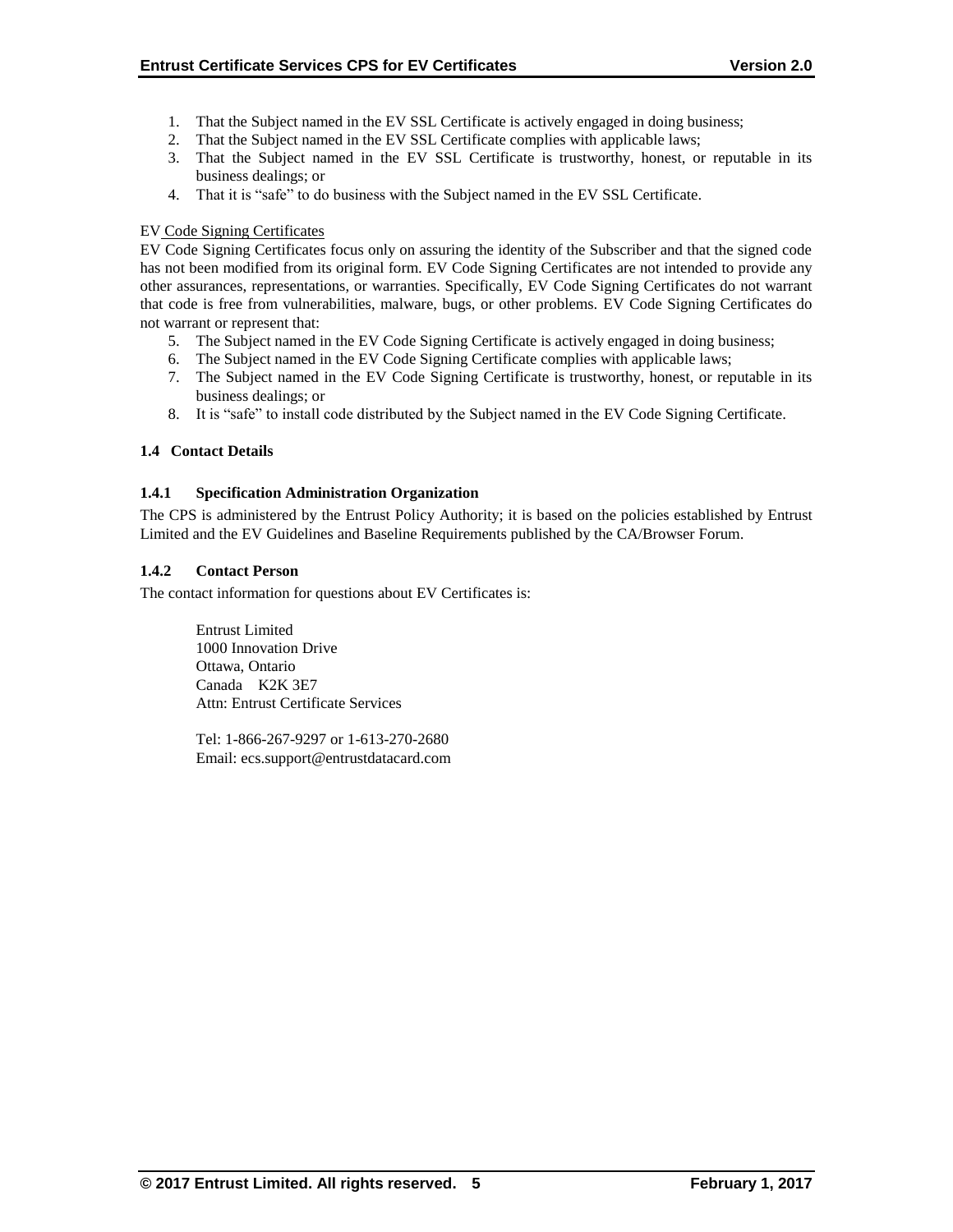# **2. General Provisions**

## **2.1 Obligations**

## **2.1.1 Certification Authority Obligations**

An EV CA shall:

- (i) provide CA services in accordance with the terms and conditions of the CPS;
- (ii) upon receipt of a request from a RA operating under such EV CA, issue an EV Certificate in accordance with the terms and conditions of the CPS;
- (iii) make available EV Certificate revocation information by issuing EV Certificates and by issuing and making available EV Certificate CRLs in an Entrust Repository in accordance with the terms and conditions of the CPS;
- (iv) issue and publish EV Certificate CRLs on a regular schedule in accordance with the terms and conditions of the CPS; and
- (v) upon receipt of a revocation request from a RA operating under such EV CA, revoke the specified EV Certificate in accordance with the terms and conditions of the CPS.

In operating the EV CAs, Entrust may use one or more representatives or agents to perform its obligations under the CPS, any Subscription Agreements, or any Relying Party Agreements, provided that Entrust shall remain responsible for its performance.

## **2.1.2 Registration Authority Obligations**

A Registration Authority (RA) operating under an EV CA shall:

- (i) receive EV Certificate Applications in accordance with the terms and conditions of the CPS;
- (ii) perform, log and secure verification of information submitted by Applicants when applying for EV Certificates, and if such verification is successful, submit a request to an EV CA for the issuance of an EV Certificate, all in accordance with the terms and conditions of the CPS, which conform to the EV Guidelines published by the CA/Browser Forum;
- (iii) receive and verify requests from Subscribers for the revocation of EV Certificates, and if the verification of a revocation request is successful, submit a request to an EV CA for the revocation of such EV Certificate, all in accordance with the terms and conditions of the CPS;
- (iv) notify Subscribers, in accordance with the terms and conditions of the CPS, that an EV Certificate has been issued to them; and
- (v) notify Subscribers, in accordance with the terms and conditions of the CPS that an EV Certificate issued to them has been revoked or will soon expire.

Entrust may use one or more representatives or agents to perform its obligations in respect of an Entrustoperated RA under the CPS, any Subscription Agreements, or any Relying Party Agreements, provided that Entrust shall remain responsible for the performance of such representatives or agents under the CPS, any Subscription Agreements, or any Relying Party Agreements. Entrust may appoint independent third parties to act as RAs under an EV CA. Such independent third-party RAs shall be responsible for their performance under the CPS, any Subscription Agreements, or any Relying Party Agreements. Independent third-party RAs may use one or more representatives or agents to perform their obligations when acting as a RA under an EV CA. Independent third-party RAs shall remain responsible for the performance of such representatives or agents under the CPS, any Subscription Agreements, or any Relying Party Agreements. Entrust may appoint Resellers and Co-marketers for (i) EV Certificates, and (ii) services provided in respect to EV Certificates. Such Resellers and Co-marketers shall be responsible for their performance under the CPS, any Subscription Agreements, or any Relying Party Agreements. Resellers and Co-marketers may use one or more representatives or agents to perform their obligations under the CPS, any Subscription Agreements, or any Relying Party Agreements. Resellers and Co-marketers shall remain responsible for the performance of such representatives or agents under the CPS, any Subscription Agreements, or any Relying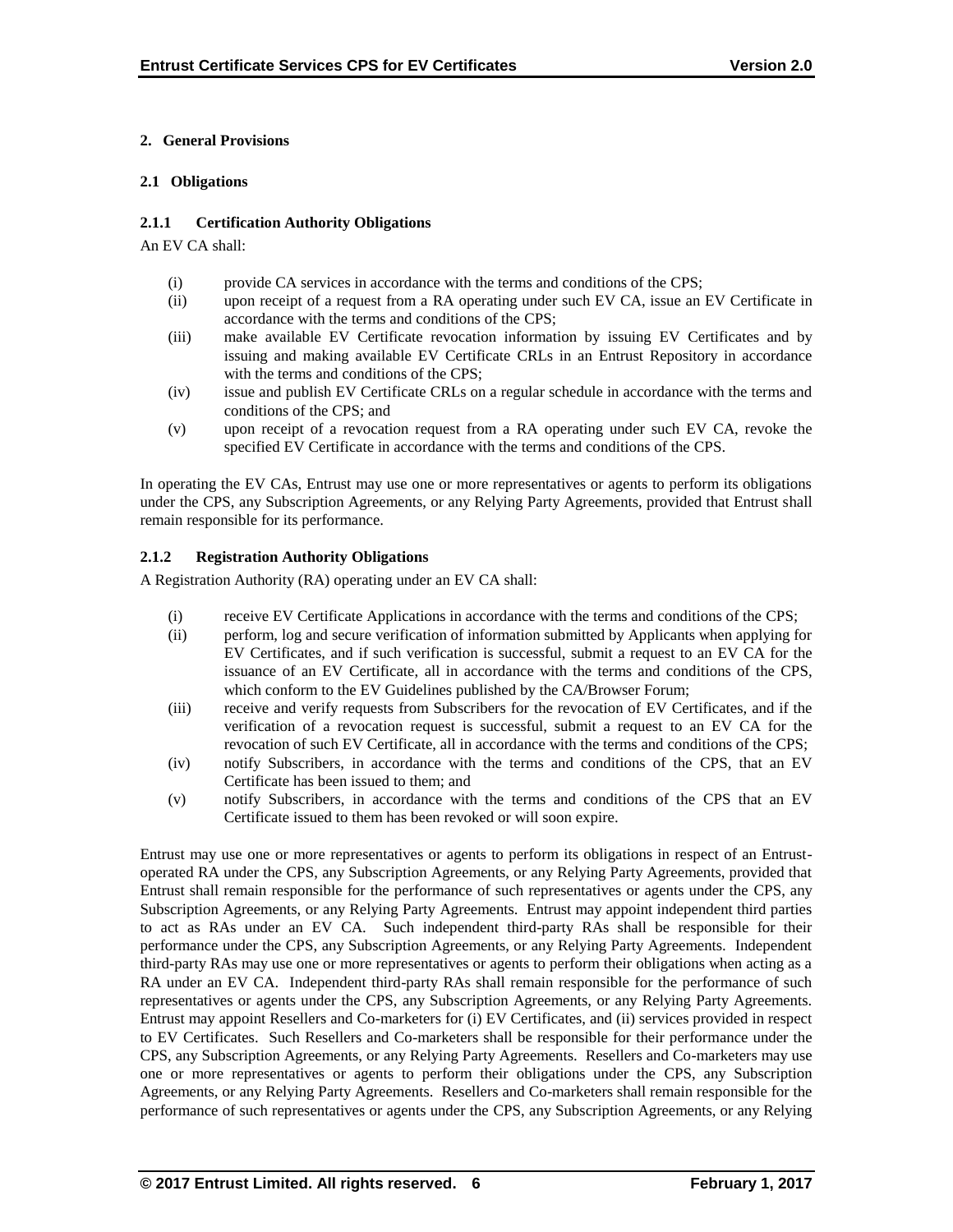Party Agreements. Independent third-party RAs, Resellers, and Co-marketers shall be entitled to receive all of the benefit of all (i) disclaimers of representations, warranties, and conditions, (ii) limitations of liability, (iii) representations and warranties from Applicants, Subscribers, and Relying Parties, and (iv) indemnities from Applicants, Subscribers, and Relying Parties, set forth in this CPS, any Subscription Agreements, and any Relying Party Agreements.

# **2.1.3 Subscriber Obligations**

Subscribers and Applicants shall:

- (i) understand and, if necessary, receive proper education in the use of Public-Key cryptography and Certificates including EV Certificates;
- (ii) provide, in any communications with Entrust or an independent third-party RA, correct information with no errors, misrepresentations, or omissions;
- (iii) generate a new, secure, and cryptographically sound Key Pair to be used in association with the Subscriber's EV Certificate or Applicant's EV Certificate Application;
- (iv) read and agree to all terms and conditions of the CPS and Subscription Agreement;
- (v) refrain from modifying the contents of an EV Certificate;
- (vi) use EV Certificates exclusively for legal and authorized purposes in accordance with the terms and conditions of the CPS and applicable laws including, without limitation, laws relating to import, export, data protection and the right to include personal information in EV Certificates;
- (vii) only use an EV Certificate on behalf of the organization listed as the Subject in such EV Certificate;
- (viii) keep confidential and properly protect the Subscriber's or Applicant's Private Keys;
- (ix) notify Entrust as soon as reasonably practicable of any change to any information included in the Applicant's EV Certificate Application or any change in any circumstances that would make the information in the Applicant's EV Certificate Application misleading or inaccurate;
- (x) notify Entrust as soon as reasonably practicable of any change to any information included in the Subscriber's EV Certificate or any change in any circumstances that would make the information in the Subscriber's EV Certificate misleading or inaccurate;
- (xi) immediately cease to use an EV Certificate if any information included in the Subscriber's EV Certificate or if a change in circumstances would make the information in the Subscriber's EV Certificate misleading or inaccurate;
- (xii) notify Entrust immediately of any suspected or actual Compromise of the Subscriber's or Applicant's Private Keys and request the revocation of such EV Certificate;
- (xiii) immediately cease to use the Subscriber's EV Certificate upon (a) expiration or revocation of such EV Certificate, or (b) any suspected or actual Compromise of the Private Key corresponding to the Public Key in such EV Certificate, and remove such EV Certificate from the devices and/or software in which it has been installed;
- (xiv) only install the Subscriber's EV Certificate on one (1) of Subscriber's devices and only use such EV Certificate in connection with such device unless, otherwise expressly permitted by Entrust in writing;
- (xv) refrain from using the Subscriber's Private Key corresponding to the Public Key in the Subscriber's EV Certificate to sign other Certificates; and
- (xvi) use the Subscriber's or Applicant's own judgment about whether it is appropriate, given the level of security and trust provided by an EV Certificate, to use an EV Certificate in any given circumstance.

EV Certificates and related information may be subject to export, import, and/or use restrictions. Subscribers shall comply with all laws and regulations applicable to a Subscriber's right to export, import, and/or use EV Certificates or related information, including, without limitation, all laws and regulations in respect to nuclear, chemical or biological weapons proliferation. Subscribers shall be responsible for procuring all required licenses and permissions for any export, import, and/or use of EV Certificates or related information. Certain cryptographic techniques, software, hardware, and firmware ("Technology") that may be used in processing or in conjunction with EV Certificates may be subject to export, import,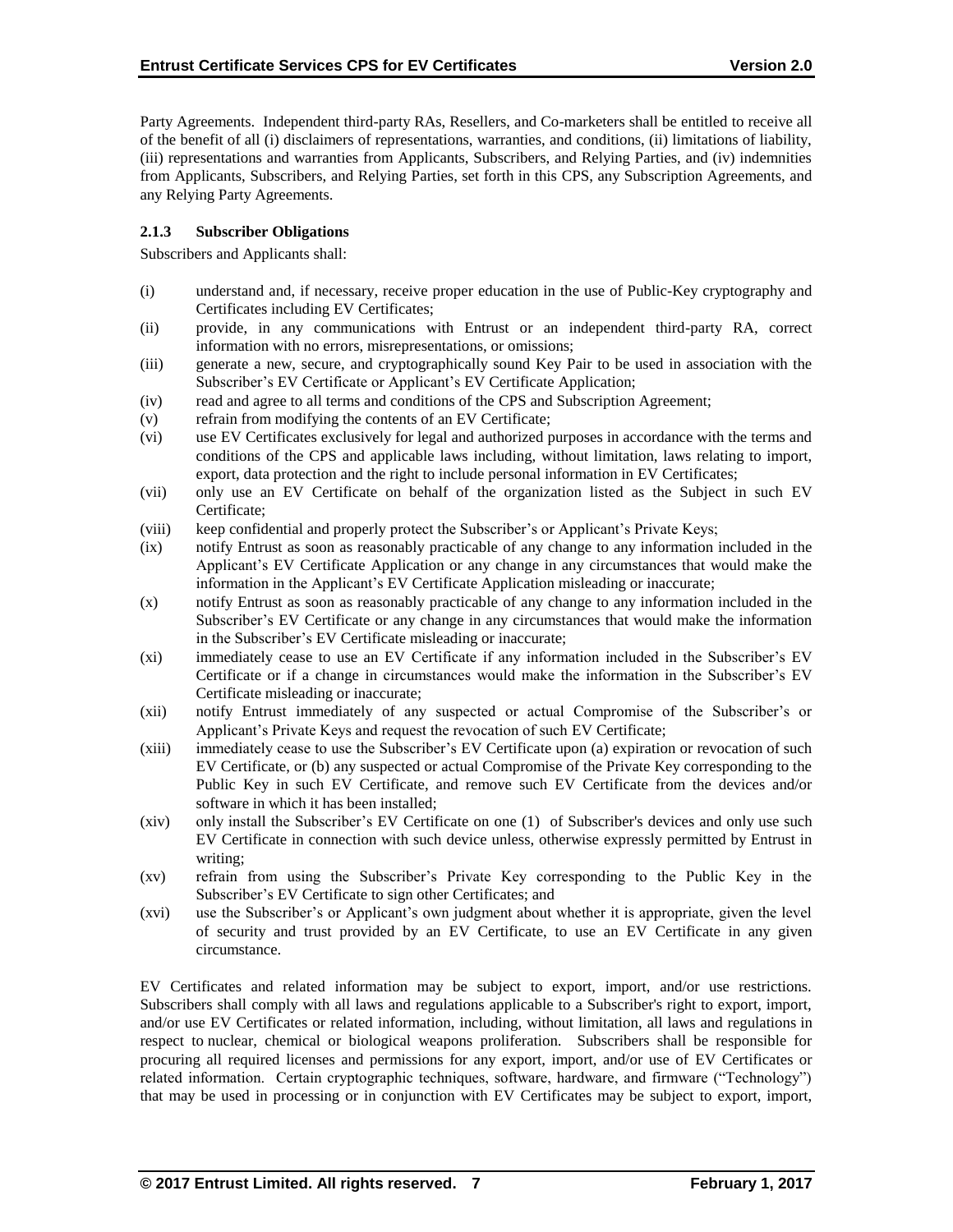and/or use restrictions. Subscribers shall comply with all laws and regulations applicable to a Subscriber's right to export, import, and/or use such Technology or related information. Subscribers shall be responsible for procuring all required licenses and permissions for any export, import, and/or use of such Technology or related information.

# **2.1.3.1 Subscriber and Applicant Representations and Warranties**

Subscribers and Applicants represent and warrant to Entrust and to all Certificate Beneficiaries that:

- (i) all information provided, and all representations made, by Subscriber in relation to any EV Certificates are and will be complete, accurate and truthful (and Subscriber will promptly update such information and representations from time to time as necessary to maintain such completeness and accuracy);
- (ii) the Private Key corresponding to the Public Key submitted to Entrust in connection with an EV Certificate Application was created using sound cryptographic techniques and all measures necessary have been taken to maintain sole control of, keep confidential, and properly protect the Private Key (and any associated access information or device  $-$  e.g., password or token) at all times;
- (iii) any information provided to Entrust or to any independent third-party RAs in connection with an EV Certificate Application does not infringe, misappropriate, dilute, unfairly compete with, or otherwise violate the intellectual property, or other rights of any person, entity, or organization in any jurisdiction;
- (iv) the EV Certificate(s) will not be installed or used until it has reviewed and verified the accuracy of the data in each EV Certificate;
- (v) Subscriber will immediately respond to Entrust's instructions concerning (1) compromise of the Private Key associated with any Certificate, and (2) misuse or suspected misuse of a Certificate;
- (vi) all use of the EV Certificate and its associated Private Key shall cease immediately, and the Subscriber shall promptly notify Entrust and request the revocation of the EV Certificate, if (1) any information included in the EV Certificate changes, is or becomes incorrect or inaccurate, or if any change in any circumstances would make the information in the EV Certificate Application or EV Certificate incorrect, misleading or inaccurate; or (2) there is any actual or suspected misuse or compromise of the Private Key (or key activation data) associated with the Public Key in the EV Certificate;
- (vii) all use of the (1) EV Certificate and (2) Private Key associated with the Public Key in such EV Certificate shall cease upon expiration or revocation of such EV Certificate, and such EV Certificate shall be removed from the devices and/or software in which it has been installed;
- (viii) the EV Certificates will not be used for any hazardous or unlawful (including tortious) activities; and
- (ix) the subject named in the EV Certificate corresponds to the Subscriber, and that it legally exists as a valid entity in the Jurisdiction of Incorporation or Registration specified in the EV Certificates;

#### EV SSL Certificates

Subscribers and Applicants represent and warrant to Entrust and to all Certificate Beneficiaries, that:

- (x) the EV SSL Certificate shall be installed only on the server accessible at the domain name listed in the EV SSL Certificate, and will only be used in compliance with all applicable laws, solely for authorized company business, and solely in accordance with the Subscription Agreement and the CPS; and
- (xi) the Subscriber has the exclusive right to use the domain name listed in the EV SSL Certificate;

#### EV Code Signing Certificates

Subscribers and Applicants represent and warrant to Entrust and to all Certificate Beneficiaries, that:

(xii) The information provided for applications signed using an EV Code Signing Certificate such as, but not limited to, application name, information URL, and application description, shall be truthful, accurate and non-misleading;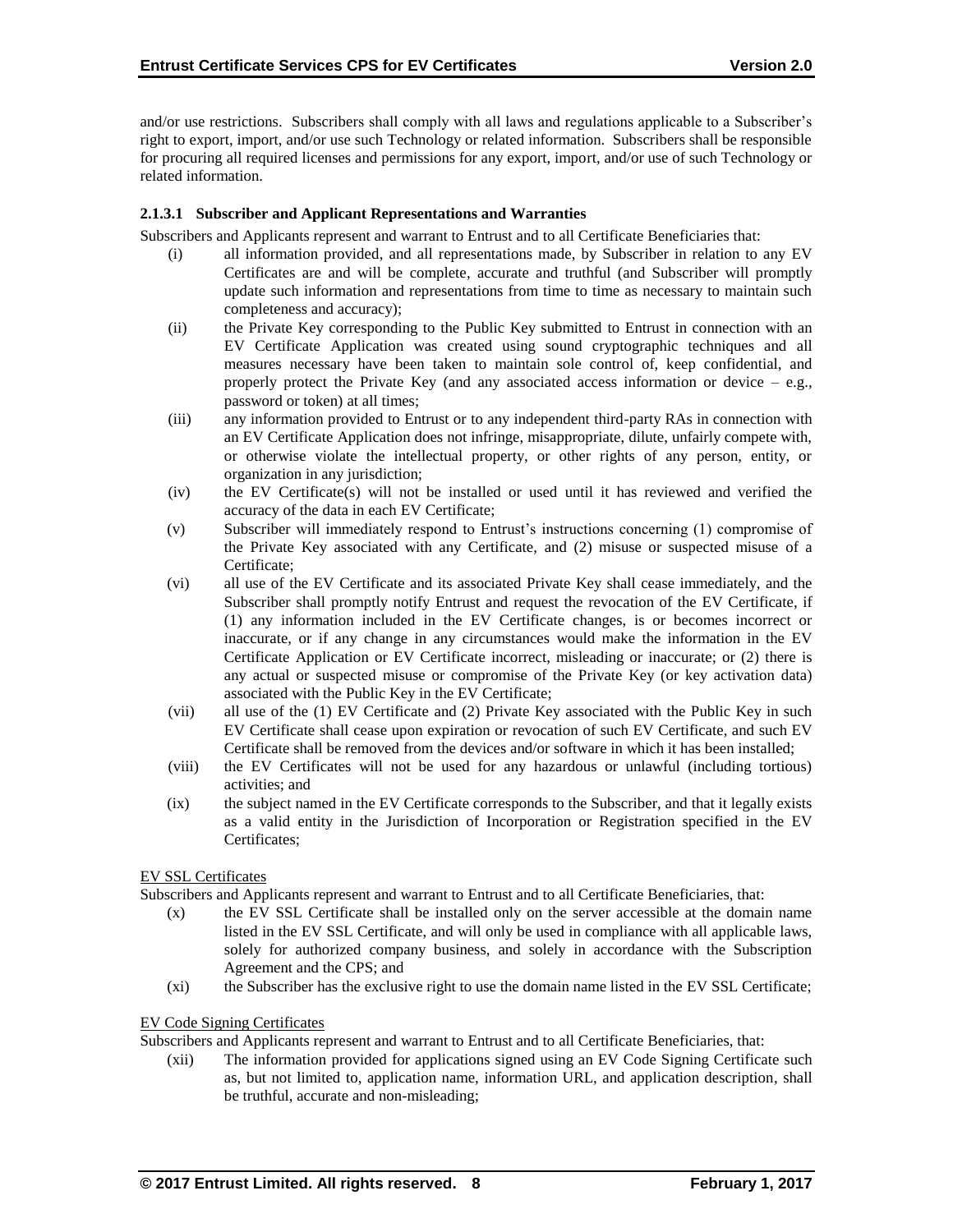- (xiii) Subscriber shall not use the EV Code Signing Certificate to digitally sign hostile code, including spyware or other malicious software (malware) that is downloaded without user consent and Subscriber acknowledges that Entrust will revoke such Certificate if Subscriber fails to comply;
- (xiv) All use of the EV Code Signing Certificate and its associated Private Key shall cease immediately, and the Subscriber shall immediately notify Entrust and request the revocation of the EV Code Signing Certificate, if there is evidence that the Certificate was used to digitally sign hostile or suspect code, including spyware or other malicious software (malware) or the code has a serious vulnerability;
- (xv) Subscriber will, as a best practice, timestamp the digital signature after digitally signing Subscriber's code;
- (xvi) Subscriber acknowledges that Application Software Vendor's may independently determine that an EV Code Signing Certificate is being used for malicious purposes or has been compromised and that such Application Software Vendor and Application Software Vendor products may have the ability to modify its customer experiences or "blacklist" an EV Code Signing Certificate without notice to Subscriber or Entrust and without regard to the revocation status of the EV Code Signing Certificate; and
- (xvii) Subscriber acknowledges that (a) Entrust will not provide EV Code Signing Certificates with signing keys that are less than 2048 bits, and (b) Subscriber will provide SHA-2 as an option for the hashing algorithm.

## **2.1.3.2 Subscriber Notice Requirements**

No stipulation

## **2.1.4 Relying Party Obligations**

Relying Parties shall:

- (i) understand and, if necessary, receive proper education in the use of Public-Key cryptography and Certificates including EV Certificates;
- (ii) read and agree to all terms and conditions of the CPS and the Relying Party Agreement;
- (iii) verify EV Certificates, including use of CRLs, in accordance with the certification path validation procedure specified in ITU-T Rec. X.509:2005 | ISO/IEC 9594-8 (2005), taking into account any critical extensions and approved technical corrigenda as appropriate;
- (iv) trust and make use of an EV Certificate only if the EV Certificate has not expired or been revoked and if a proper chain of trust can be established to a trustworthy root; and
- (v) make their own judgment and rely on an EV Certificate only if such reliance is reasonable in the circumstances, including determining whether such reliance is reasonable given the nature of the security and trust provided by an EV Certificate and the value of any transaction that may involve the use of an EV Certificate.

#### EV SSL Certificates

Relying Parties shall:

(iv) trust and make use of an EV SSL Certificate only if the EV SSL Certificate has not expired or been revoked and if a proper chain of trust can be established to a trustworthy root.

#### EV Code Signing Certificate

Relying Parties shall:

(v) trust and make use of a digital signature created using the Private Key corresponding to the Public Key listed in the EV Certificate only if the EV Certificate was not expired or revoked at the time the digital signature was created and if a proper chain of trust can be established to a trustworthy root.

EV Certificates and related information may be subject to export, import, and/or use restrictions. Relying Parties shall comply with all laws and regulations applicable to a Relying Party's right to use EV Certificates and/or related information, including, without limitation, all laws and regulations in respect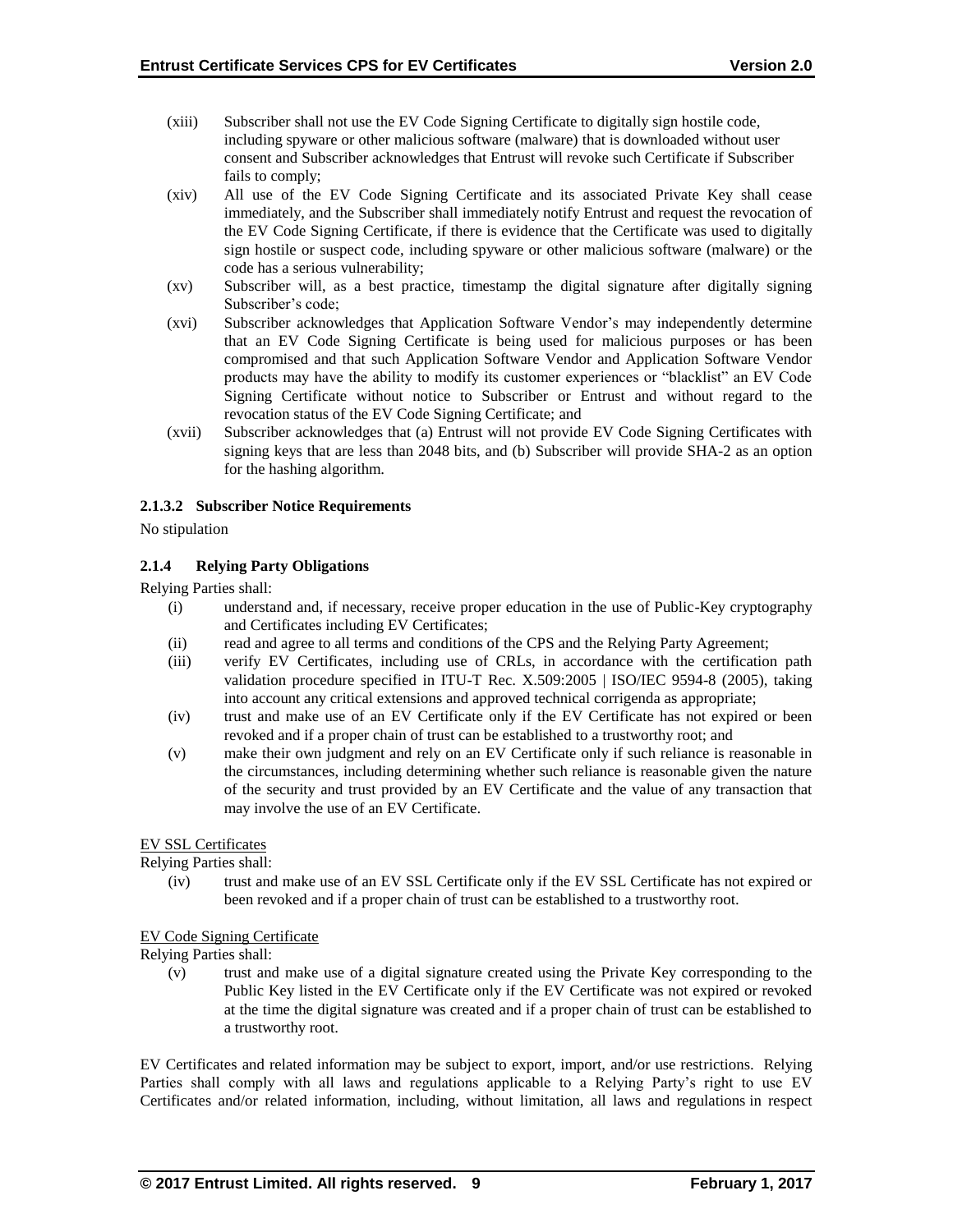to nuclear, chemical or biological weapons proliferation. Relying Parties shall be responsible for procuring all required licenses and permissions for any export, import, and/or use of EV Certificates and/or related information. Certain cryptographic techniques, software, hardware, and firmware ("Technology") that may be used in processing or in conjunction with EV Certificates may be subject to export, import, and/or use restrictions. Relying Parties shall comply with all laws and regulations applicable to a Relying Party's right to export, import, and/or use such Technology or related information. Relying Parties shall be responsible for procuring all required licenses and permissions for any export, import, and/or use of such Technology or related information.

# **2.1.4.1 Relying Party Representations and Warranties**

Relying Parties represent and warrant to Entrust that:

- (i) the Relying Party shall properly validate an EV Certificate before making a determination about whether to rely on such EV Certificate, including confirmation that the EV Certificate has not expired or been revoked and that a proper chain of trust can be established to a trustworthy root;
- (ii) the Relying Party shall not rely on an EV Certificate that cannot be validated back to a trustworthy root;
- (iii) the Relying Party shall exercise its own judgment in determining whether it is reasonable under the circumstances to rely on an EV Certificate, including determining whether such reliance is reasonable given the nature of the security and trust provided by an EV Certificate and the value of any transaction that may involve the use of an EV Certificate; and
- (iv) the Relying Party shall not use an EV Certificate for any hazardous or unlawful (including tortious) activities.

#### EV SSL Certificates

Relying Parties represent and warrant to Entrust that:

(i) the Relying Party shall not rely on a revoked or expired EV SSL Certificate;

#### EV Code Signing Certificate

Relying Parties represent and warrant to Entrust that:

(ii) the Relying Party shall not rely on a digital signature created using the Private Key corresponding to the Public Key listed in the EV Certificate if the EV Certificate was expired at the time the digital signature was created or if the Certificate is revoked.

#### **2.1.5 Repository Obligations**

An Entrust Repository shall:

- (i) make available, in accordance with the terms and conditions of the CPS, EV Certificate revocation information published by an EV CA; and
- (ii) make available a copy of the CPS and other information related to the products and services provided by EV CAs and any RAs operating under the EV CAs.

#### **2.2 Liability**

**THE MAXIMUM CUMULATIVE LIABILITY OF THE ENTRUST GROUP TO ANY APPLICANTS, SUBSCRIBERS, RELYING PARTIES OR ANY OTHER PERSONS, ENTITIES, OR ORGANIZATIONS FOR ANY LOSSES, COSTS, EXPENSES, LIABILITIES, DAMAGES, CLAIMS, OR SETTLEMENT AMOUNTS ARISING OUT OF OR RELATING TO USE OF AN EV CERTIFICATE OR ANY SERVICES PROVIDED IN RESPECT TO ANY EV CERTIFICATES IS LIMITED BY THIS CPS. THIS CPS ALSO CONTAINS LIMITED WARRANTIES, LIMITATIONS ON LIABILITY, AND DISCLAIMERS OF REPRESENTATIONS, WARRANTIES AND CONDITIONS.**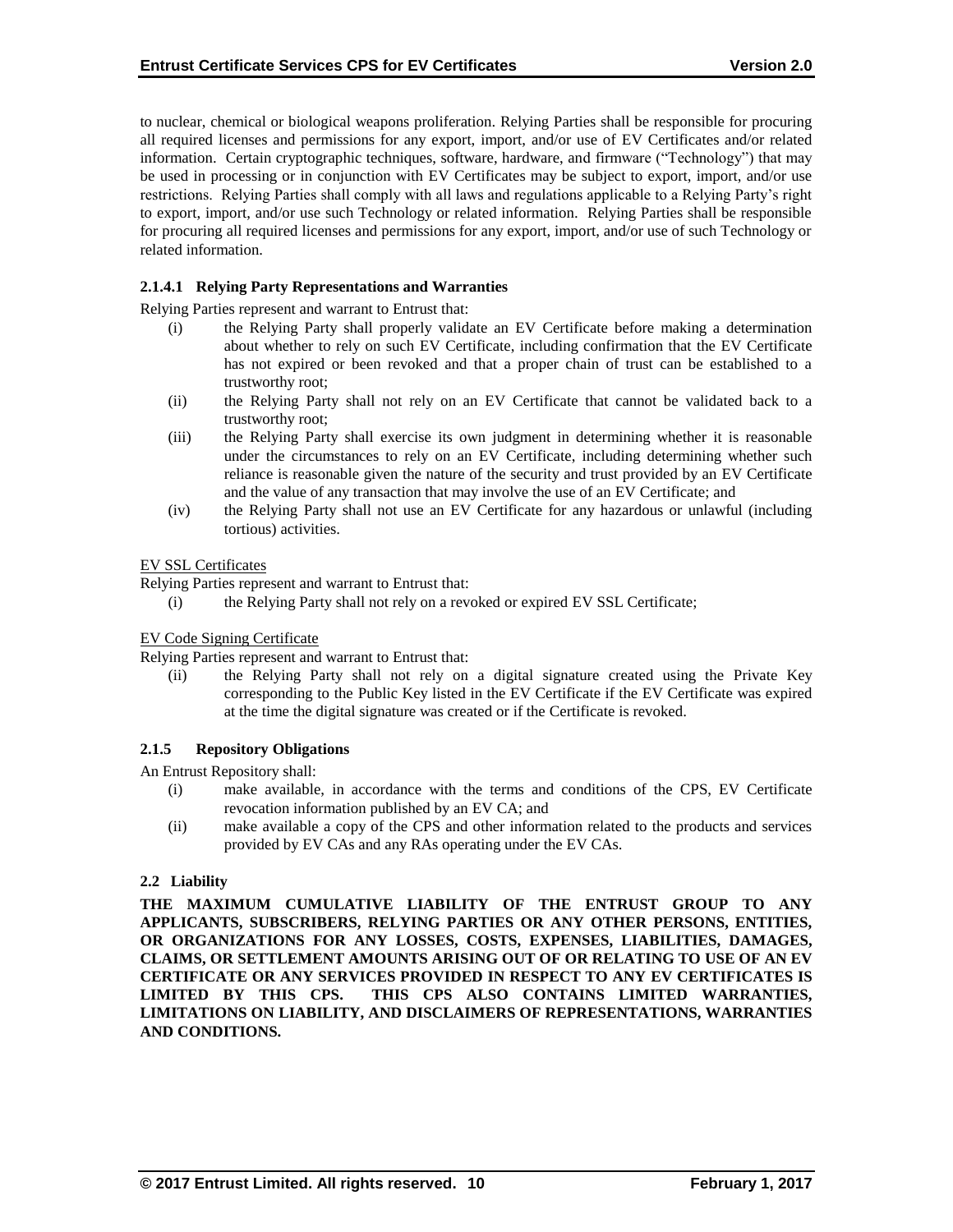## **2.2.1 CA Liability**

#### **2.2.1.1 Warranties and Limitations on Warranties**

Entrust makes the following limited warranties with respect to the operation of EV CAs:

- (i) EV CAs shall provide Repository services consistent with the practices and procedures set forth in this CPS;
- (ii) EV CAs shall perform EV Certificate issuance consistent with the procedures set forth in this CPS which conform to the EV Guidelines published by the CA/Browser Forum; and
- (iii) EV CAs shall provide revocation services consistent with the procedures set forth in this CPS.

Notwithstanding the foregoing, in no event does the Entrust Group make any representations, or provide any warranties, or conditions to any Applicants, Subscribers, Relying Parties, or any other persons, entities, or organizations with respect to (i) the techniques used in the generation and storage of the Private Key corresponding to the Public Key in an EV Certificate, including, whether such Private Key has been Compromised or was generated using sound cryptographic techniques, (ii) the reliability of any cryptographic techniques or methods used in conducting any act, transaction, or process involving or utilizing an EV Certificate, (iii) any software whatsoever, or (iv) non-repudiation of any EV Certificate or any transaction facilitated through the use of an EV Certificate, since such determination is a matter of applicable law.

Applicants, Subscribers, and Relying Parties acknowledge and agree that operations in relation to EV Certificates and EV Certificate Applications are dependent on the transmission of information over communication infrastructures such as, without limitation, the Internet, telephone and telecommunications lines and networks, servers, firewalls, proxies, routers, switches, and bridges ("Telecommunication Equipment") and that this Telecommunication Equipment is not under the control of Entrust. The Entrust Group shall not be liable for any error, failure, delay, interruption, defect, or corruption in relation to an EV Certificate, an EV CRL, EV OCSP message, or an EV Certificate Application to the extent that such error, failure, delay, interruption, defect, or corruption is caused by such Telecommunication Equipment.

#### **2.2.1.2 Disclaimers**

**EXCEPT AS SPECIFICALLY PROVIDED IN §2.2.1.1, THE ENTRUST GROUP DOES NOT MAKE ANY REPRESENTATIONS OR GIVE ANY WARRANTIES OR CONDITIONS, WHETHER EXPRESS, IMPLIED, STATUTORY, BY USAGE OF TRADE, OR OTHERWISE, AND THE ENTRUST GROUP SPECIFICALLY DISCLAIMS ANY AND ALL REPRESENTATIONS, WARRANTIES, AND CONDITIONS OF MERCHANTABILITY, NON-INFRINGEMENT, TITLE, SATISFACTORY QUALITY, AND/OR FITNESS FOR A PARTICULAR PURPOSE.**

#### **2.2.1.3 Loss Limitations**

**THE ENTRUST GROUP'S ENTIRE LIABILITY UNDER THIS CPS IS SET FORTH IN THE APPLICABLE SUBSCRIPTION AGREEMENT(S) AND/OR RELYING PARTY AGREEMENT(S). THE ENTRUST GROUP'S ENTIRE LIABILITY TO ANY OTHER PARTY IS SET OUT IN THE AGREEMENT(S) BETWEEN ENTRUST AND SUCH OTHER PARTY. TO THE EXTENT ENTRUST HAS ISSUED THE EV CERTIFICATE IN COMPLIANCE WITH THE CPS, THE ENTRUST GROUP SHALL HAVE NO LIABILITY TO THE SUBSCRIBER, RELYING PARTY OR ANY OTHER PARTY FOR ANY CLAIMS, DAMAGES OR LOSSES SUFFERED AS THE RESULT OF THE USE OF OR RELIANCE ON SUCH EV CERTIFICATE.**

**FOR GREATER CERTAINTY, ENTRUST GROUP'S ENTIRE LIABILITY UNDER THIS CPS TO: (I) AN APPLICANT OR SUBSCRIBER IS SET OUT IN THE SUBSCRIPTION AGREEMENT BETWEEN ENTRUST (OR AN AFFILIATE OF ENTRUST) AND SUCH SUBSCRIBER; AND (II) A RELYING PARTY IS SET OUT IN THE RELYING PARTY AGREEMENT POSTED IN THE REPOSITORY ON THE DATE THE RELYING PARTY RELIES ON SUCH EV CERTIFICATE.**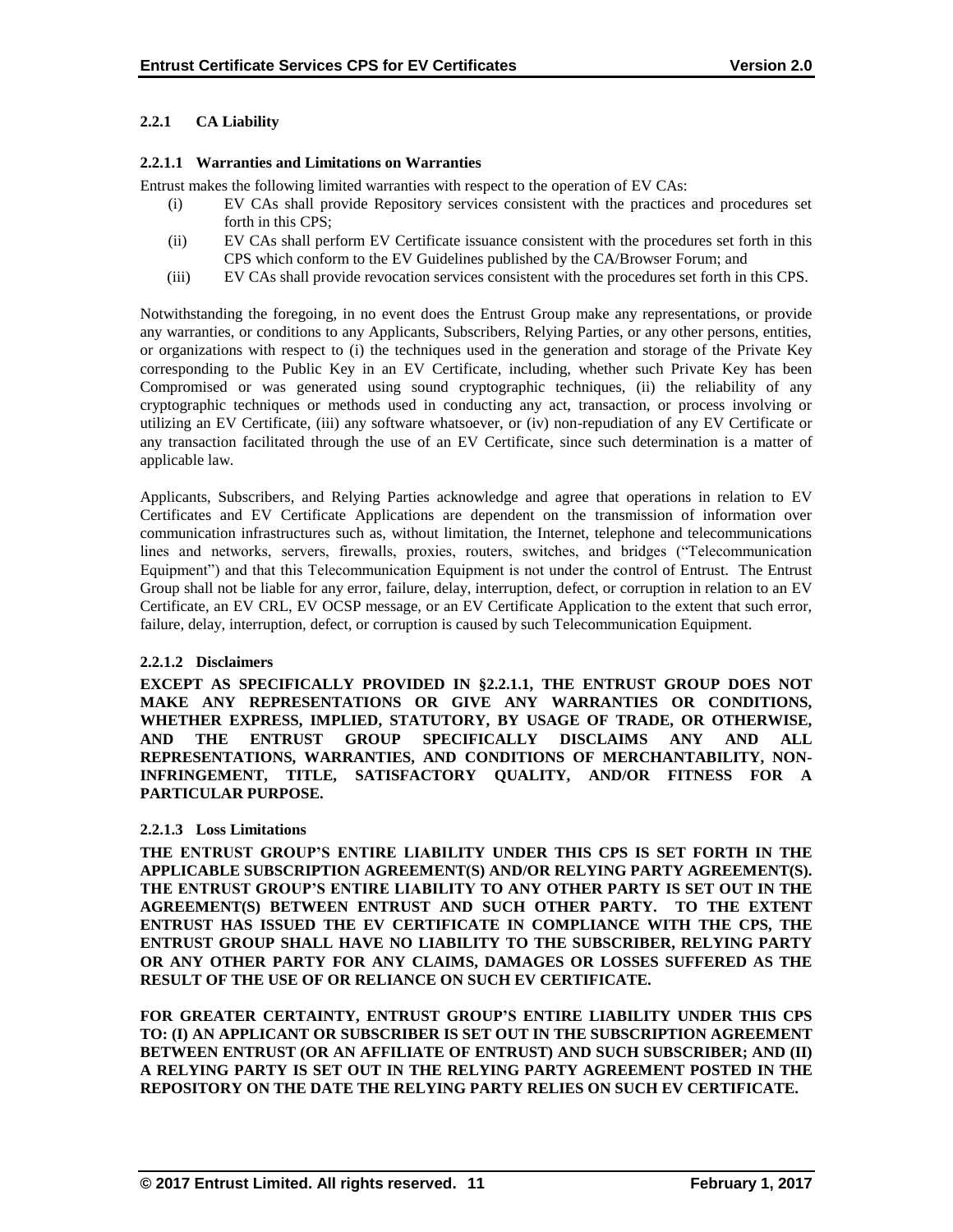# **2.2.1.4 Other Exclusions**

Without limitation, the Entrust Group shall not be liable to any Applicants, Subscribers, Relying Parties or any other person, entity, or organization for any losses, costs, expenses, liabilities, damages, claims, or settlement amounts arising out of or relating to use of an EV Certificate or any services provided in respect to an EV Certificate if:

- (i) the EV Certificate was issued as a result of errors, misrepresentations, or other acts or omissions of a Subscriber or of any other person, entity, or organization;
- (ii) the EV Certificate has expired or has been revoked;
- (iii) the EV Certificate has been modified or otherwise altered;
- (iv) the Subscriber failed to stop using an EV Certificate after the information contain in such EV Certificate changed or after circumstances changed so that the information contained in such EV Certificate became misleading or inaccurate;
- (v) a Subscriber breached the CPS or the Subscriber's Subscription Agreement, or a Relying Party breached the CPS or the Relying Party's Relying Party Agreement;
- (vi) the Private Key associated with the EV Certificate has been Compromised; or
- (vii) the EV Certificate is used other than as permitted by the CPS or is used in contravention of applicable law.

In no event shall the Entrust Group be liable to any Applicant, Subscriber, or any other person, entity, or organization for any losses, costs, liabilities, expenses, damages, claims, or settlement amounts arising out of or relating to the refusal by Entrust to issue or request the issuance of an EV Certificate. In no event shall the Entrust Group be liable to any Applicant, Subscriber, or any other person, entity, or organization for any losses, costs, liabilities, expenses, damages, claims, or settlement amounts arising out of or relating to any delay by the Entrust Group, in issuing or in requesting the issuance of an EV Certificate.

In no event shall the Entrust Group be liable to any Subscriber, Relying Party, or any other person, entity, or organization for any losses, costs, expenses, liabilities, damages, claims, or settlement amounts arising out of or relating to any proceeding or allegation that an EV Certificate or any information contained in an EV Certificate infringes, misappropriates, dilutes, unfairly competes with, or otherwise violates any patent, trademark, copyright, trade secret, or any other intellectual property right or other right of any person, entity, or organization in any jurisdiction.

# **2.2.1.5 Hazardous Activities**

EV Certificates and the services provided by Entrust in respect to EV Certificates are not designed, manufactured, or intended for use in or in conjunction with hazardous activities or uses requiring fail-safe performance, including the operation of nuclear facilities, aircraft navigation or communications systems, air traffic control, medical devices or direct life support machines. The Entrust Group specifically disclaims any and all representations, warranties, and conditions with respect to such uses, whether express, implied, statutory, by usage of trade, or otherwise.

# **2.2.2 RA Liability**

The same liability provisions that apply in §2.2.1 with respect to EV CAs shall apply with respect to Entrust-operated RAs and independent third-party RAs operating under EV CAs.

# **2.3 Financial Responsibility**

Subscribers and Relying Parties shall be responsible for the financial consequences to such Subscribers, Relying Parties, and to any other persons, entities, or organizations for any transactions in which such Subscribers or Relying Parties participate and which use EV Certificates or any services provided in respect to EV Certificates. Entrust makes no representations and gives no warranties or conditions regarding the financial efficacy of any transaction completed utilizing an EV Certificate or any services provided in respect to EV Certificates and the Entrust Group shall have no liability except as explicitly set forth herein in respect to the use of or reliance on an EV Certificate or any services provided in respect to EV Certificates.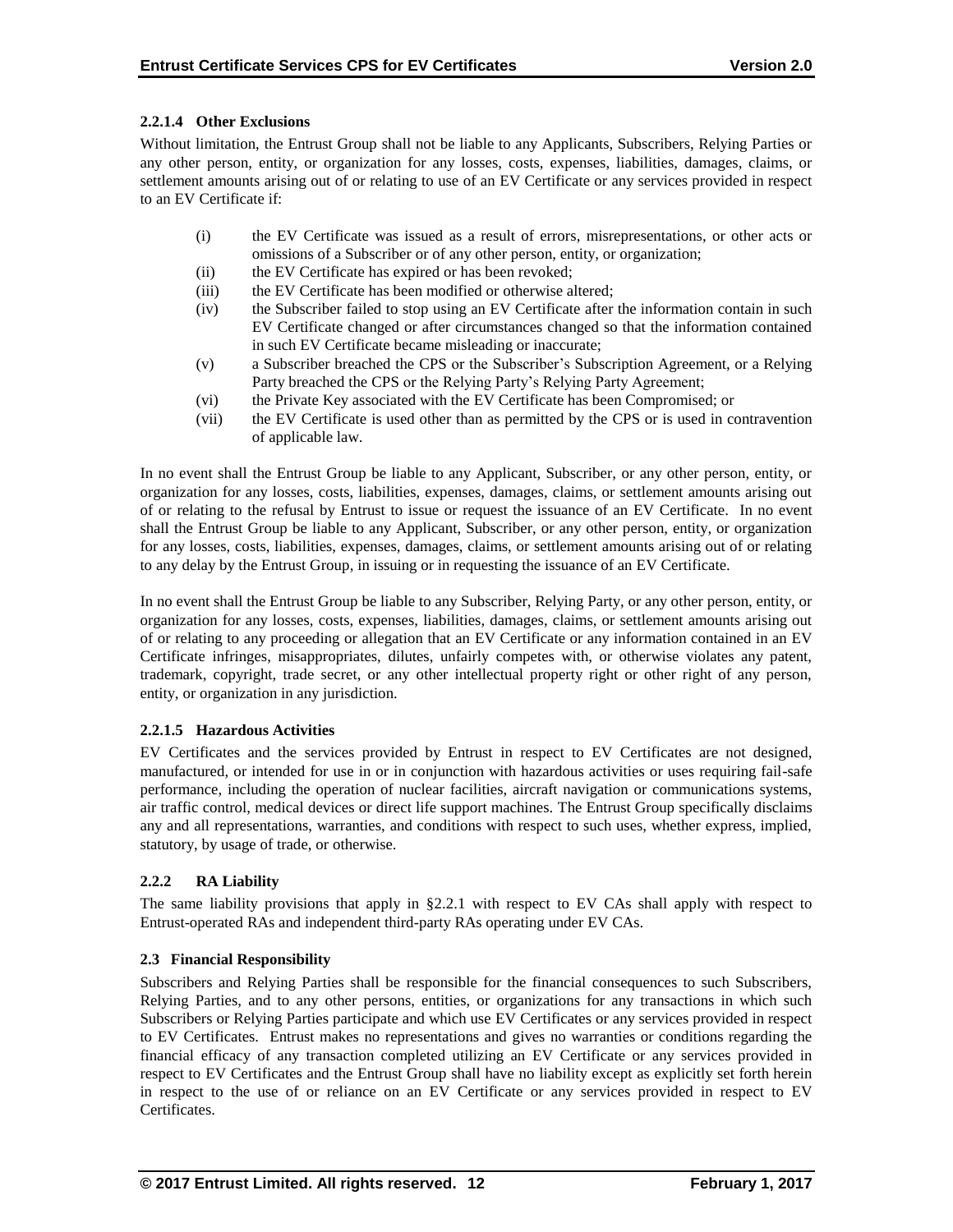# **2.3.1 Indemnification by Relying Parties**

RELYING PARTIES SHALL INDEMNIFY AND HOLD ENTRUST AND ALL INDEPENDENT THIRD-PARTY REGISTRATION AUTHORITIES OPERATING UNDER AN EV CERTIFICATION AUTHORITY, AND ALL RESELLERS, CO-MARKETERS, AND ALL SUBCONTRACTORS, DISTRIBUTORS, AGENTS, SUPPLIERS, EMPLOYEES, AND DIRECTORS OF ANY OF THE FOREGOING (COLLECTIVELY, THE "INDEMNIFIED PARTIES") HARMLESS FROM AND AGAINST ANY AND ALL LIABILITIES, LOSSES, COSTS, EXPENSES, DAMAGES, CLAIMS, AND SETTLEMENT AMOUNTS (INCLUDING REASONABLE ATTORNEY'S FEES, COURT COSTS, AND EXPERT'S FEES) ARISING OUT OF OR RELATING TO ANY USE OR RELIANCE BY A RELYING PARTY ON ANY EV CERTIFICATE OR ANY SERVICE PROVIDED IN RESPECT TO EV CERTIFICATES, INCLUDING (I) LACK OF PROPER VALIDATION OF AN EV CERTIFICATE BY A RELYING PARTY, (II) RELIANCE BY THE RELYING PARTY ON AN EXPIRED OR REVOKED EV CERTIFICATE, (III) USE OF AN EV CERTIFICATE OTHER THAN AS PERMITTED BY THE CPS, THE SUBSCRIPTION AGREEMENT, ANY RELYING PARTY AGREEMENT, AND APPLICABLE LAW, (IV) FAILURE BY A RELYING PARTY TO EXERCISE REASONABLE JUDGMENT IN THE CIRCUMSTANCES IN RELYING ON AN EV CERTIFICATE, OR (V) ANY CLAIM OR ALLEGATION THAT THE RELIANCE BY A RELYING PARTY ON AN EV CERTIFICATE OR THE INFORMATION CONTAINED IN AN EV CERTIFICATE INFRINGES, MISAPPROPRIATES, DILUTES, UNFAIRLY COMPETES WITH, OR OTHERWISE VIOLATES THE RIGHTS INCLUDING INTELLECTUAL PROPERTY RIGHTS OR ANY OTHER RIGHTS OF ANYONE IN ANY JURISDICTION. NOTWITHSTANDING THE FOREGOING, RELYING PARTIES SHALL NOT BE OBLIGATED TO PROVIDE ANY INDEMNIFICATION TO AN INDEMNIFIED PARTY IN RESPECT TO ANY LIABILITIES, LOSSES, COSTS, EXPENSES, DAMAGES, CLAIMS, AND SETTLEMENT AMOUNTS (INCLUDING REASONABLE ATTORNEY'S FEES, COURT COSTS AND EXPERT'S FEES) TO THE EXTENT THAT SUCH LIABILITIES, LOSSES, COSTS, EXPENSES, DAMAGES, CLAIMS, AND SETTLEMENT AMOUNTS (INCLUDING REASONABLE ATTORNEY'S FEES, COURT COSTS, AND EXPERT'S FEES) ARISE OUT OF OR RELATE TO ANY WILLFUL MISCONDUCT BY SUCH INDEMNIFIED PARTY.

# **2.3.1.1 Indemnification by Subscribers**

SUBSCRIBERS SHALL INDEMNIFY AND HOLD ENTRUST AND ALL INDEPENDENT THIRD-PARTY REGISTRATION AUTHORITIES OPERATING UNDER AN EV CERTIFICATION AUTHORITY, AND ALL RESELLERS, CO-MARKETERS, AND ALL SUBCONTRACTORS, DISTRIBUTORS, AGENTS, SUPPLIERS, EMPLOYEES, OR DIRECTORS OF ANY OF THE FOREGOING (COLLECTIVELY, THE "INDEMNIFIED PARTIES") HARMLESS FROM AND AGAINST ANY AND ALL LIABILITIES, LOSSES, COSTS, EXPENSES, DAMAGES, CLAIMS, AND SETTLEMENT AMOUNTS (INCLUDING REASONABLE ATTORNEY'S FEES, COURT COSTS, AND EXPERT'S FEES) ARISING OUT OF OR RELATING TO ANY RELIANCE BY A RELYING PARTY ON ANY EV CERTIFICATE OR ANY SERVICE PROVIDED IN RESPECT TO EV CERTIFICATES, INCLUDING ANY (I) ERROR, MISREPRESENTATION OR OMISSION MADE BY A SUBSCRIBER IN USING OR APPLYING FOR AN EV CERTIFICATE, (II) MODIFICATION MADE BY A SUBSCRIBER TO THE INFORMATION CONTAINED IN AN EV CERTIFICATE, (III) USE OF AN EV CERTIFICATE OTHER THAN AS PERMITTED BY THE CPS, THE SUBSCRIPTION AGREEMENT, ANY RELYING PARTY AGREEMENT, AND APPLICABLE LAW, (IV) FAILURE BY A SUBSCRIBER TO TAKE THE NECESSARY PRECAUTIONS TO PREVENT LOSS, DISCLOSURE, COMPROMISE OR UNAUTHORIZED USE OF THE PRIVATE KEY CORRESPONDING TO THE PUBLIC KEY IN SUCH SUBSCRIBER'S EV CERTIFICATE, OR (V) ALLEGATION THAT THE USE OF A SUBSCRIBER'S EV CERTIFICATE OR THE INFORMATION CONTAINED IN A SUBSCRIBER'S EV CERTIFICATE INFRINGES, MISAPPROPRIATES, DILUTES, UNFAIRLY COMPETES WITH, OR OTHERWISE VIOLATES THE RIGHTS INCLUDING INTELLECTUAL PROPERTY RIGHTS OR ANY OTHER RIGHTS OF ANYONE IN ANY JURISDICTION. NOTWITHSTANDING THE FOREGOING, A SUBSCRIBER SHALL NOT BE OBLIGATED TO PROVIDE ANY INDEMNIFICATION TO AN INDEMNIFIED PARTY IN RESPECT TO ANY LIABILITIES, LOSSES, COSTS, EXPENSES, DAMAGES, CLAIMS, AND SETTLEMENT AMOUNTS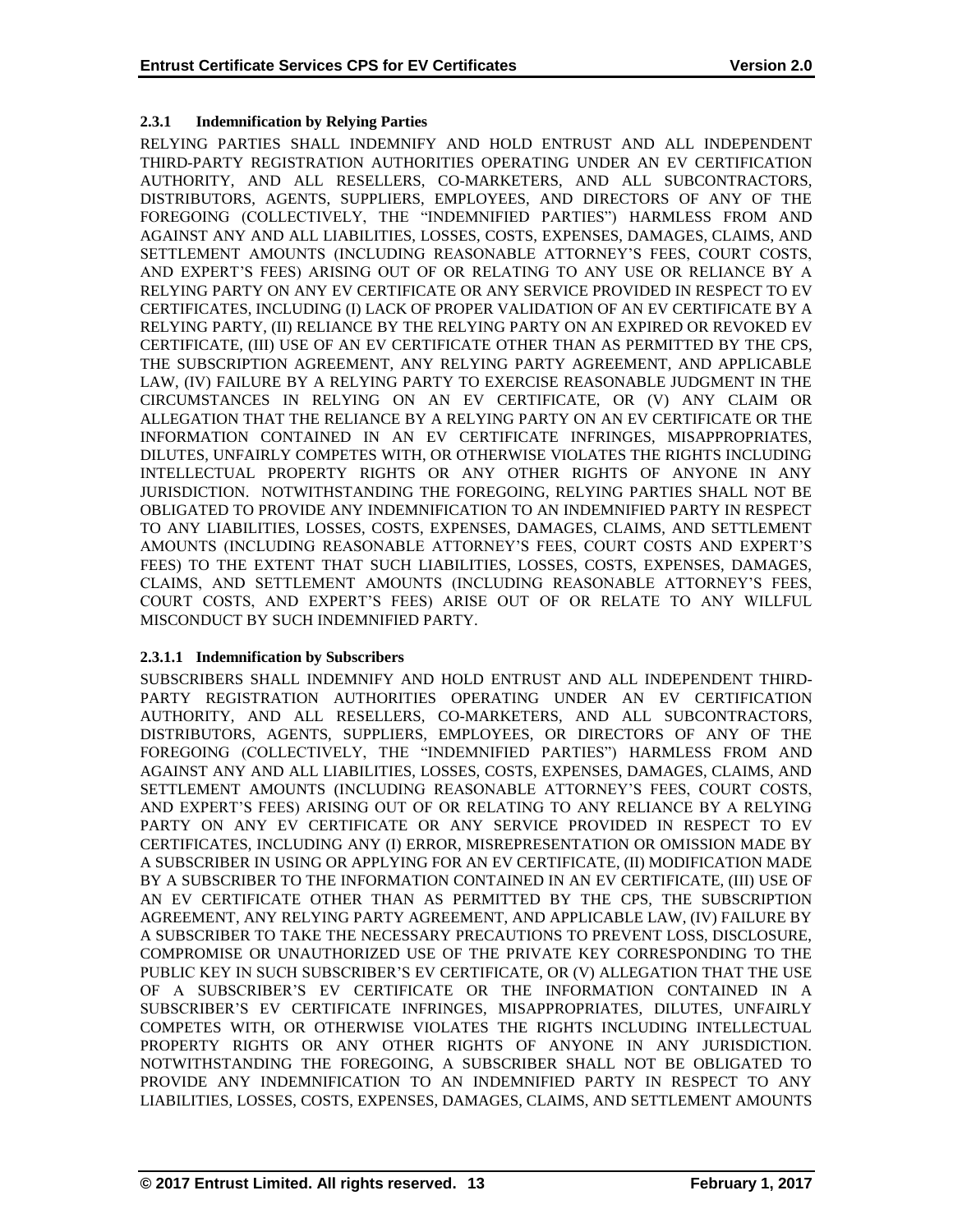(INCLUDING REASONABLE ATTORNEY'S FEES, COURT COSTS AND EXPERTS FEES) TO THE EXTENT THAT SUCH LIABILITIES, LOSSES, COSTS, EXPENSES, DAMAGES, CLAIMS, AND SETTLEMENT AMOUNTS (INCLUDING REASONABLE ATTORNEY'S FEES, COURT COSTS, AND EXPERT'S FEES) ARISE OUT OF OR RELATE TO ANY WILLFUL MISCONDUCT BY SUCH INDEMNIFIED PARTY.

# **2.3.2 Fiduciary Relationships**

Nothing contained in this CPS, or in any Subscription Agreement, or any Relying Party Agreement shall be deemed to constitute t the Entrust Group as the fiduciary, partner, agent, trustee, or legal representative of any Applicant, Subscriber, Relying Party or any other person, entity, or organization or to create any fiduciary relationship between the Entrust Group and any Subscriber, Applicant, Relying Party or any other person, entity, or organization, for any purpose whatsoever. Nothing in the CPS, or in any Subscription Agreement or any Relying Party Agreement shall confer on any Subscriber, Applicant, Relying Party, or any other third party, any authority to act for, bind, or create or assume any obligation or responsibility, or make any representation on behalf of the Entrust Group.

# **2.3.3 Administrative Processes**

No Stipulation.

# **2.4 Interpretation and Enforcement**

## **2.4.1 Governing Law**

Unless otherwise set out in in a Subscription Agreement or Relying Party Agreement, the laws of the Province of Ontario, Canada, excluding its conflict of laws rules, shall govern the construction, validity, interpretation, enforceability and performance of the CPS, all Subscription Agreements and all Relying Party Agreements. The application of the United Nations Convention on Contracts for the International Sale of Goods to the CPS, any Subscription Agreements, and any Relying Party Agreements is expressly excluded. Any dispute arising out of or in respect to the CPS, any Subscription Agreement, any Relying Party Agreement, or in respect to any EV Certificates or any services provided in respect to any EV Certificates that is not resolved by alternative dispute resolution, shall be brought in the provincial or federal courts sitting in Ottawa, Ontario, and each person, entity, or organization hereby agrees that such courts shall have personal and exclusive jurisdiction over such disputes. In the event that any matter is brought in a provincial or federal court, Applicants, Subscribers, and Relying Parties waive any right that such Applicants, Subscribers, and Relying Parties may have to a jury trial.

# **2.4.1.1 Force Majeure**

The Entrust Group shall not be in default hereunder or liable for any losses, costs, expenses, liabilities, damages, claims, or settlement amounts arising out of or related to delays in performance or from failure to perform or comply with the terms of the CPS, any Subscription Agreement, or any Relying Party Agreement due to any causes beyond its reasonable control, which causes include acts of God or the public enemy, riots and insurrections, war, accidents, fire, strikes and other labor difficulties (whether or not Entrust is in a position to concede to such demands), embargoes, judicial action, failure or default of any superior CA, lack of or inability to obtain export permits or approvals, necessary labor, materials, energy, utilities, components or machinery, acts of civil or military authorities.

# **2.4.1.2 Interpretation**

All references in this CPS to "Sections" refer to the sections of this CPS. As used in this CPS, neutral pronouns and any variations thereof shall be deemed to include the feminine and masculine and all terms used in the singular shall be deemed to include the plural, and vice versa, as the context may require. The words "hereof", "herein", and "hereunder" and other words of similar import refer to this CPS as a whole, as the same may from time to time be amended or supplemented, and not to any subdivision contained in this CPS. The word "including" when used herein is not intended to be exclusive and means "including, without limitation."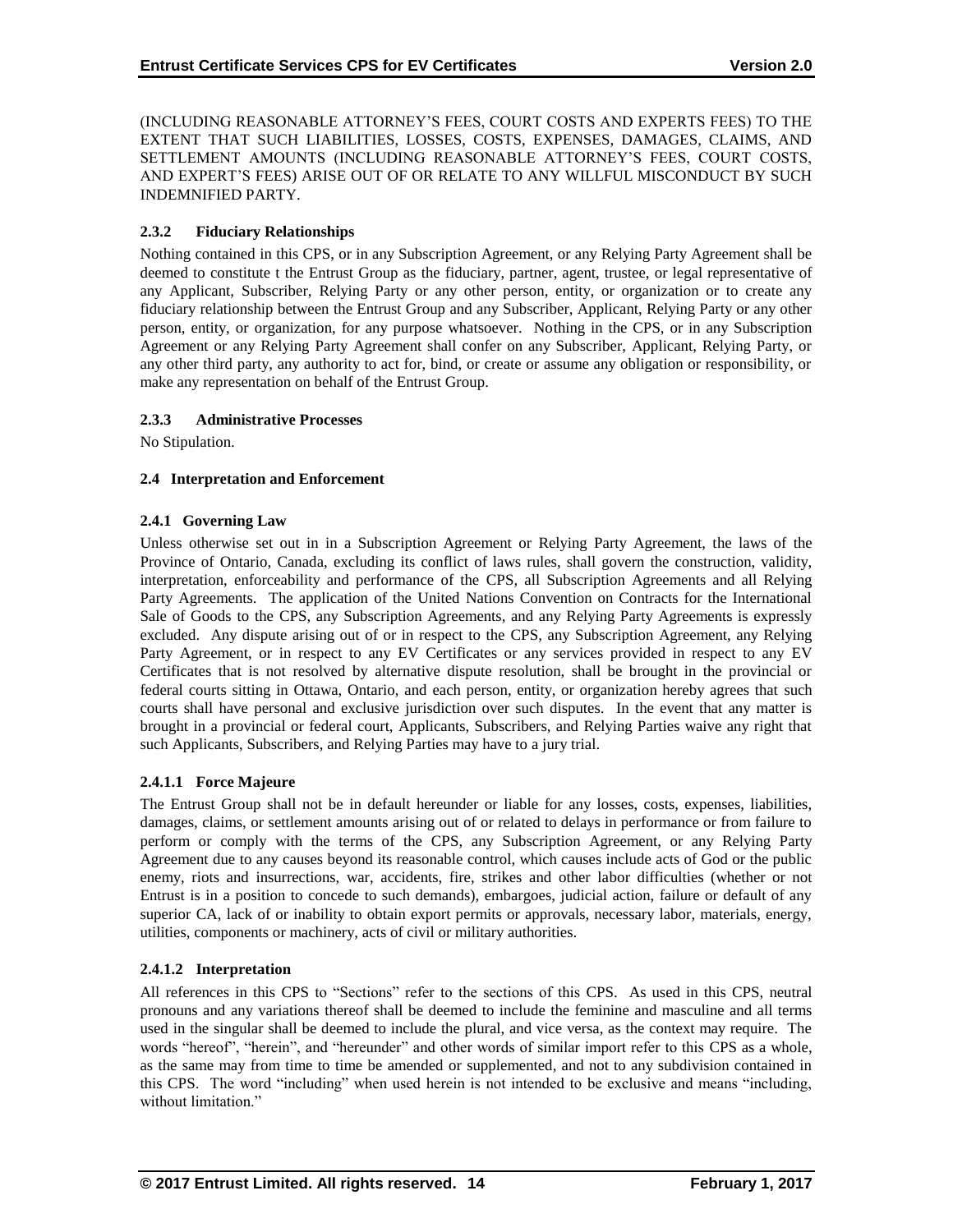#### **2.4.2 Severability, Survival, Merger, Notice**

#### **2.4.2.1 Severability**

Whenever possible, each provision of the CPS, any Subscription Agreements, and any Relying Party Agreements shall be interpreted in such a manner as to be effective and valid under applicable law. If the application of any provision of the CPS, any Subscription Agreements, or any Relying Party Agreements or any portion thereof to any particular facts or circumstances shall be held to be invalid or unenforceable by an arbitrator or court of competent jurisdiction, then (i) the validity and enforceability of such provision as applied to any other particular facts or circumstances and the validity of other provisions of the CPS, any Subscription Agreements, or any Relying Party Agreements shall not in any way be affected or impaired thereby, and (ii) such provision shall be enforced to the maximum extent possible so as to effect its intent and it shall be reformed without further action to the extent necessary to make such provision valid and enforceable.

**FOR GREATER CERTAINTY, IT IS EXPRESSLY UNDERSTOOD AND AGREED THAT EVERY PROVISION OF THE CPS, ANY SUBSCRIPTION AGREEMENTS, OR ANY RELYING PARTY AGREEMENTS THAT DEAL WITH (I) LIMITATION OF LIABILITY OR DAMAGES, (II) DISCLAIMERS OF REPRESENTATIONS, WARRANTIES, CONDITIONS, OR LIABILITIES, OR (III) INDEMNIFICATION, IS EXPRESSLY INTENDED TO BE SEVERABLE FROM ANY OTHER PROVISIONS OF THE CPS, ANY SUBSCRIPTION AGREEMENTS, OR ANY RELYING PARTY AGREEMENTS AND SHALL BE SO INTERPRETED AND ENFORCED.**

#### **2.4.2.2 Survival**

The provisions of the section entitled "Definitions" and sections 2.1.3.1, 2.1.4.1, 2.2, 2.3, 2.4, 2.8, 2.9, 3.1.5, 3.1.6, 4.6 and 8.1 shall survive termination or expiration of the CPS, any Subscription Agreements, and any Relying Party Agreements. All references to sections that survive termination of the CPS, any Subscription Agreements, and any Relying Party Agreements, shall include all sub-sections of such sections. All payment obligations shall survive any termination or expiration of the CPS, any Subscription Agreements, and any Relying Party Agreements.

#### **2.4.2.3 Merger**

The CPS, the Subscription Agreements, and the Relying Party Agreements state all of the rights and obligations of the Entrust Group, any Applicant, Subscriber, or Relying Party and any other persons, entities, or organizations in respect to the subject matter hereof and thereof and such rights and obligations shall not be augmented or derogated by any prior agreements, communications, or understandings of any nature whatsoever whether oral or written. The rights and obligations of the Entrust Group may not be modified or waived orally and may be modified only in a writing signed or authenticated by a duly authorized representative of Entrust.

#### **2.4.2.4 Conflict of Provisions**

In the event of any inconsistency between the provisions of this CPS and the provisions of any Subscription Agreement or any Relying Party Agreement, the terms and conditions of this CPS shall govern.

#### **2.4.2.5 Waiver**

The failure of Entrust to enforce, at any time, any of the provisions of this CPS, a Subscription Agreement with Entrust, or a Relying Party Agreement with Entrust or the failure of Entrust to require, at any time, performance by any Applicant, Subscriber, Relying Party or any other person, entity, or organization of any of the provisions of this CPS, a Subscription Agreement with Entrust, or a Relying Party Agreement with Entrust, shall in no way be construed to be a present or future waiver of such provisions, nor in any way affect the ability of Entrust to enforce each and every such provision thereafter. The express waiver by Entrust of any provision, condition, or requirement of this CPS, a Subscription Agreement with Entrust, or a Relying Party Agreement with Entrust shall not constitute a waiver of any future obligation to comply with such provision, condition, or requirement. The failure of an independent third-party RA or Reseller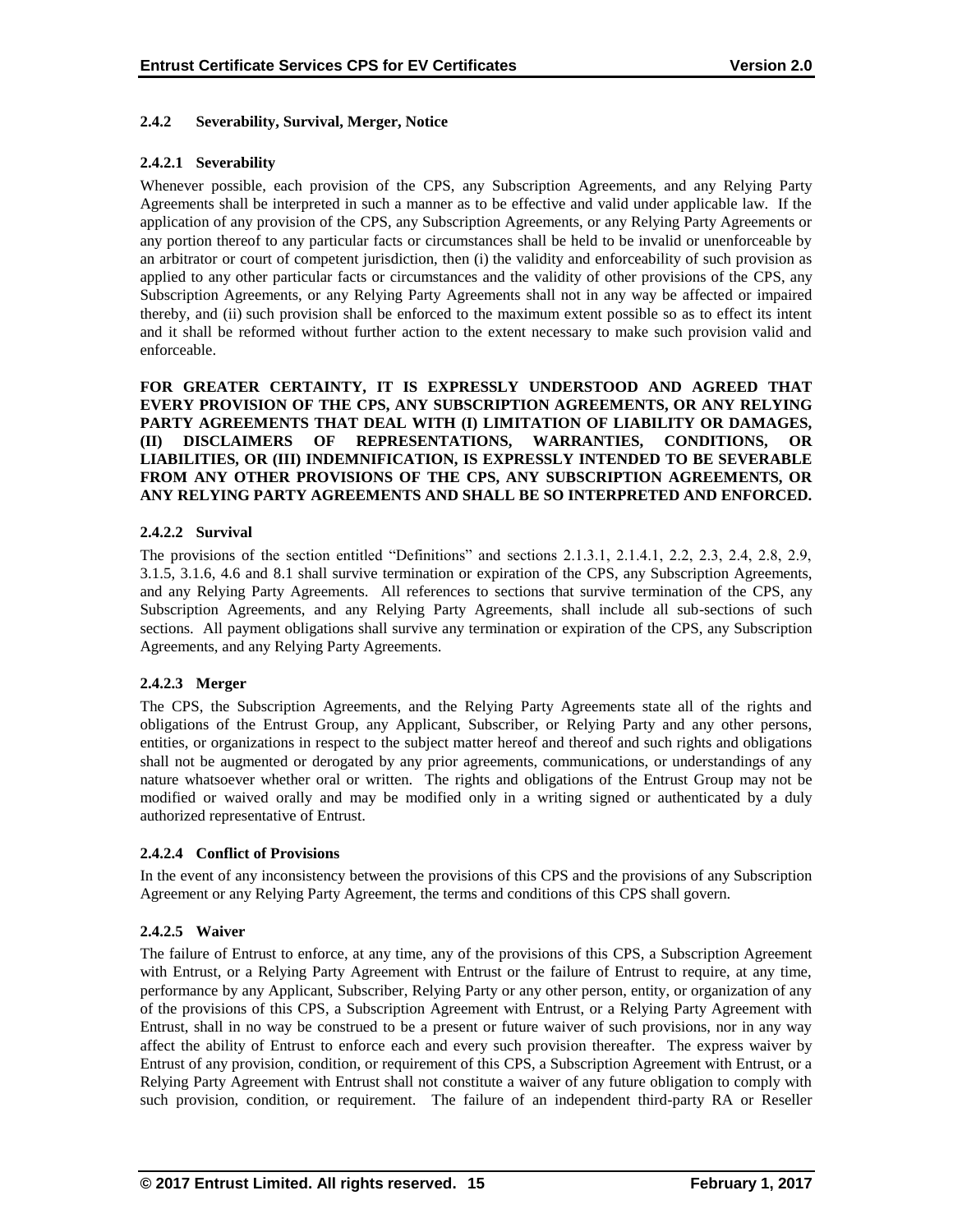operating under an EV CA ("Registration Authority") to enforce, at any time, any of the provisions of a this CPS, any Subscription Agreement with such RA, or any Relying Party Agreement with such RA or the failure to require by such RA, at any time, performance by any Applicant, Subscriber, Relying Party or any other person, entity, or organization of this CPS, any Subscription Agreement with such RA, or any Relying Party Agreement with such RA shall in no way be construed to be a present or future waiver of such provisions, nor in any way affect the ability of such RA to enforce each and every such provision thereafter. The express waiver by a RA of any provision, condition, or requirement of a Subscription Agreement with such RA or a Relying Party Agreement with such RA shall not constitute a waiver of any future obligation to comply with such provision, condition, or requirement.

# **2.4.2.6 Notice**

Any notice to be given by a Subscriber, Applicant, or Relying Party to Entrust under this CPS, a Subscription Agreement, or a Relying Party Agreement shall be given in writing to the address specified in §1.4 by prepaid receipted mail, facsimile, or overnight courier, and shall be effective as follows (i) in the case of facsimile or courier, on the next Business Day, and (ii) in the case of receipted mail, five (5) Business Days following the date of deposit in the mail. Any notice to be given by Entrust under the CPS, any Subscription Agreement, or any Relying Party Agreement shall be given by email or by facsimile or courier to the last address, email address or facsimile number for the Subscriber on file with Entrust. In the event of notice by email, the notice shall become effective on the next Business Day. In the event of notice by prepaid receipted mail, facsimile, or overnight courier, notice shall become effective as specified in (i) or (ii), depending on the means of notice utilized.

## **2.4.2.7 Assignment**

EV Certificates and the rights granted under the CPS, any Subscription Agreement, or any Relying Party Agreement are personal to the Applicant, Subscriber, or Relying Party that entered into the Subscription Agreement or Relying Party Agreement and cannot be assigned, sold, transferred, or otherwise disposed of, whether voluntarily, involuntarily, by operation of law, or otherwise, without the prior written consent of Entrust or the RA under an EV Certification Authority with which such Applicant, Subscriber, or Relying Party has contracted. Any attempted assignment or transfer without such consent shall be void and shall automatically terminate such Applicant's, Subscriber's or Relying Party's rights under the CPS, any Subscription Agreement, or any Relying Party Agreement. Entrust may assign, sell, transfer, or otherwise dispose of the CPS, any Subscription Agreements, or any Relying Party Agreements together with all of its rights and obligations under the CPS, any Subscription Agreements, and any Relying Party Agreements (i) to an Affiliate, or (ii) as part of a sale, merger, or other transfer of all or substantially all the assets or stock of the business of Entrust to which the CPS, the Subscription Agreements, and Relying Party Agreements relate. Subject to the foregoing limits, this Agreement shall be binding upon and shall inure to the benefit of permitted successors and assigns of Entrust, any third-party RAs operating under the Entrust CAs, Applicants, Subscribers, and Relying Parties, as the case may be.

#### **2.4.3 Dispute Resolution Procedures**

Any disputes between a Subscriber or an Applicant and Entrust or any third-party RAs operating under the Entrust CAs, or a Relying Party and Entrust or any third-party RAs operating under the Entrust CAs, shall be submitted to mediation in accordance with the Commercial Mediation Rules of the American Arbitration Association which shall take place in English in Ottawa, Ontario. In the event that a resolution to such dispute cannot be achieved through mediation within thirty (30) days, the dispute shall be submitted to binding arbitration. The arbitrator shall have the right to decide all questions of arbitrability. The dispute shall be finally settled by arbitration in accordance with the rules of the American Arbitration Association, as modified by this provision. Such arbitration shall take place in English in Ottawa, Ontario, before a sole arbitrator appointed by the American Arbitration Association (AAA) who shall be appointed by the AAA from its Technology Panel and shall be reasonably knowledgeable in electronic commerce disputes. The arbitrator shall apply the laws of the Province of Ontario, without regard to its conflict of laws provisions, and shall render a written decision within thirty (30) days from the date of close of the arbitration hearing, but no more than one (1) year from the date that the matter was submitted for arbitration. The decision of the arbitrator shall be binding and conclusive and may be entered in any court of competent jurisdiction. In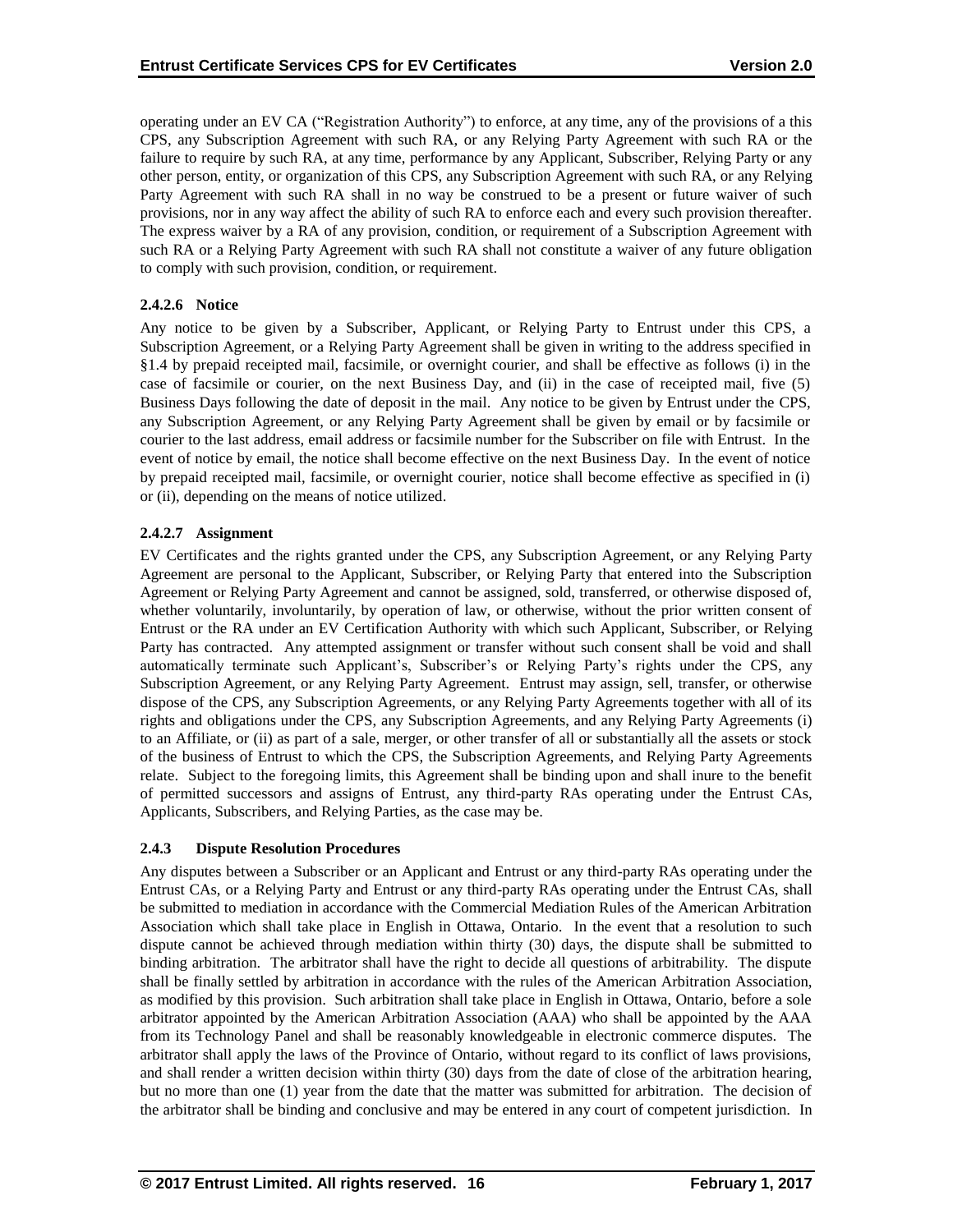each arbitration, the prevailing party shall be entitled to an award of all or a portion of its costs in such arbitration, including reasonable attorney's fees actually incurred. Nothing in the CPS, or in any Subscription Agreement, or any Relying Party Agreement shall preclude Entrust or any third-party RAs operating under the Entrust CAs from applying to any court of competent jurisdiction for temporary or permanent injunctive relief, without breach of this §2.4.3 and without any abridgment of the powers of the arbitrator, with respect to any (i) alleged Compromise that affects the integrity of an EV Certificate, or (ii) alleged breach of the terms and conditions of the CPS, any Subscription Agreement, or any Relying Party Agreement. The institution of any arbitration or any action shall not relieve an Applicant, Subscriber or Relying Party of its obligations under the CPS, any Subscription Agreement, or any Relying Party Agreement.

#### **2.4.3.1 Limitation Period on Arbitrations and Actions**

Any and all arbitrations or legal actions in respect to a dispute that is related to an EV Certificate or any services provided in respect to an EV Certificate shall be commenced prior to the end of one (1) year after (i) the expiration or revocation of the EV Certificate in dispute, or (ii) the date of provision of the disputed service or services in respect to the EV Certificate in dispute, whichever is sooner. If any arbitration or action in respect to a dispute that is related to an EV Certificate or any service or services provided in respect to an EV Certificate is not commenced prior to such time, any party seeking to institute such an arbitration or action shall be barred from commencing or proceeding with such arbitration or action.

## **2.5 Fees**

The fees for services provided by Entrust in respect to EV Certificates are set forth in the Entrust Repository. These fees are subject to change, and any such changes shall become effective immediately after posting in the Entrust Repository. The fees for services provided by independent third-party RAs, Resellers and Co-marketers in respect to EV Certificates are set forth on the web sites operated by such RAs, Resellers and Co-marketers. These fees are subject to change, and any such changes shall become effective immediately after posting in such web sites.

#### **2.5.1 Certificate Issuance or Renewal Fees**

See the Entrust Repository for the fees charged by Entrust. See the web sites operated by RAs operating under the Entrust CAs, Resellers, and Co-marketers for the fees charged by such RAs, Resellers, and Comarketers.

#### **2.5.2 Certificate Access Fees**

See the Entrust Repository for the fees charged by Entrust. See the web sites operated by RAs operating under the Entrust CAs, Resellers, and Co-marketers for the fees charged by such RAs, Resellers, and Comarketers.

#### **2.5.3 Revocation or Status Information Access Fees**

See the Entrust Repository for the fees charged by Entrust. See the web sites operated by RAs operating under the Entrust CAs, Resellers, and Co-marketers for the fees charged by such RAs, Resellers, and Comarketers.

# **2.5.4 Fees for Other Services such as Policy Information**

See the Entrust Repository for the fees charged by Entrust. See the web sites operated by RAs operating under the Entrust CAs, Resellers, and Co-marketers for the fees charged by such RAs, Resellers, and Comarketers.

#### **2.5.5 Refund Policy**

Neither Entrust nor any RAs operating under the Entrust CAs nor any Resellers or Co-Marketers provide any refunds for EV Certificates or services provided in respect to EV Certificates.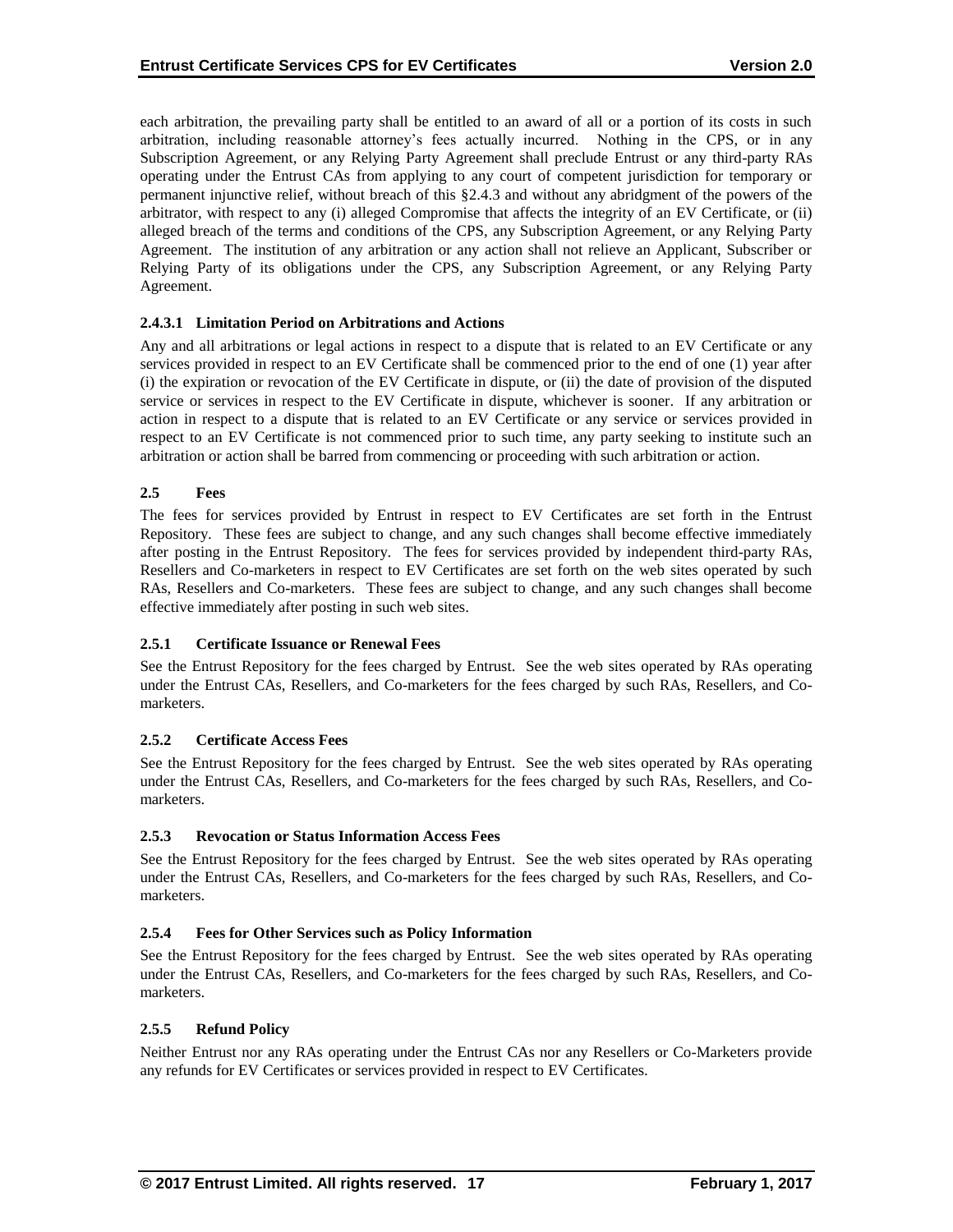# **2.6 Publication and Repositories**

Entrust maintains the Entrust Repository to store various information related to EV Certificates and the operation of EV CAs, Entrust RAs, and third-party RAs operating under the EV CAs. The CPS and various other related information is published in the Entrust Repository. The CPS is also available from Entrust in hard copy upon request.

## **2.6.1 Publication of CA Information**

The following EV Certificate information is published in the Entrust Repository:

- (i) the CPS;
- (ii) information and agreements regarding the subscription for and reliance on EV Certificates; and
- (iii) revocations of EV Certificates performed by an EV CA, published in a Certificate Revocation List (CRL).

The data formats used for EV Certificates and for Certificate Revocation Lists in the Entrust Repository are in accordance with the associated definitions in §7.

## **2.6.2 Frequency of Publication**

The CPS may be re-issued and published in accordance with the policy set forth in §8.

## **2.6.3 Access Controls**

The CPS is published in the Entrust Repository. The CPS will be available to all Applicants, Subscribers and Relying Parties, but may only be modified by the Entrust Policy Authority.

## **2.6.4 Repositories**

The EV CAs maintain the Entrust Repositories to allow access to EV Certificate-related and CRL information. The information in the Entrust Repositories is accessible through a web interface and is periodically updated as set forth in this CPS. The Entrust Repositories are the only approved source for CRL and other information about EV Certificates.

#### **2.7 Compliance Audit**

This sub-section describes the stipulations with respect to audit by an independent third party. In addition to these audits, the EV CAs strictly control service quality by performing ongoing self-audits as prescribed in the EV Guidelines.

#### **2.7.1 Frequency of Entity Compliance Audit**

EV CAs, Entrust-operated RAs, and independent third-party RAs operating under the EV CAs shall be audited once per calendar year for compliance with the practices and procedures set forth in the CPS. If the results of an audit report recommend remedial action, Entrust or the applicable independent third-party RA shall initiate corrective action within thirty (30) days of receipt of such audit report.

# **2.7.2 Identity/Qualifications of Auditor**

The compliance audit of Entrust CAs shall be performed by a certified public accounting firm with a demonstrated competency in the evaluation of CAs and RAs and that meets the requirements of the EV Guidelines.

## **2.7.3 Auditor's Relationship to Audited Party**

The certified public accounting firm selected to perform the compliance audit for the EV CAs, Entrustoperated RAs, or independent third-party operated RAs under the Entrust CAs shall be independent from the entity being audited.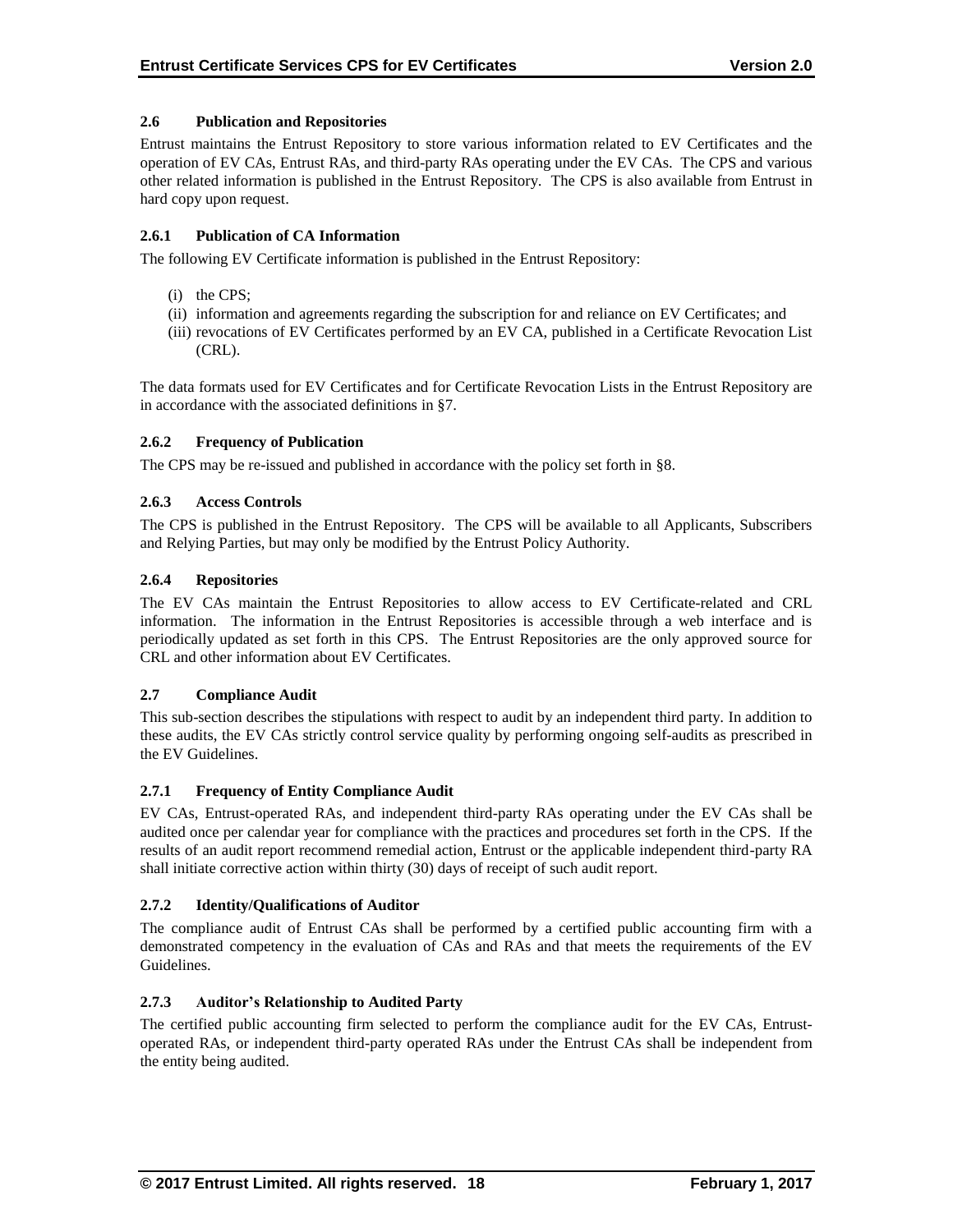# **2.7.4 Topics Covered by Audit**

The compliance audit shall test compliance of EV CAs, Entrust-operated RAs, or independent third-party operated RAs under the Entrust CAs against the policies and procedures set forth in:

- i. the CPS;
- ii. the WebTrust Program for CAs; and
- iii. the WebTrust EV Program.

# **2.7.5 Actions Taken as a Result of Deficiency**

Upon receipt of a compliance audit that identifies any deficiencies, the audited EV CA, Entrust-operated RA, or independent third-party operated RA under an EV CA shall use commercially reasonable efforts to correct any such deficiencies in an expeditious manner.

# **2.7.6 Communication of Results**

The results of all compliance audits shall be communicated, in the case of EV CAs, to the Entrust Policy Authority, and, in the case of any Entrust-operated RAs under an EV CAs, to the Entrust Policy Authority, and in the case of third-party RAs operating under an EV CA, to the operational authority for such RA.

The results of the most recent compliance audit will be posted to the Repository.

# **2.8 Confidentiality**

Neither Entrust nor any independent third-party RAs operating under the Entrust CAs, nor any Resellers or Co-Marketers shall disclose or sell Applicant or Subscriber names (or other information submitted by an Applicant or Subscriber when applying for an EV Certificate), except in accordance with this CPS, a Subscription Agreement, or a Relying Party Agreement. Entrust and all independent third-party RAs operating under the Entrust CAs, and all Resellers and Co-Marketers shall use a commercially reasonable degree of care to prevent such information from being used or disclosed for purposes other than those set forth in the CPS, a Subscription Agreement, or a Relying Party Agreement. Notwithstanding the foregoing, Applicants and Subscribers acknowledge that some of the information supplied with an EV Certificate Application is incorporated into EV Certificates and that Entrust and all independent third-party RAs operating under the Entrust CAs, and all Resellers and Co-Marketers shall be entitled to make such information publicly available.

# **2.8.1 Types of Information to be Kept Confidential**

Information that is supplied by Applicants, Subscribers, or Relying Parties for the subscription for, use of, or reliance upon an EV Certificate, and which is not included in the information described in §2.8.2 below, shall be considered to be confidential. Entrust and independent third-party RAs under the Entrust CAs shall be entitled to disclose such information to any subcontractors or agents that are assisting Entrust in the verification of information supplied in EV Certificate Applications or that are assisting Entrust in the operation of the EV CAs or Entrust-operated RAs. Information considered to be confidential shall not be disclosed unless compelled pursuant to legal, judicial, or administrative proceedings, or otherwise required by law. Entrust and independent third-party RAs under the Entrust CAs shall be entitled to disclose information that is considered to be confidential to legal and financial advisors assisting in connection with any such legal, judicial, administrative, or other proceedings required by law, and to potential acquirors, legal counsel, accountants, banks and financing sources and their advisors in connection with mergers, acquisitions, or reorganizations.

# **2.8.2 Types of Information not Considered Confidential**

Information that is included in an EV Certificate or a Certificate Revocation List shall not be considered confidential. Information contained in the CPS shall not be considered confidential. Without limiting the foregoing, information that (i) was or becomes known through no fault of Entrust, an independent thirdparty RA under an EV CA, a Reseller, or a Co-marketer, (ii) was rightfully known or becomes rightfully known to Entrust, an independent third-party RA under the EV CA, a Reseller, or a Co-marketer without confidential or proprietary restriction from a source other than the Subscriber, (iii) is independently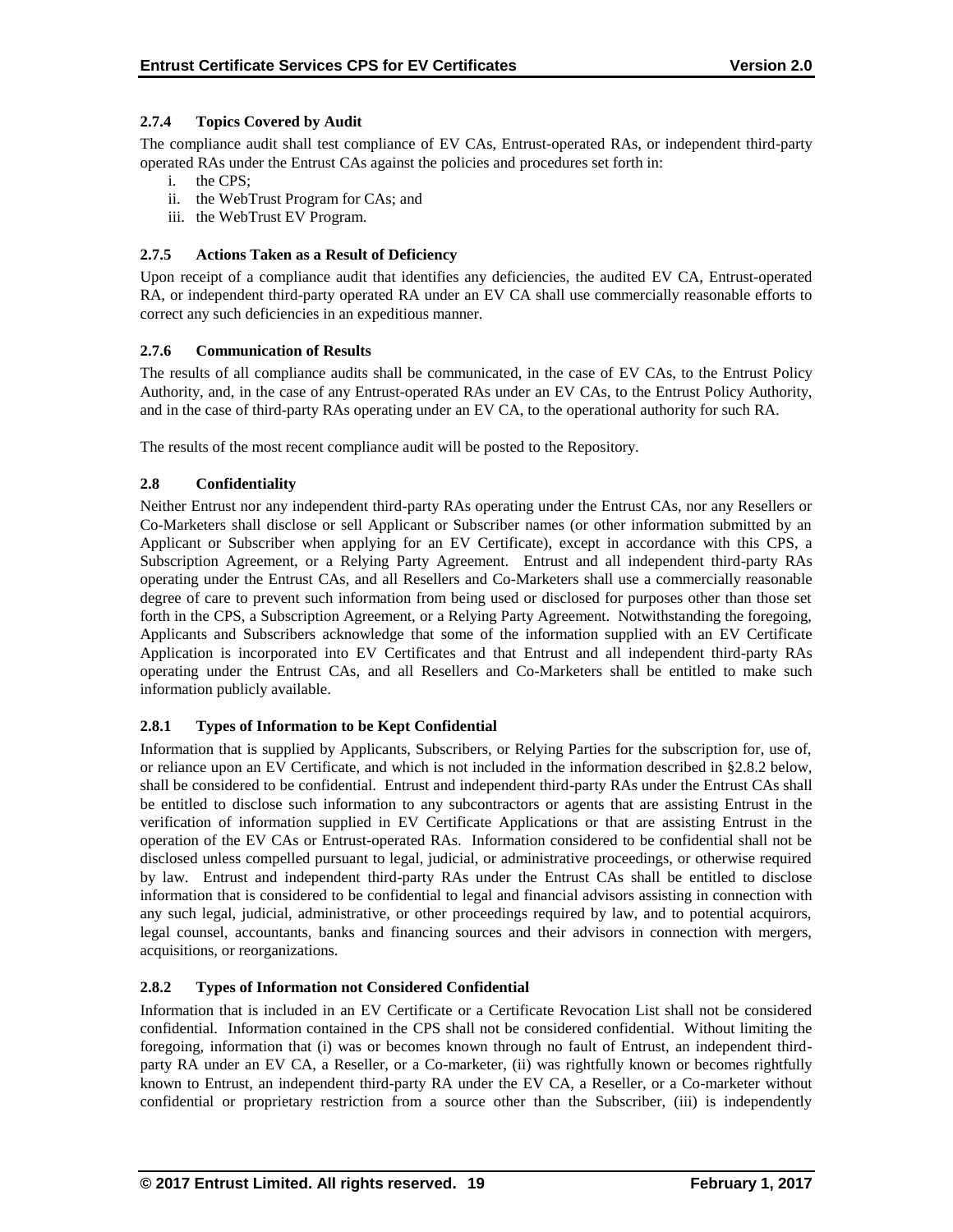developed by Entrust, an independent third-party RA under an EV CA, a Reseller, or a Co-marketer, or (iv) is approved by a Subscriber for disclosure, shall not be considered confidential.

# **2.8.3 Disclosure of Certificate Revocation/Suspension Information**

If an EV Certificate is revoked by an EV CA, a serial number will be included in the Certificate Revocation List entry for the revoked EV Certificate.

## **2.8.4 Release to Law Enforcement Officials**

Entrust, independent third-party RAs under an EV CA, Resellers, and Co-marketers shall have the right to release information that is considered to be confidential to law enforcement officials in compliance with applicable law.

# **2.8.5 Release as Part of Civil Discovery**

Entrust, independent third-party RAs under an EV CA, Resellers, and Co-marketers may disclose information that is considered confidential during the course of any arbitration, litigation, or any other legal, judicial, or administrative proceeding relating to such information. Any such disclosures shall be permissible provided that Entrust, the independent third-party RA, Reseller, or Co-marketer uses commercially reasonable efforts to obtain a court-entered protective order restricting the use and disclosure of any such information to the extent reasonably required for the purposes of such arbitration, litigation, or any other legal, judicial, or administrative proceeding.

## **2.8.6 Disclosure Upon Owner's Request**

Entrust, independent third-party RAs under an EV CA, Resellers, and Co-marketers may disclose information provided to Entrust, such RA, Reseller or Co-marketer, by an Applicant, a Subscriber, or a Relying Party upon request of such Applicant, Subscriber, or Relying Party.

# **2.8.7 Other Information Release Circumstances**

No stipulation.

# **2.9 Intellectual Property Rights**

Entrust retains all right, title, and interest (including all intellectual property rights), in, to and under all EV Certificates, except for any information that is supplied by an Applicant or a Subscriber and that is included in an EV Certificate, which information shall remain the property of the Applicant or Subscriber. All Applicants and Subscribers grant to Entrust and any RAs operating under the Entrust CAs a non-exclusive, worldwide, paid-up, royalty-free license to use, copy, modify, publicly display, and distribute such information, by any and all means and through any and all media whether now known or hereafter devised for the purposes contemplated under the CPS, the Subscriber's Subscription Agreement, and any Relying Party Agreements. Entrust and any RAs operating under the Entrust CAs shall be entitled to transfer, convey, or assign this license in conjunction with any transfer, conveyance, or assignment as contemplated in §2.4.2.7. Entrust grants to Subscribers and Relying Parties a non-exclusive, non-transferable license to use, copy, and distribute EV Certificates, subject to such EV Certificates being used as contemplated under the CPS, the Subscriber's Subscription Agreement, and any Relying Party Agreements, and further provided that such EV Certificates are reproduced fully and accurately and are not published in any publicly available database, repository, or directory without the express written permission of Entrust. Except as expressly set forth herein, no other right is or shall be deemed to be granted, whether by implication, estoppel, inference or otherwise. Subject to availability, Entrust may in its discretion make copies of one or more Cross Certificate(s) available to Subscribers for use solely with the EV Certificate issued to such Subscribers. Entrust retains all right, title, and interest (including all intellectual property rights), in, to and under the Cross Certificate(s).

Entrust grants permission to reproduce the CPS provided that (i) the copyright notice on the first page of this CPS is retained on any copies of the CPS, and (ii) the CPS is reproduced fully and accurately. Entrust retains all right, title, and interest (including all intellectual property rights), in, to and under the CPS.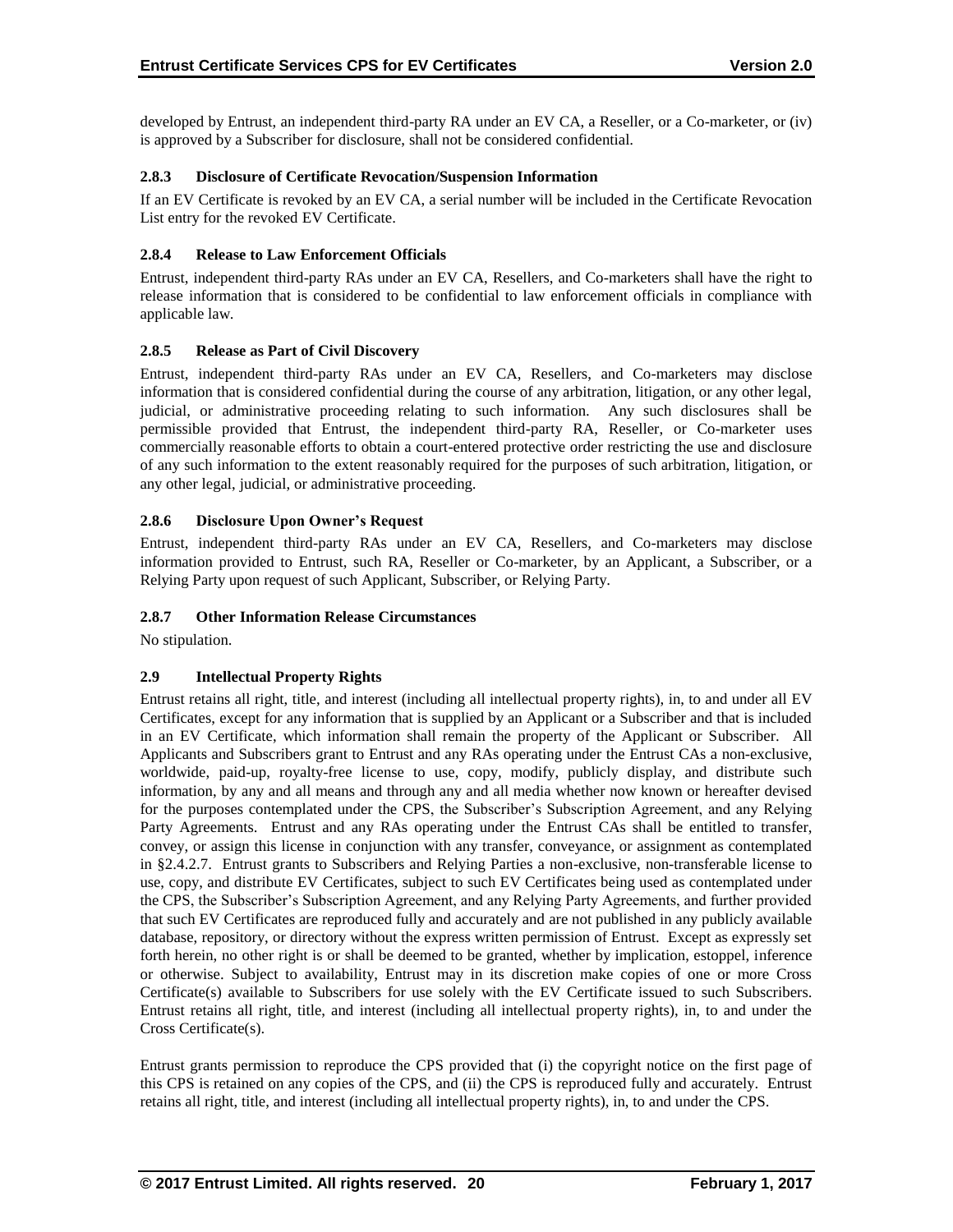In no event shall the Entrust Group be liable to any Applicants, Subscribers, or Relying Parties or any other third parties for any losses, costs, liabilities, expenses, damages, claims, or settlement amounts arising from or relating to claims of infringement, misappropriation, dilution, unfair competition, or any other violation of any patent, trademark, copyright, trade secret, or any other intellectual property or any other right of person, entity, or organization in any jurisdiction arising from or relating to any EV Certificate or arising from or relating to any services provided in relation to any EV Certificate.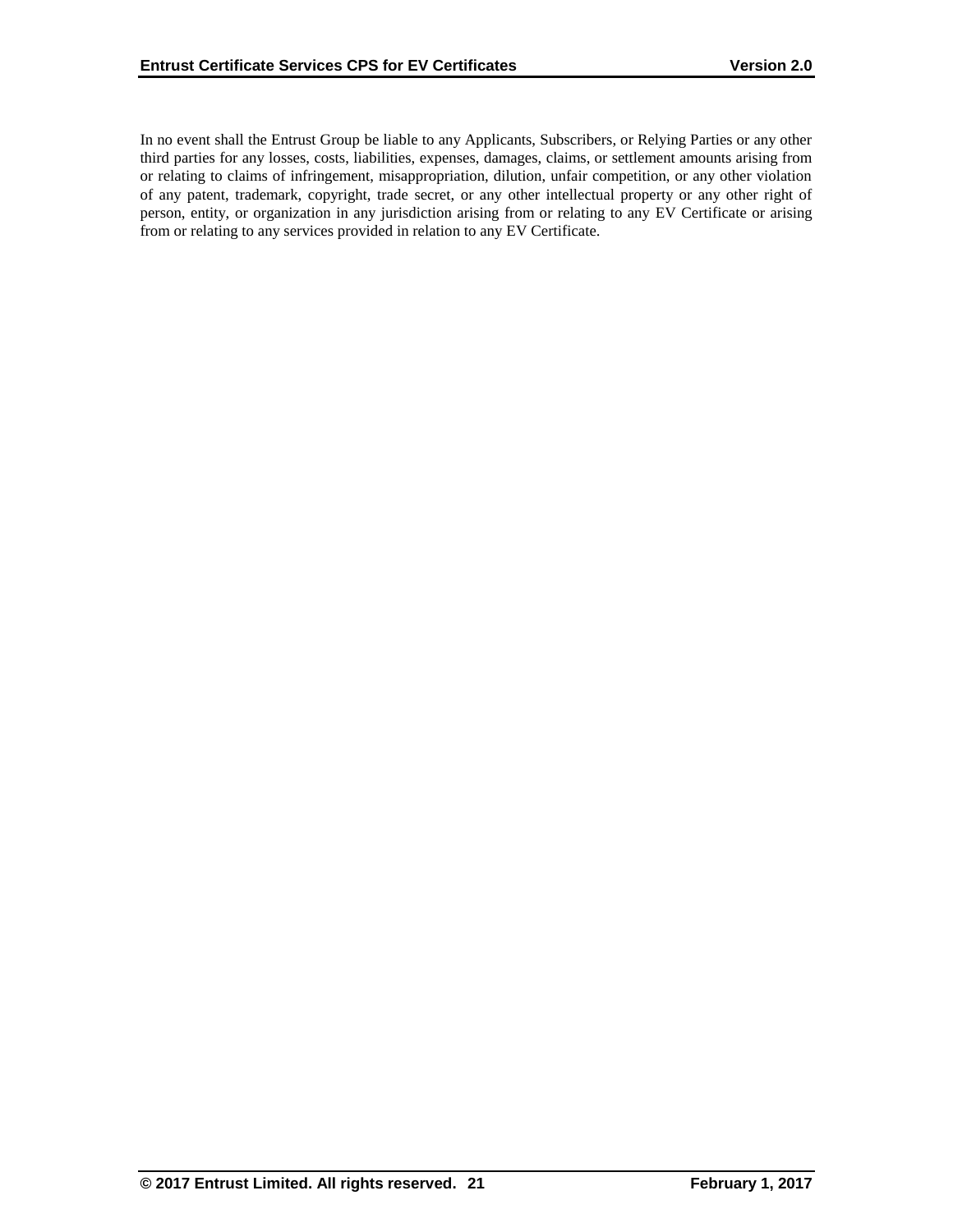# **3 Identification and Authentication**

## **3.1 Initial Registration**

Before issuing an EV Certificate, the EV CAs ensure that all Subject organization information in the EV Certificate conforms to the requirements of, and has been verified in accordance with, the procedures prescribed in this CPS and the EV Guidelines published by the CA/Browser Forum and matches the information confirmed and documented by the RA pursuant to its verification processes. Such verification processes are intended accomplish the following:

- (i) Verify the Applicant's existence and identity, including;
	- a. Verify the Applicant's legal existence and identity (as stipulated in the EV Guidelines),
	- b. Verify the Applicant's physical existence (business presence at a physical address) , and
	- c. Verify the Applicant's operational existence (business activity).
- (ii) Verify the Applicant's authorization for the EV Certificate, including;
	- a. Verify the name, title, and authority of the Contract Signer, Certificate Approver, and Certificate Requester;
	- b. Verify that Contract Signer signed the Subscription Agreement; and
	- c. Verify that a Certificate Approver has signed or otherwise approved the EV Certificate Request.

## EV SSL Certificate

(iii) Verify the Applicant is a registered holder or has exclusive control of the domain name to be included in the EV SSL Certificate.

## **3.1.1 Types of Names**

The Subject names in an EV Certificate comply with the X.500 Distinguished Name (DN) form. EV CAs shall use a single naming convention as set forth in the EV Guidelines and the Baseline Requirements published by the CA/Browser Forum.

#### **3.1.2 Need for Names to Be Meaningful**

The certificates issued pursuant to this CPS are meaningful only if the names that appear in the certificates can be understood and used by Relying Parties. Names used in the certificates must identify the person or object to which they are assigned in a meaningful way. CAs shall not issue certificates to the subscribers that contain domain names, IP addresses, DN, and/or URL that the subscribers do not legitimately own or control. Examples of fields and extensions where these names appear include subject DN and subject alternative names.

Application Note: Above general prohibition naturally also covers the case when the certificate can be used for Man in the Middle insertion or Traffic Interception and Management.

#### EV SSL Certificates

The value of the Common Name to be used in an EV SSL Certificate shall be the Applicant's fully qualified hostname or path that is used in the DNS of the secure server on which the Applicant is intending to install the EV SSL Certificate.

#### EV Code Signing Certificates

The value of the Common Name to be used in an EV Code Signing Certificate shall be the Applicant's Organization Name.

# **3.1.3 Rules for Interpreting Various Name Forms**

Subject names for EV Certificates shall be interpreted as set forth in §3.1.1 and §3.1.2.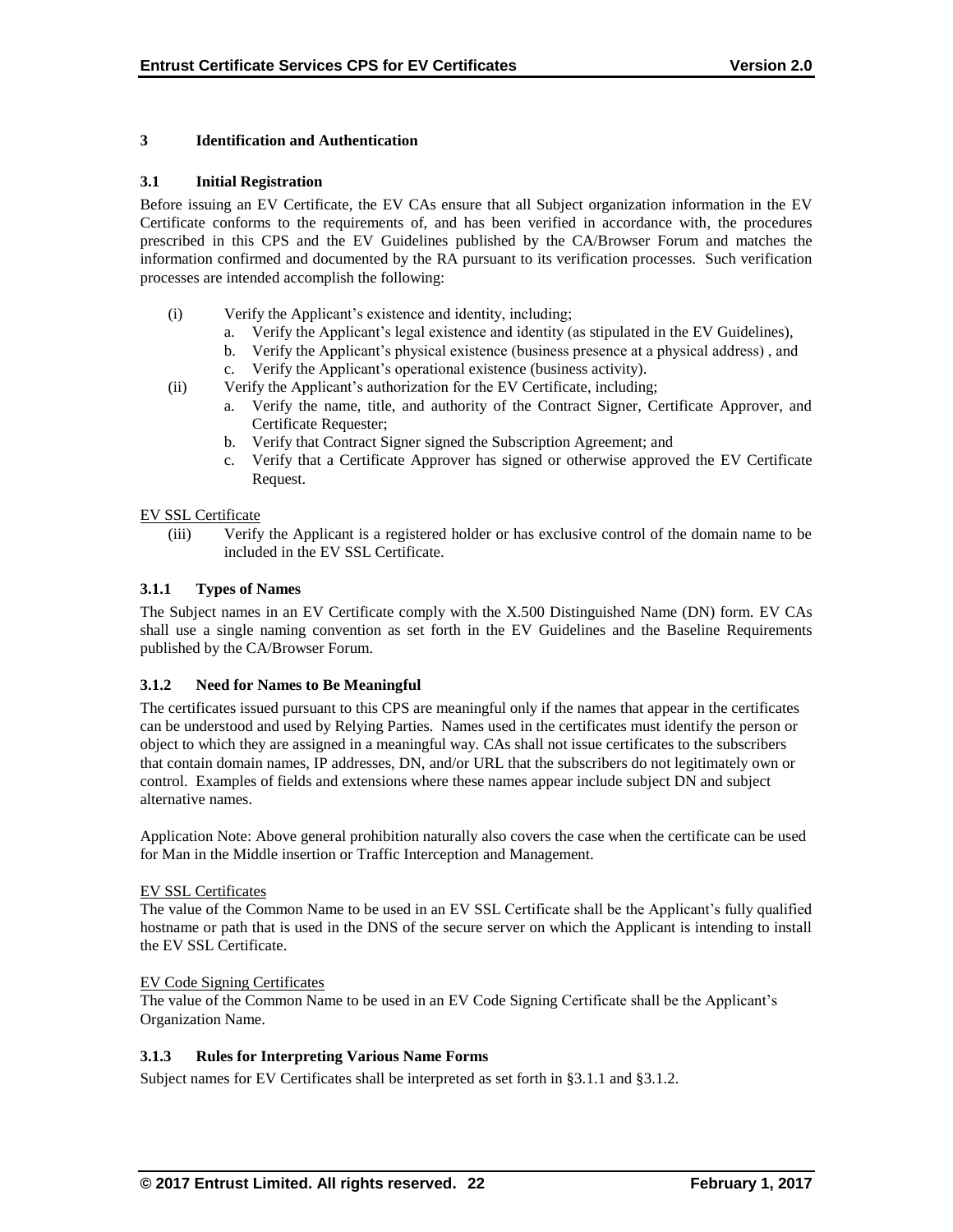# **3.1.4 Uniqueness of Names**

Names shall be defined unambiguously for each Subject in an Entrust Repository. The Distinguished Name attribute will usually be unique to the Subject to which it is issued. Each EV Certificate shall be issued a unique serial number within the name space of the issuing EV CA.

## **3.1.5 Name Claim Dispute Resolution Procedure**

The Subject names in EV Certificates are issued on a "first come, first served" basis. By accepting a Subject name for incorporation into an EV Certificate, a RA operating under an EV CA does not determine whether the use of such information infringes upon, misappropriates, dilutes, unfairly competes with, or otherwise violates any intellectual property right or any other rights of any person, entity, or organization. The Entrust CAs and any RAs operating under the Entrust CAs neither act as an arbitrator nor provide any dispute resolution between Subscribers or between Subscribers and third-party complainants in respect to the use of any information in an EV Certificate. The CPS does not bestow any procedural or substantive rights on any Subscriber or third-party complainant in respect to any information in an EV Certificate. Neither the Entrust CAs nor any RAs operating under the Entrust CAs shall in any way be precluded from seeking legal or equitable relief (including injunctive relief) in respect to any dispute between Subscribers or between Subscribers and third-party complainants or in respect to any dispute between Subscribers and an EV CA or a RA operating under an EV CA or between a third-party complainant and an EV CA or a RA operating under an EV CA arising out of any information in an EV Certificate. EV CAs and RAs operating under EV CAs shall respectively have the right to revoke and the right to request revocation of EV Certificates upon receipt of a properly authenticated order from an arbitrator or court of competent jurisdiction requiring the revocation of an EV Certificate.

## **3.1.6 Recognition, Authentication and Role of Trademarks**

An EV CA or a RA operating under an EV CA may, in certain circumstances, take action in respect to an EV Certificate containing information that possibly violates the trademark rights of a third-party complainant. In the event that a third-party complainant provides an EV CA or a RA operating under an EV CA with (i) a certified copy that is not more than three (3) months old of a trademark registration from the principal trademark office in any one of the United States, Canada, Japan, Australia or any of the member countries of the European Union, and further provided that such registration is still in full force and effect, and (ii) a copy of a prior written notice to the Subscriber of the EV Certificate in dispute, stating that the complainant believes that information in the Subscriber's EV Certificate violates the trademark rights of the complainant, and (iii) a representation by the complainant indicating the means of notice and basis for believing that such notice was received by the Subscriber of the EV Certificate in dispute, an EV CA or a RA operating under an EV CA may initiate the following actions. The EV CA or the RA operating under an EV CA may determine whether the issue date of the Subscriber's EV Certificate predates the registration date on the trademark registration provided by the complainant. If the date of issuance of the Subscriber's EV Certificate predates the trademark registration date, the EV CA or the RA operating under the EV CA will take no further action unless presented with an authenticated order from an arbitrator or court of competent jurisdiction. If the date of issuance of the EV Certificate is after the registration date on the trademark registration provided by the complainant, the EV CA or the RA operating under the EV CA shall request that the Subscriber provide a proof of ownership for the Subscriber's own corresponding trademark registration from the principal trademark office in any one of the United States, Canada, Japan, Australia or any of the member countries of the European Union. If the Subscriber can provide a certified copy, as set forth above, that predates or was issued on the same date as the complainant's trademark registration, the EV CA or the RA operating under the EV CA will take no further action unless presented with an authenticated order from an arbitrator or court of competent jurisdiction. If the Subscriber does not respond within ten (10) Business Days, or if the date on the certified copy of the trademark registration provided by the Subscriber postdates the certified copy of the trademark registration provided by the complainant, the EV CA and the RAs operating under that EV CA respectively may revoke or may request revocation of the disputed EV Certificate.

If a Subscriber files litigation against a complainant, or if a complainant files litigation against a Subscriber, and such litigation is related to any information in an issued EV Certificate, and if the party instigating the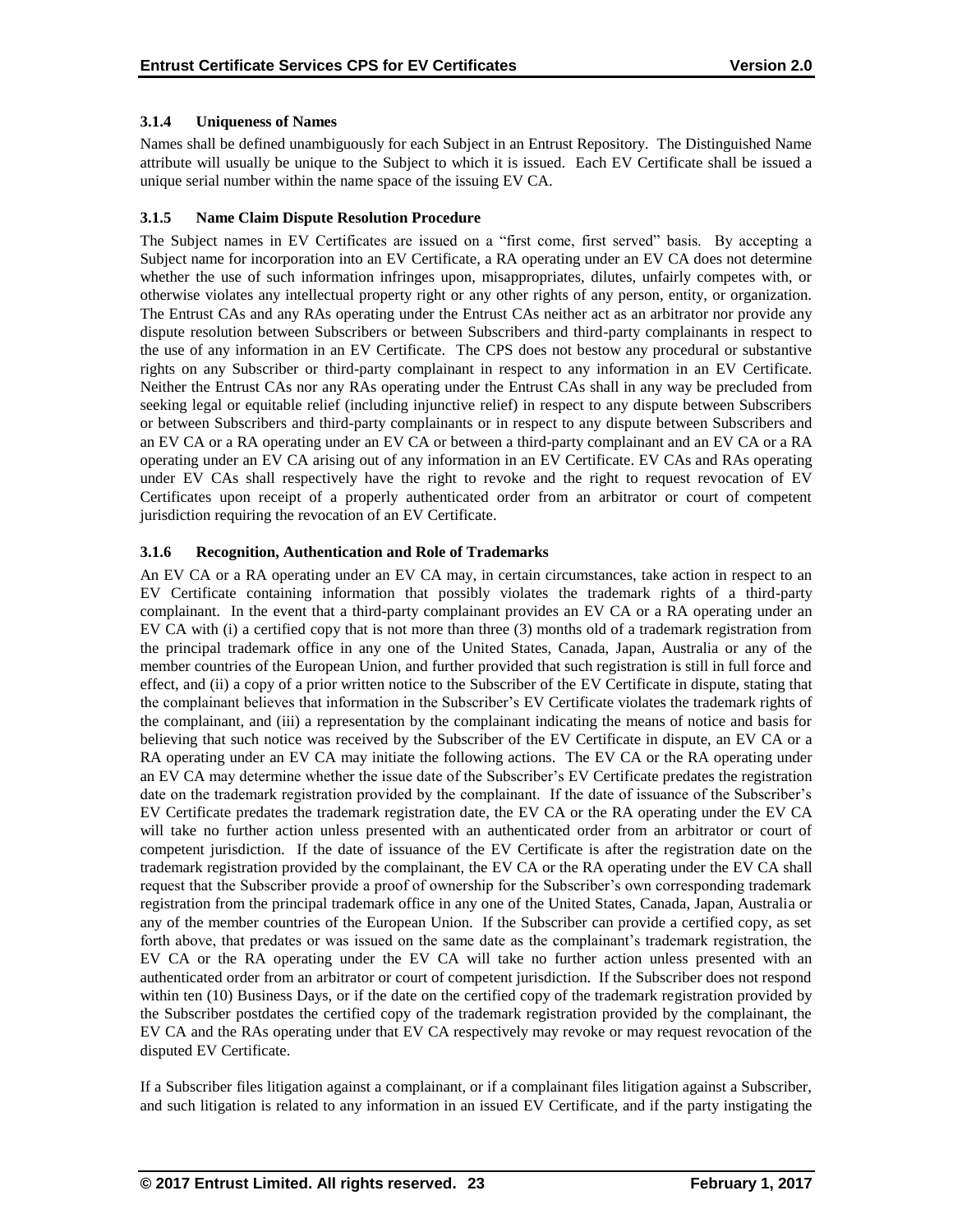litigation provides an EV CA or a RA operating under an EV CA with a copy of the file-stamped complaint or statement of claim, the EV CA will maintain the current status of the EV Certificate or the RA operating under the EV CA will request that the EV CA maintain the current status of the EV Certificate, subject to any requirements to change the status of such EV Certificate otherwise provided or required under this CPS, a Subscription Agreement, or any Relying Party Agreement. During any litigation, an EV CA will not revoke and a RA operating under an EV CA will not request revocation of an EV Certificate that is in dispute unless ordered by an arbitrator or a court of competent jurisdiction or as otherwise provided or required under this CPS, a Subscription Agreement, or any Relying Party Agreement. In the event of litigation as contemplated above, EV CAs and RAs operating under the EV CAs will comply with any directions by a court of competent jurisdiction in respect to an EV Certificate in dispute without the necessity of being named as a party to the litigation. If named as a party in any litigation in respect to an EV Certificate, Entrust and/or any third party operating a RA under an EV CA shall be entitled to take any action that it deems appropriate in responding to or defending such litigation. Any Subscriber or Relying Party that becomes involved in any litigation in respect to an EV Certificate shall remain subject to all of the terms and conditions of the CPS, the Subscriber's Subscription Agreement, and the Relying Party's Relying Party Agreement.

RAs operating under an EV CA shall notify the EV CA of any disputes of which such RA is aware and which relate to any information contained in an EV Certificate whose issuance was requested by such RA.

# **3.1.7 Method to Prove Possession of Private Key**

RAs perform proof of possession tests for CSRs created using reversible asymmetric algorithms (such as RSA) by validating the signature on the CSR submitted by the Applicant with the EV Certificate Application.

#### **3.1.8 Authentication of Organizational Identity**

RAs operating under the EV CAs shall perform a verification of any organizational identities that are submitted by an Applicant or Subscriber. RAs operating under the EV CAs shall determine whether the organizational identity, legal existence, physical existence, operational existence, and domain name provided with an EV Certificate Application are consistent with the requirements set forth in the EV Guidelines published by the CA/Browser Forum. The information and sources used for the verification of EV Certificate Applications may vary depending on the jurisdiction of the Applicant or Subscriber.

The Entrust Policy Authority may, in its discretion, update verification practices to improve the organization identity verification process. Any changes to verification practices shall be published pursuant to the standard procedures for updating the CPS.

#### **3.1.9 Authentication of Individual Identity**

RAs operating under the EV CAs shall perform a verification of the identity and authority of the Contract Signer, the Certificate Approver, and the Certificate Requestor associated with EV Certificate Applications that are submitted by an Applicant or Subscriber. In order to establish the accuracy of an individual identity, the RA operating under an EV CA shall perform identity and authority verification consistent with the requirements set forth in the EV Guidelines published by the CA/Browser Forum.

The Entrust Policy Authority may, in its discretion, update verification practices to improve the individual identity verification process. Any changes to verification practices shall be published pursuant to the standard procedures for updating the CPS.

#### **3.1.10 Authentication of Individual Identity**

To ensure the accuracy of the information and to ensure that no misleading information is included in the certificate, each verification shall be validated by a verification manager before the information can be used to issue a certificate.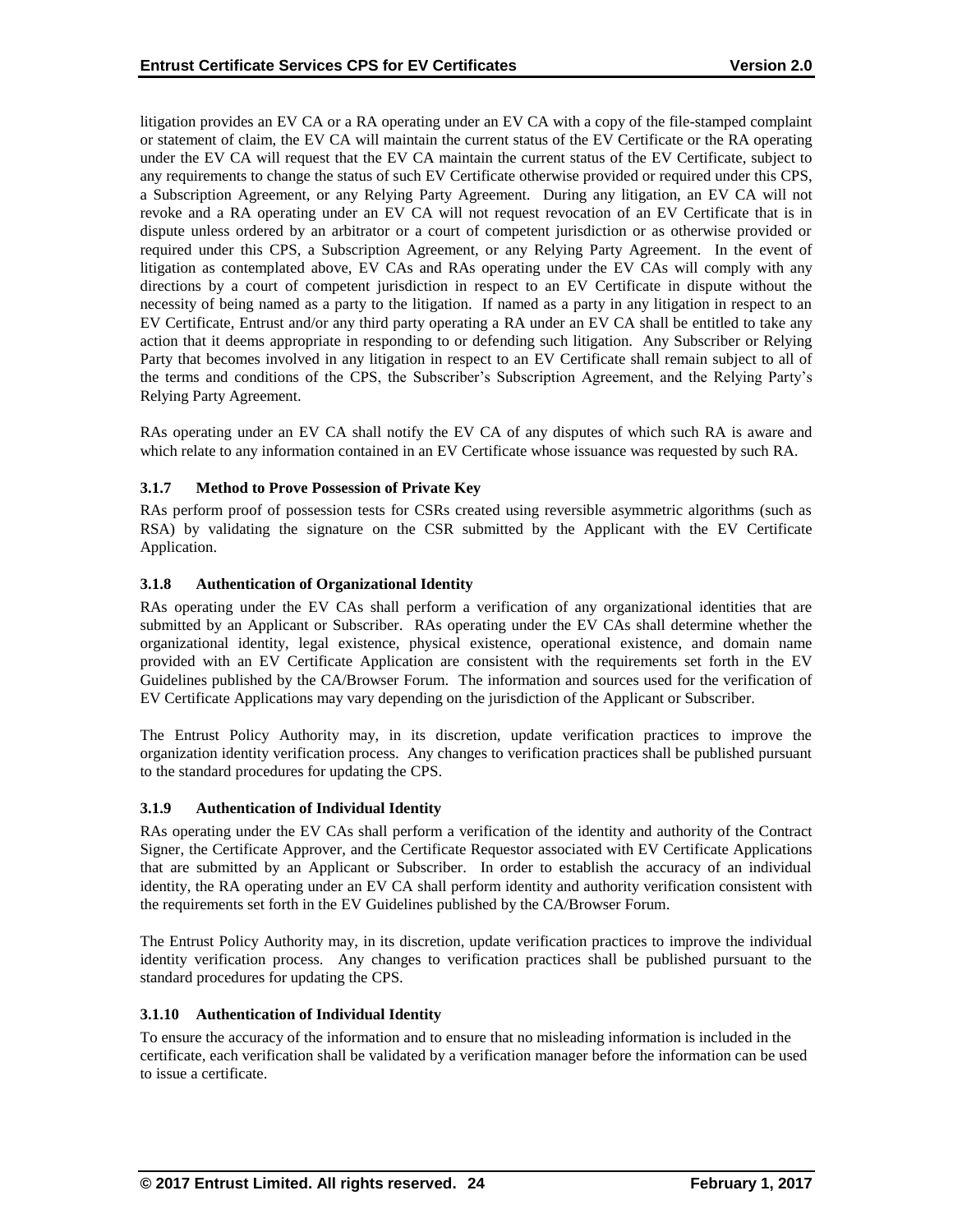# **3.2 Routine Rekey**

Each EV Certificate shall contain a Certificate expiration date. The reason for having an expiration date for a Certificate is to minimize the exposure of the Key Pair associated with the Certificate. For this reason, when processing a new EV Certificate Application, Entrust recommends that a new Key Pair be generated and that the new Public Key of this Key Pair be submitted with the Applicant's EV Certificate Application. If a Subscriber wishes to continue to use an EV Certificate beyond the expiry date for the current EV Certificate, the Subscriber must obtain a new EV Certificate and replace the EV Certificate that is about to expire. Subscribers submitting a new EV Certificate Application will be required to complete the initial application process, as described in §4.1. The RA will perform verification of the information submitted with the EV Certificate Application as described in §3.1.8 and §3.1.9 only if verification has not been performed for that Subscriber within the previous 1-year period. The Subscriber may request a replacement certificate using an existing key pair.

The RA that processed the Subscriber's EV Certificate Application shall make a commercially reasonable effort to notify Subscribers of the pending expiration of their EV Certificate by sending an email to the technical contact listed in the corresponding EV Certificate Application. Upon expiration of an EV Certificate, the Subscriber shall immediately cease using such EV Certificate and shall remove such EV Certificate from any devices and/or software in which it has been installed.

## **3.3 Rekey After Revocation**

EV CAs and RAs operating under EV CAs do not renew EV Certificates that have been revoked. If a Subscriber wishes to use an EV Certificate after revocation, the Subscriber must apply for a new EV Certificate and replace the EV Certificate that has been revoked. In order to obtain another EV Certificate, the Subscriber shall be required to complete the initial application process, as described in §4.1. Upon revocation of an EV Certificate, the Subscriber shall immediately cease using such EV Certificate and shall remove such EV Certificate from any devices and/or software in which it has been installed.

# **3.4 Revocation Request**

A Subscriber may request revocation of their EV Certificate at any time provided that the Subscriber can validate to the RA that processed the Subscriber's EV Certificate Application that the Subscriber is the organization to whom the EV Certificate was issued. The RA shall authenticate a request from a Subscriber for revocation of their EV Certificate by authenticating the Subscriber or confirming authorization of the Subscriber through a reliable method of communication. Upon receipt and confirmation of such information, the RA shall then process the revocation request as stipulated in §4.4.

Subscribers, Relying Parties, Application Software Suppliers, Anti-Malware Organizations and other third parties may report Certificate misuse or other types of fraud, compromise misuse or inappropriate conduct related to Certificates by contacting the Registration Authority or submitting notification through the online form, https://www.entrust.net/ev/misuse.cfm.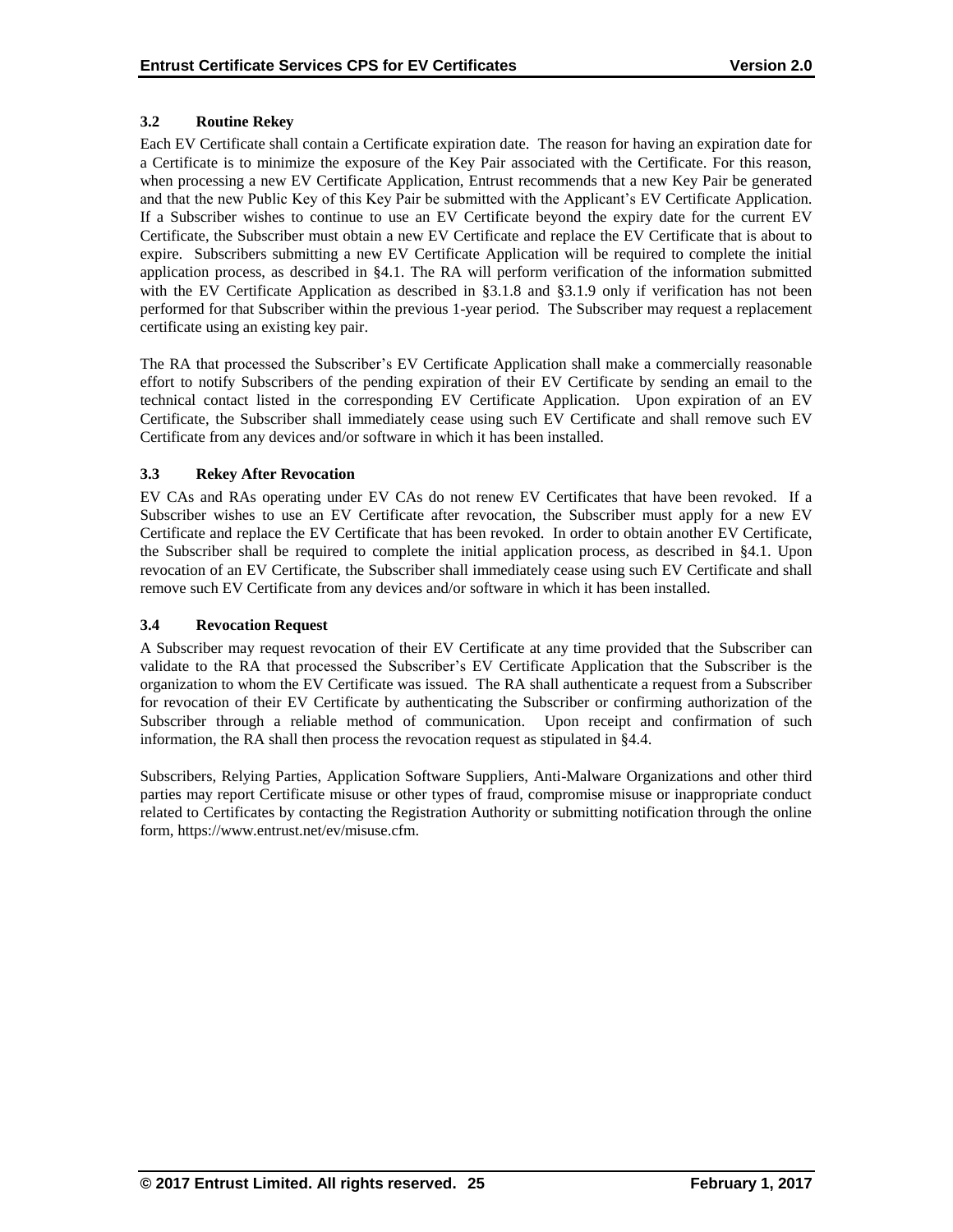## **4 Operational Requirements**

## **4.1 Certificate Application**

To obtain an EV Certificate, an Applicant must:

- (i) generate a secure and cryptographically sound Key Pair,
- (ii) agree to all of the terms and conditions of the CPS and the Subscription Agreement, and
- (iii) complete and submit an EV Certificate Application, providing all information requested by an Entrust-operated RA or by an independent third-party RA under an EV CA (a "Registration Authority") without any errors, misrepresentation, or omissions.

The following Applicant roles (refer to the EV Guidelines for a definition of each role) are required for the issuance of an EV Certificate:

**Certificate Requester** – The EV certificate request must be signed and submitted by an authorized Certificate Requester.

**Certificate Approver** – The EV certificate request must be reviewed and approved by an authorized Certificate Approver.

**Contract Signer** – A Subscription Agreement applicable to the requested EV Certificate must be signed by an authorized Contract Signer.

One person MAY be authorized by the Applicant to fill one, two, or all three of these roles. An Applicant MAY also authorize more than one person to fill each of these roles.

Upon an Applicant's completion of the EV Certificate Application and acceptance of the terms and conditions of this CPS and the Subscription Agreement, an Entrust-operated RA or an independent thirdparty RA operating under an EV CA shall follow the procedures described in Sections 3.1.8 and 3.1.9 to perform verification of the information contained in the EV Certificate Application. If the verification performed by a RA is successful, the RA may, in its sole discretion, request the issuance to the Applicant of an EV Certificate from an EV CA. If a RA refuses to request the issuance of an EV Certificate, the RA shall (i) use commercially reasonable efforts to notify the Applicant by email of any reasons for refusal, and (ii) promptly refund any amounts that have been paid in connection with the EV Certificate Application.

In the event of successful verification of an EV Certificate Application, the RA shall submit a request to an EV CA for the issuance of an EV Certificate and shall notify the Applicant by email once an EV Certificate has been issued by the EV CA. The Applicant will be provided with a URL that can be used to retrieve the EV Certificate.

# **4.1.1 Certification Authority Authorization**

As of September 1, 2015, Entrust RAs will check certification authority authorization (CAA) records in accordance with RFC 6844 as part of the domain verification process. Prior to this date Entrust may not check CAA records for all EV SSL Certificate applications.

If a CAA record exists that does not list Entrust as an authorized CA, an RA will verify the use of the domain name despite the CAA record.

# **4.2 Certificate Issuance**

Upon receipt of a request from a RA operating under an EV CA, the EV CA assigns a person who is not responsible for the collection of information to review all of the information and documentation assembled in support of the EV Certificate Application and look for discrepancies or other details requiring further explanation. Upon successful completion of this Final Cross-Correlation and Due Diligence step, the EV CA may generate and digitally sign an EV Certificate in accordance with the Certificate profile described in §7.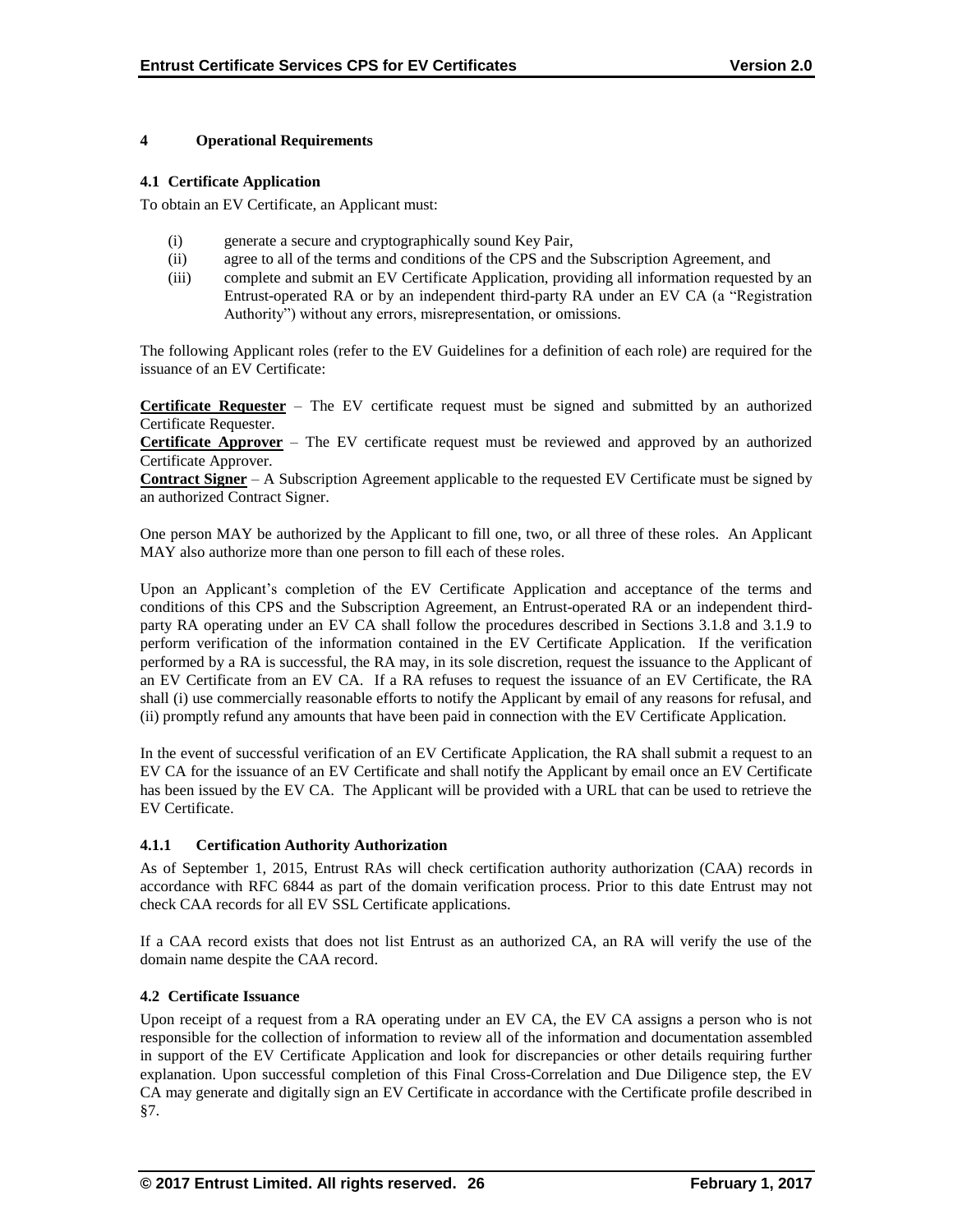Upon issuance of an EV Certificate, neither Entrust nor any independent third-party RA operating under an EV CA, nor any Resellers or Co-marketers, or any subcontractors, distributors, agents, suppliers, employees, or directors of any of the foregoing shall have any obligation to perform any ongoing monitoring, investigation, or verification of the information provided in an EV Certificate Application.

# **4.2.1 Circumstances for Certificate Renewal**

In accordance with the Subscription Agreement, Entrust CAs or RAs will provide a certificate lifecycle monitoring service which will support certificate renewal.

#### **4.2.2 Who May Request Renewal**

Subscribers or Subscriber agents may request renewal of Entrust Certificates.

## **4.2.3 Processing Certificate Renewal Requests**

Entrust CAs or RAs will process certificate renewal requests with validated verification data. Verification data which was validated within the last twelve months may be used.

Entrust Certificates may be reissued using the previously accepted Public Key, if the Public Key meets the key size requirements of §6.1.5.

#### **4.2.4 Notification of New Certificate Issuance to Subscriber**

Entrust CAs or RAs will provide Entrust Certificate renewal notification to the Subscriber or Subscriber agents through an Internet link or by email.

Subscribers or Subscriber agents may request that email renewal notices are not sent for their expiring Entrust Certificates.

#### **4.2.5 Conduct Constituting Acceptance of a Renewal Certificate**

No stipulation.

#### **4.2.6 Publication of the Renewal Certificate by the CA**

Entrust CAs or RAs will provide the Subscriber with an Entrust Certificate through an Internet link.

#### **4.2.7 Notification of Certificate Issuance by the CA to Other Entities**

No stipulation.

#### **4.3 Certificate Acceptance**

Once an EV Certificate has been generated and placed in an Entrust Repository, the RA that requested the issuance of the EV Certificate shall use commercially reasonable efforts to notify the Applicant by email that the Applicant's EV Certificate is available. The email will contain a URL for use by the Applicant to retrieve the EV Certificate.

#### **4.4 Certificate Suspension and Revocation**

An EV CA shall revoke an EV Certificate after receiving a valid revocation request from a RA operating under such EV CA. A RA operating under an EV CA shall be entitled to request and may request that an EV CA revoke an EV Certificate after such RA receives a valid revocation request from the Subscriber for such EV Certificate. A RA operating under an EV CA shall be entitled to request and shall request that an EV CA revoke an EV Certificate if such RA becomes aware of the occurrence of any event that would require a Subscriber to cease to use such EV Certificate.

EV CAs do not allow the suspension of EV Certificates.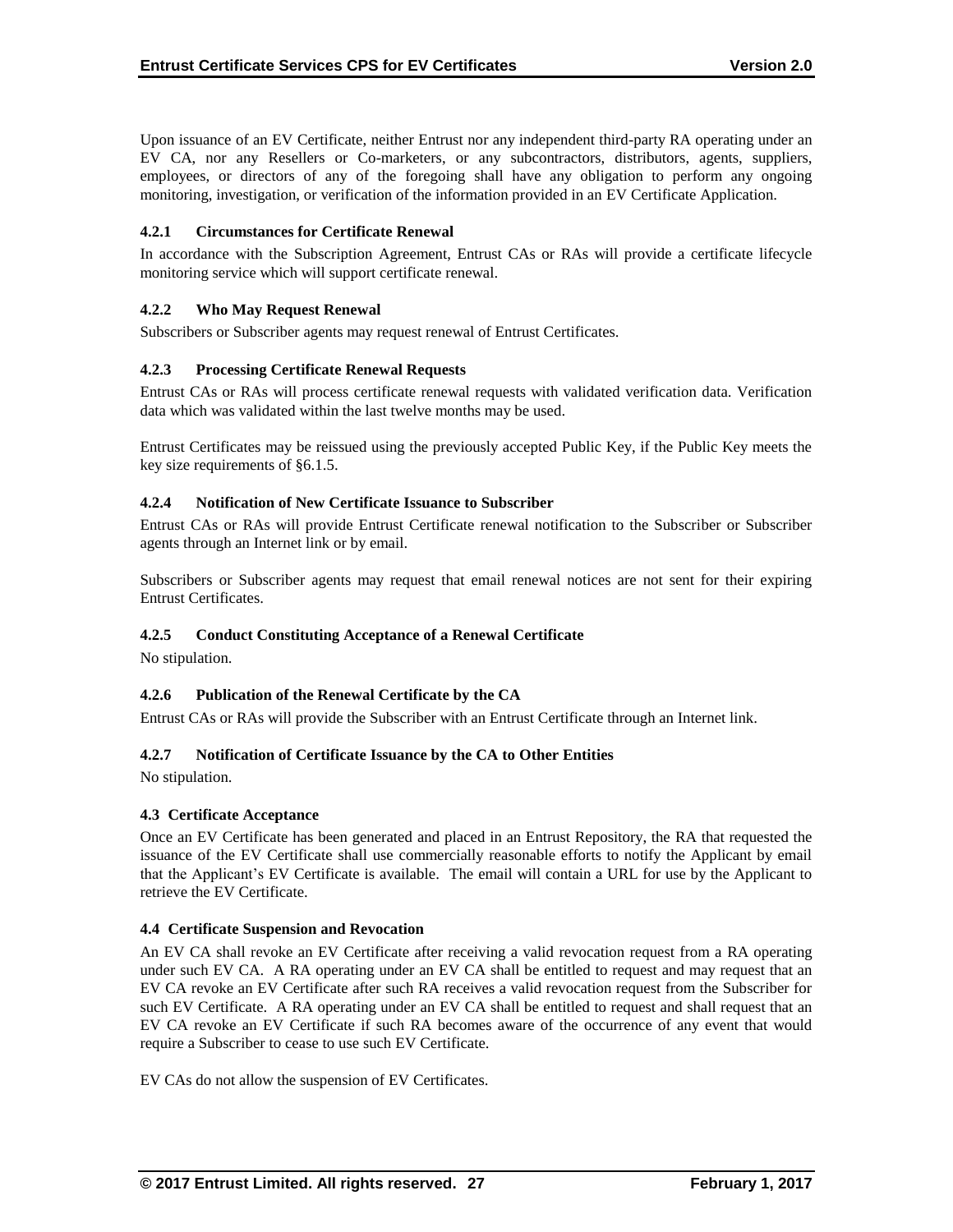# **4.4.1 Circumstances for Revocation**

An EV CA shall be entitled to revoke and may revoke, and a RA operating under an EV CA shall be entitled to request revocation of and shall request revocation of, a Subscriber's EV Certificate if such EV CA or RA has knowledge of or a reasonable basis for believing that of any of the following events have occurred:

- (i) Compromise of such EV CA's Private Key or Compromise of a superior CA's Private Key;
- (ii) breach by the Subscriber of any of the terms of the CPS or the Subscriber's Subscription Agreement;
- (iii) any change in the information contained in an EV Certificate issued to a Subscriber;
- (iv) non-payment of any EV Certificate fees or service fees;
- (v) a determination that an EV Certificate was not issued in accordance with the requirements of the CPS or the Subscriber's Subscription Agreement;
- (vi) the EV CA receives notice or otherwise becomes aware that a court or arbitrator has revoked a Subscriber's right to use the domain name listed in the EV Certificate, or that the Subscriber has failed to renew its domain name;
- (vii) the EV CA receives notice or otherwise becomes aware that a Subscriber has been added as a denied party or prohibited person to a blacklist, or is operating from a prohibited destination under the laws of the EV CA's jurisdiction of operation as described in §2.4;
- (viii) the EV CA ceases operations for any reason or the EV CA's right to issue EV Certificates expires or is revoked or terminated and the EV CA has not arranged for another EV CA to provide revocation support for the EV Certificates;
- (ix) an EV Code Signing Certificate is used to digitally sign hostile code, including spyware or other malicious software (malware); or
- (x) any other reason that may be reasonably expected to affect the integrity, security, or trustworthiness of an EV Certificate or an EV CA.

A Subscriber shall request revocation of their EV Certificate if the Subscriber has a suspicion or knowledge of or a reasonable basis for believing that of any of the following events have occurred:

- (i) Compromise of the Subscriber's Private Key;
- (ii) knowledge that the original EV Certificate request was not authorized and such authorization will not be retroactively granted;
- (iii) change in the information contained in the Subscriber's EV Certificate;
- (iv) change in circumstances that cause the information contained in Subscriber's EV Certificate to become inaccurate, incomplete, or misleading.

Such revocation request shall be submitted by the Subscriber to the RA that processed the Subscriber's EV Certificate Application. If a Subscriber's EV Certificate is revoked for any reason, the RA that processed the Subscriber's EV Certificate Application shall make a commercially reasonable effort to notify such Subscriber by sending an email to the technical and security contacts listed in the EV Certificate Application. Revocation of an EV Certificate shall not affect any of the Subscriber's contractual obligations under this CPS, the Subscriber's Subscription Agreement, or any Relying Party Agreements.

# **4.4.2 Who Can Request Revocation**

A Subscriber may request revocation of their EV Certificate at any time for any reason. If a Subscriber requests revocation of their EV Certificate, the Subscriber must be able to validate themselves as set forth in §3.4 to the RA that processed the Subscriber's EV Certificate Application. The EV CAs shall not be required to revoke and the RAs operating under the EV CAs shall not be required to request revocation of an EV Certificate until a Subscriber can properly validate themselves as set forth in §3.4 and §4.4.3.

Subscribers, Relying Parties, Application Software Vendors, and other third parties may report complaints or suspected Private Key compromise, EV Certificate misuse, or other types of fraud, compromise, misuse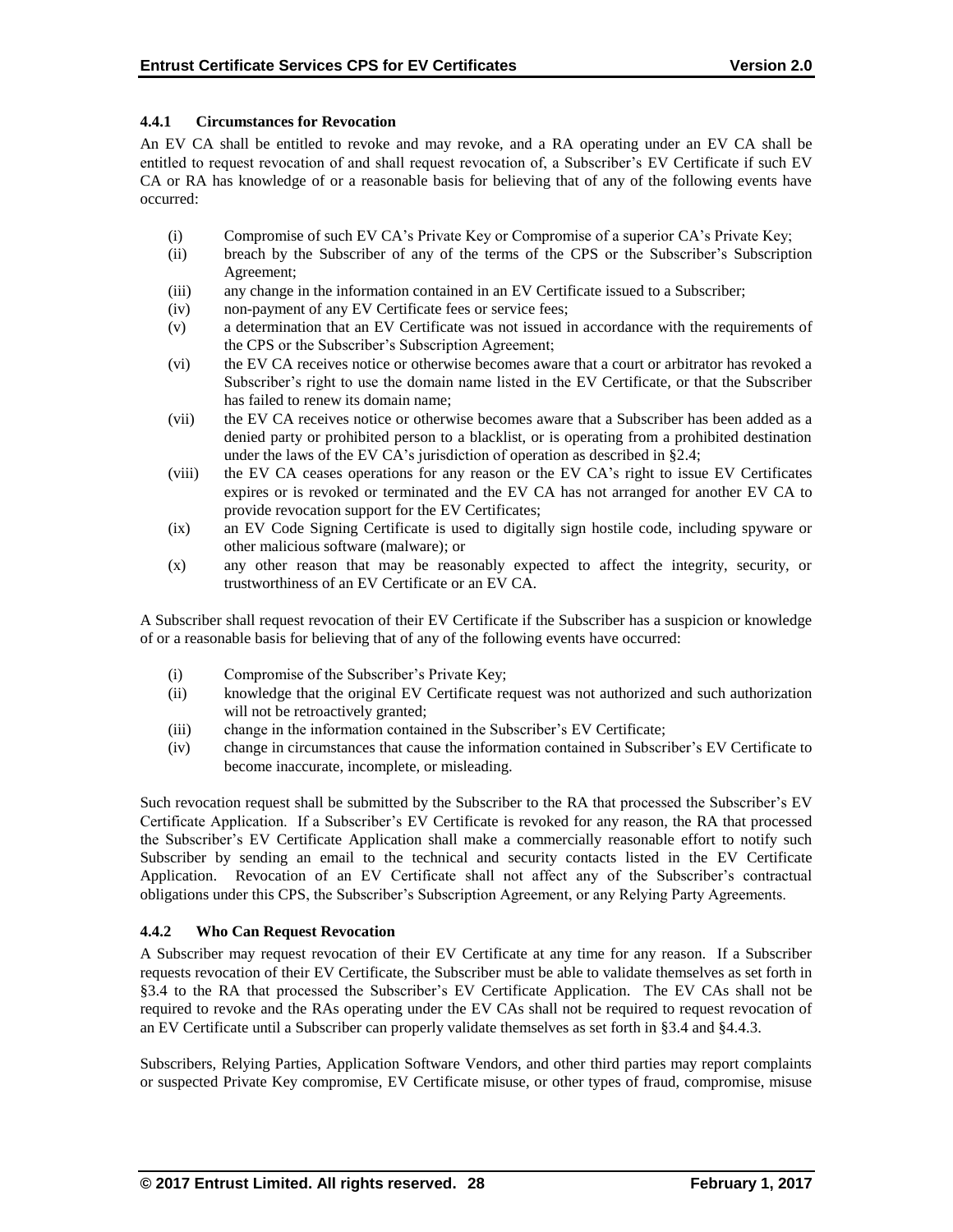or inappropriate conduct related to EV Certificates by completing the form at [https://www.entrust.net/ev/misuse.cfm.](https://www.entrust.net/ev/misuse.cfm)

An EV CA shall be entitled to revoke and shall revoke, and a RA operating under an EV CA shall be entitled to request revocation of and shall request revocation of, a Subscriber's EV Certificate at any time for any of the reasons set forth in §4.4.1.

## **4.4.3 Procedure for Revocation Request**

A RA operating under an EV CA shall authenticate a request by a Subscriber for revocation of their EV Certificate by verifying (i) Subscriber authentication credentials, or (ii) authorization of the Subscriber through a reliable method of communication. Upon receipt and confirmation of such information, the RA shall send a revocation request to the EV CA that issued such EV Certificate. The EV CA shall make all reasonable efforts to post the serial number of the revoked EV Certificate to a CRL in an Entrust Repository within one (1) business days of receiving such revocation request.

For EV Certificate problems reported through the form at [https://www.entrust.net/ev/misuse.cfm,](https://www.entrust.net/ev/misuse.cfm) an EV CA should begin an investigation within twenty-four hours and decide whether revocation or other appropriate action is warranted on a least the following criteria:

- (i) The nature of the alleged problem;
- (ii) The number of certificate problem reports received about a particular EV Certificate or website;
- (iii) The identity of the complainants (for example, complaints from a law enforcement official that a Web site is engaged in illegal activities carry more weight than a complaint from a consumer alleging that they didn't receive the goods they ordered); and
- (iv) Relevant legislation.

For Certificate revocation that is not initiated by the Subscriber, the RA that requested revocation of the Subscriber's EV Certificate shall make a commercially reasonable effort to notify the Subscriber by sending an email to the technical and security contacts specified in the Subscriber's EV Certificate Application.

# **4.4.4 Revocation Request Grace Period**

In the case of Private Key Compromise, or suspected Private Key Compromise, a Subscriber shall request revocation of the corresponding EV Certificate immediately upon detection of the Compromise or suspected Compromise. Revocation requests for other required reasons shall be made as soon as reasonably practicable.

#### **4.4.5 Circumstances for Suspension**

EV CAs do not suspend EV Certificates.

#### **4.4.6 Who Can Request Suspension**

EV CAs do not suspend EV Certificates.

# **4.4.7 Procedure for Suspension Request**

EV CAs do not suspend EV Certificates.

#### **4.4.8 Limits on Suspension Period**

EV CAs do not suspend EV Certificates.

#### **4.4.9 CRL Issuance Frequency**

EV CAs shall issue CRLs as follows: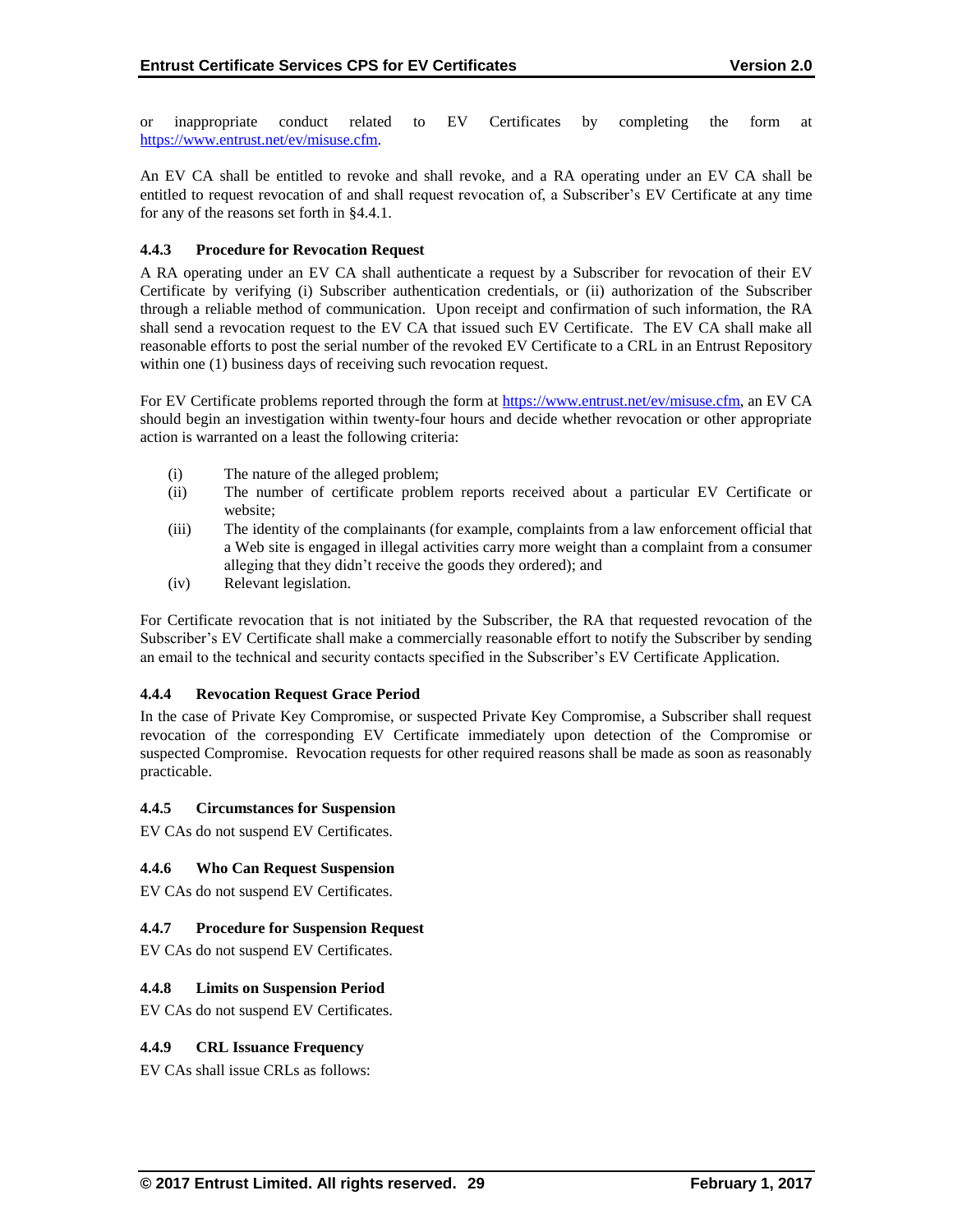- (i) CRLs for Entrust Certificates issued to subordinate CAs shall be issued at least once every twelve months or with 24 hours after revoking a subordinate CA. The next CRL update shall not be more than twelve months from the last update.
- (ii) CRLs for EV Certificates shall be issued at least once every seven days.

# **4.4.10 CRL Checking Requirements**

A Relying Party shall check whether the EV Certificate that the Relying Party wishes to rely on has been revoked. A Relying Party shall check the Certificate Revocation Lists maintained in the appropriate Repository or perform an on-line revocation status check using OCSP to determine whether the EV Certificate that the Relying Party wishes to rely on has been revoked. In no event shall the Entrust Group be liable for any damages whatsoever due to (i) the failure of a Relying Party to check for revocation or expiration of an EV Certificate, or (ii) any reliance by a Relying Party on an EV Certificate that has been revoked or that has expired.

## **4.4.11 On-line Revocation/Status Checking Availability**

On-line revocation/status checking of certificates is available on a continuous basis by CRL or On-line Certificate Status Protocol (OCSP).

Entrust CAs shall sign and make available OCSP as follows:

- (i) OCSP responses for Entrust Certificates issued to subordinate CAs shall be issued at least once every twelve months or with 24 hours after revoking a subordinate CA.
- (ii) OCSP responses for Entrust Certificates issued to end entities shall be issued at least once every four days. OCSP responses will have a maximum expiration time of ten days.

EV Code Signing Certificates that have been revoked due to key compromise or issued to unauthorized person will be maintained in the Repository for at least twenty (20) years following revocation.

The on-line location of the CRL and the OCSP response are included in the EV Certificate to support software applications that perform automatic certificate status checking. A Relying Party can also be check certificate revocation status directly with the Repository at www.entrust.net/CPS.

#### **4.4.12 On-line Revocation Checking Requirements**

Refer to §4.4.10.

# **4.4.13 Other Forms of Revocation Advertisements Available**

No stipulation.

#### **4.4.14 Checking Requirements For Other Forms of Revocation Advertisements**

No stipulation.

#### **4.4.15 Special Requirements Re Key Compromise**

If a Subscriber suspects or knows that the Private Key corresponding to the Public Key contained in the Subscriber's EV Certificate has been Compromised, the Subscriber shall immediately notify the RA that processed the Subscriber's EV Certificate Application, using the procedures set forth in §4.4.3, of such suspected or actual Compromise. The Subscriber shall immediately stop using such EV Certificate and shall remove such EV Certificate from any devices and/or software in which such EV Certificate has been installed. The Subscriber shall be responsible for investigating the circumstances of such Compromise or suspected Compromise and for notifying any Relying Parties that may have been affected by such Compromise or suspected Compromise.

#### **4.5 Security Audit Procedures**

Significant security events in the EV CAs are automatically time-stamped and recorded as audit logs in audit trail files. The audit trail files are processed (reviewed for policy violations or other significant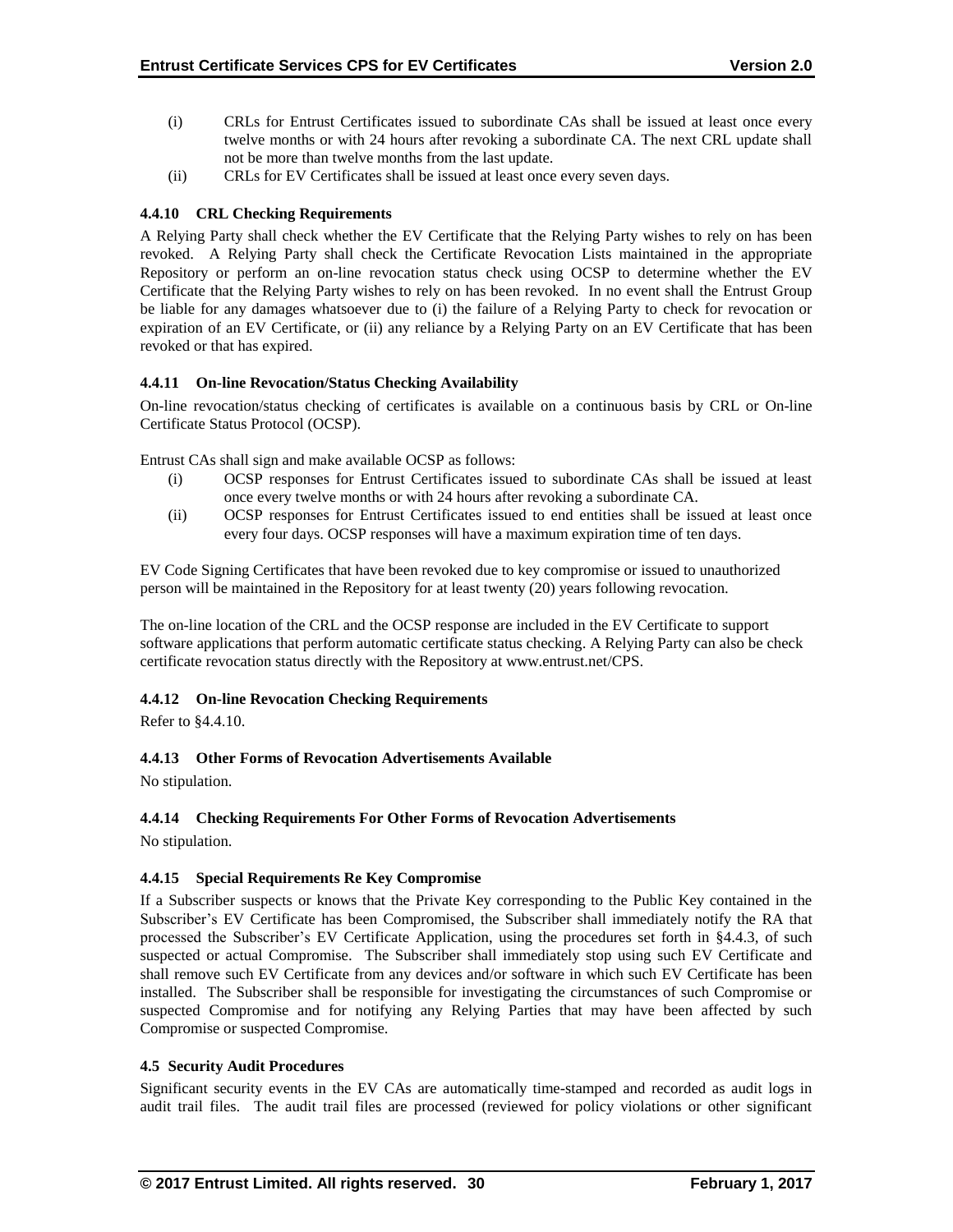events) on a regular basis. Authentication codes are used in conjunction with the audit trail files to protect against modification of audit logs. Audit trail files are archived periodically. All files including the latest audit trail file are moved to backup media and stored in a secure archive facility.

The EV CAs and all RAs operating under an EV CA record in detail every action taken to process an EV certificate request and to issue an EV Certificate, including all information generated or received in connection with an EV Certificate Request, and every action taken to process the Request, including time, date, and personnel involved in the action.

The foregoing record requirements include, but are not limited to, an obligation to record the following events:

- (i) EV CA key lifecycle management events, including:
	- a. Key generation, backup, storage, recovery, archival, and destruction; and
	- b. Cryptographic device lifecycle management events.
- (ii) EV CA and Subscriber EV Certificate lifecycle management events, including:
	- a. EV Certificate Requests, renewal and re-key requests, and revocation;
	- b. All verification activities required by this CPS;
	- c. Date, time, phone number used, persons spoken to, and end results of verification telephone calls;
	- d. Acceptance and rejection of EV Certificate Requests;
	- e. Issuance of EV Certificates; and
	- f. Generation of Certificate Revocation Lists (CRLs) and OCSP messages.
- (iii) Security events, including:
	- a. Successful and unsuccessful PKI system access attempts;
	- b. PKI and security system actions performed;
	- c. Security profile changes;
	- d. System crashes, hardware failures, and other anomalies;
	- e. Firewall and router activities; and
	- f. Entries to and exits from the EV CA facility.
- (iv) Log entries include the following elements:
	- a. Date and time of entry;
	- b. Identity of the person making the journal entry; and
	- c. Description of entry.

The time for the Entrust CAs computer systems is synchronized with the service provided by the National Research Council Canada.

#### **4.6 Records Archival**

The audit trail files, databases and revocation information for EV CAs are both archived. The archive of an EV CAs' database and the archive of revocation information are retained for at least three (3) years. Archives of audit trail files are retained for at least seven (7) year(s) after any EV Certificate based on that documentation ceases to be valid. The databases for EV CAs are encrypted and protected by Entrust software master keys. The archive media is protected through storage in a restricted-access facility to which only Entrust-authorized personnel have access. Archive files are backed up as they are created. Originals are stored on-site and housed with an EV CA system. Backup files are stored at a secure and separate geographic location.

#### **4.7 Key Changeover**

EV CAs' key pairs will be retired from service at the end of their respective lifetimes as defined in §6.3. New CAs with new key pairs will be created as required to support the continuation of EV CA Services. Each EV CA will continue to publish CRLs signed with the original key pair until all certificates issued using that original key pair have expired. The CA key changeover process will be performed such that it causes minimal disruption to Subscribers and Relying Parties.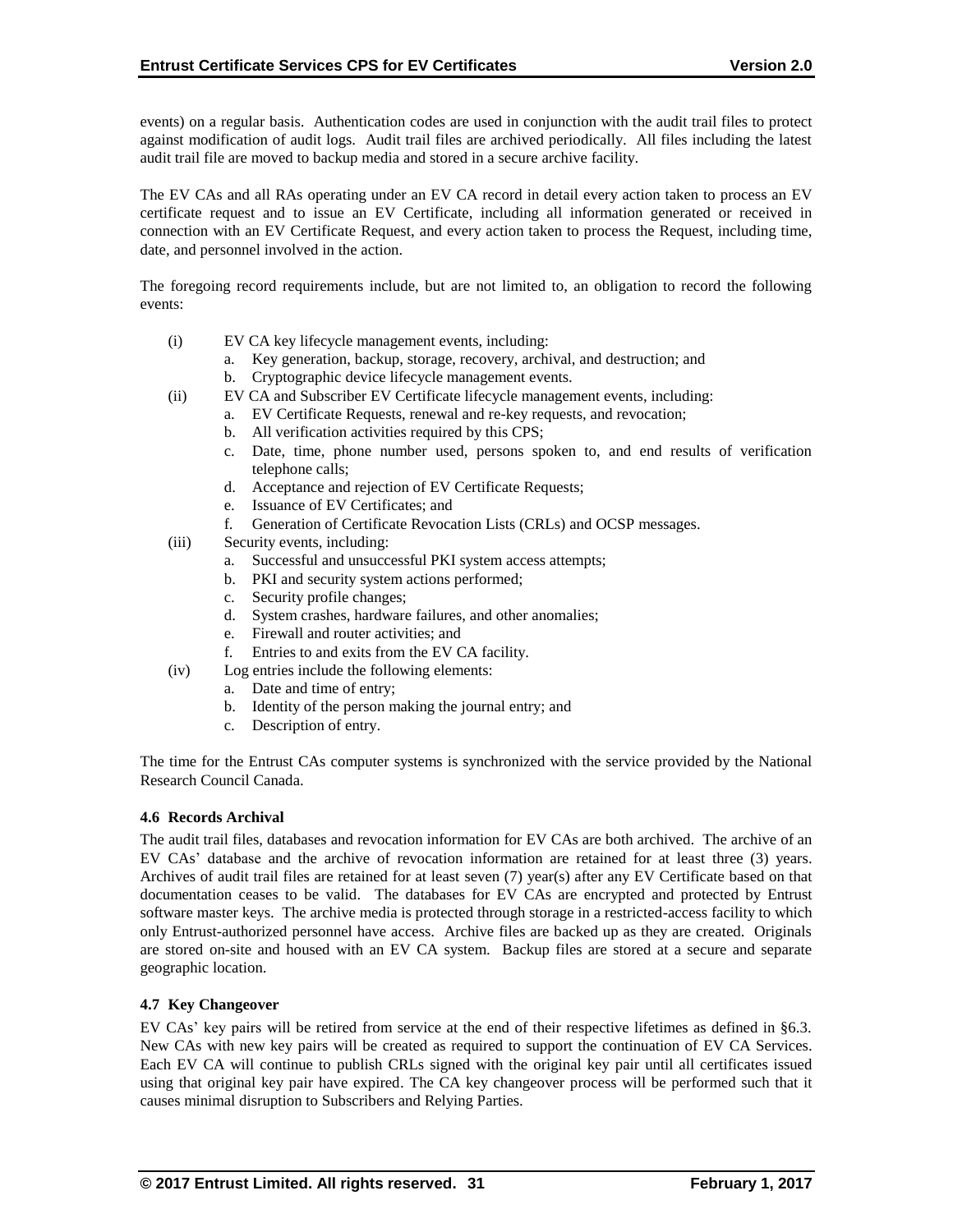#### **4.8 Compromise and Disaster Recovery**

EV CAs have a disaster recovery plan to provide for timely recovery of services in the event of a system outage. The disaster recovery plan addresses the following:

- (i) the conditions for activating the plans;
- (ii) resumption procedures;
- (iii) a maintenance schedule for the plan;
- (iv) awareness and education requirements;
- (v) the responsibilities of the individuals;
- (vi) recovery point objective (RPO) of fifteen minutes;
- (vii) recovery time objective (RTO); of 24 hours for essential CA operations which include certificate issuance, certificate revocation, and issuance of certificate revocation status; and
- (viii) testing of recovery plans.

In order to mitigate the event of a disaster, Entrust has implemented the following:

- (ix) secure on-site and off-site storage of backup HSMs containing copies of all CA Private Keys
- (x) secure on-site and off-site storage of all requisite activation materials
- (xi) regular synchronization of critical data to the disaster recovery site
- (xii) regular incremental and daily backups of critical data within the primary site
- (xiii) weekly backup of critical data to secure off-site storage facility
- (xiv) secure off-site storage of disaster recovery plan and disaster recovery procedures
- (xv) environmental controls as described in §5.1
- (xvi) high availability architecture for critical systems

Entrust has implemented a secure disaster recovery facility that is greater than 250 km from the primary secure CA facilities.

Entrust requires rigorous security controls to maintain the integrity of EV CAs. The Compromise of the Private Key used by an EV CA is viewed by Entrust as being very unlikely; however, Entrust has policies and procedures that will be employed in the event of such a Compromise. At a minimum, all Subscribers shall be informed as soon as practicable of such a Compromise and information shall be posted in the Entrust Repository.

# **4.9 CA Termination**

In the event that an EV CA ceases operation, all EV Certificates issued by such EV CA shall be revoked and the CRL life-time will be set to a period that meets any Entrust obligations.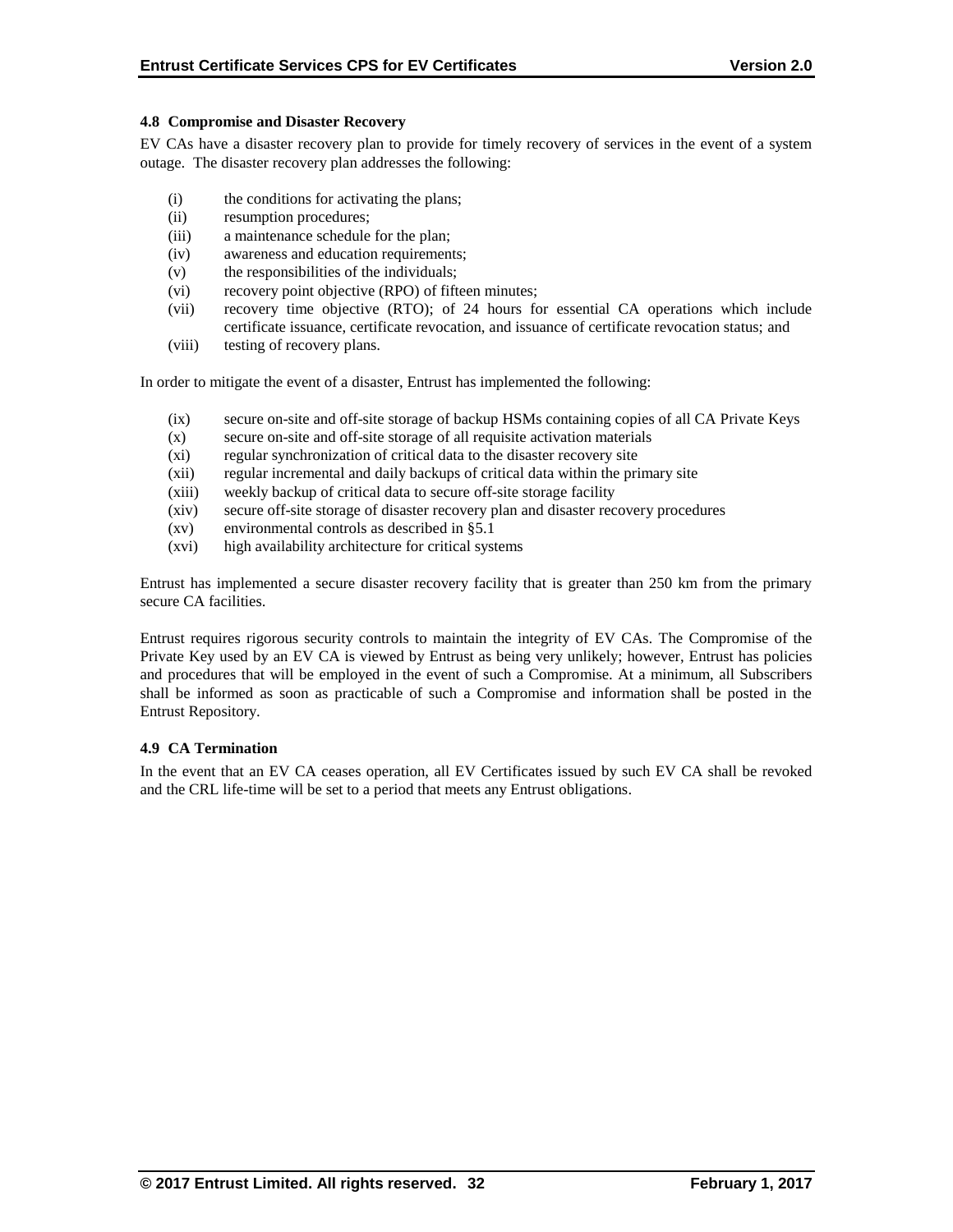# **5 Physical, Procedural, and Personnel Security Controls**

# **5.1 Physical Controls**

## **5.1.1 Site Location and Construction**

The computing facilities that host the Entrust Certificate Authority services are located within the Entrust Ottawa, Canada facility. The CA equipment is located in a Security zone that is physically separated from Entrust's other systems so that only authorized CA personnel can access it. The Security zone is constructed slab-to-slab with drywall and wire mesh. The Security zone is protected by electronic control access systems, alarmed doors and is monitored via a 24x7 recorded security camera and motion detector system.

## **5.1.2 Physical Access**

The room containing the Entrust Authority software is designated a two (2) person zone, and controls are used to prevent a person from being in the room alone. Alarm systems are used to notify security personnel of any violation of the rules for access to an EV Certificate Authority.

## **5.1.3 Power and Air Conditioning**

The Security zone is equipped with:

- Filtered, conditioned, power connected to an appropriately sized UPS and generator;
- Heating, ventilation, and air conditioning appropriate for a commercial data processing facility; and
- Emergency lighting.

The environmental controls conform to local standards and are appropriately secured to prevent unauthorized access and/or tampering with the equipment. Temperature control alarms and alerts are activated upon detection of threatening temperature conditions.

#### **5.1.4 Water Exposures**

No liquid, gas, exhaust, etc. pipes traverse the controlled space other than those directly required for the area's HVAC system and for the pre-action fire suppression system. Water pipes for the pre-action fire suppression system are only filled on the activation of multiple fire alarms.

#### **5.1.5 Fire Prevention and Protection**

The Entrust facility is fully wired for fire detection, alarm and suppression. Routine, frequent inspections of all systems are made to assure adequate operation.

#### **5.1.6 Media Storage**

All media is stored away from sources of heat and from obvious sources of water or other obvious hazards. Electromagnetic media (e.g. tapes) are stored away from obvious sources of strong magnetic fields. Archived material is stored in a room separate from the CA equipment until it is transferred to the archive storage facility.

#### **5.1.7 Waste Disposal**

Waste is removed or destroyed in accordance with industry best practice. Media used to store sensitive data is destroyed, such that the information is unrecoverable, prior to disposal.

#### **5.1.8 Off-site Backup**

As stipulated in §4.6.

#### **5.2 Procedural Controls**

An EV CA has a number of trusted roles for sensitive operations of the EV CA software. To gain access to the Entrust/Authority software used in an EV CA, operational personnel must undergo background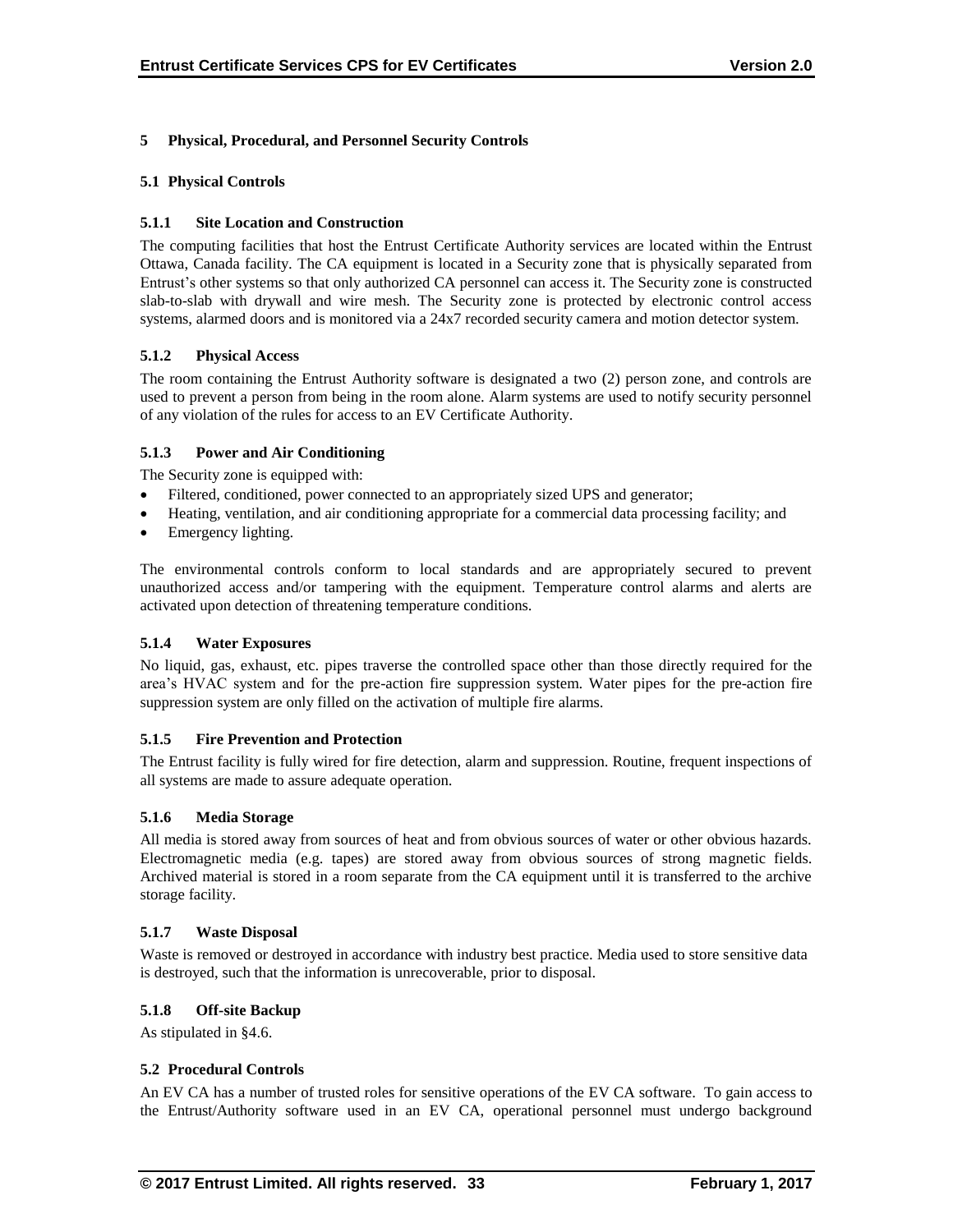investigations. EV CA operations related to adding administrative personnel or changing CA policy settings require more than one (1) person to perform the operation.

## **5.3 Personnel Controls**

Operational personnel for an EV CA will not be assigned other responsibilities that conflict with their operational responsibilities for the EV CA. The privileges assigned to operational personnel for an EV CA will be limited to the minimum required to carry out their assigned duties.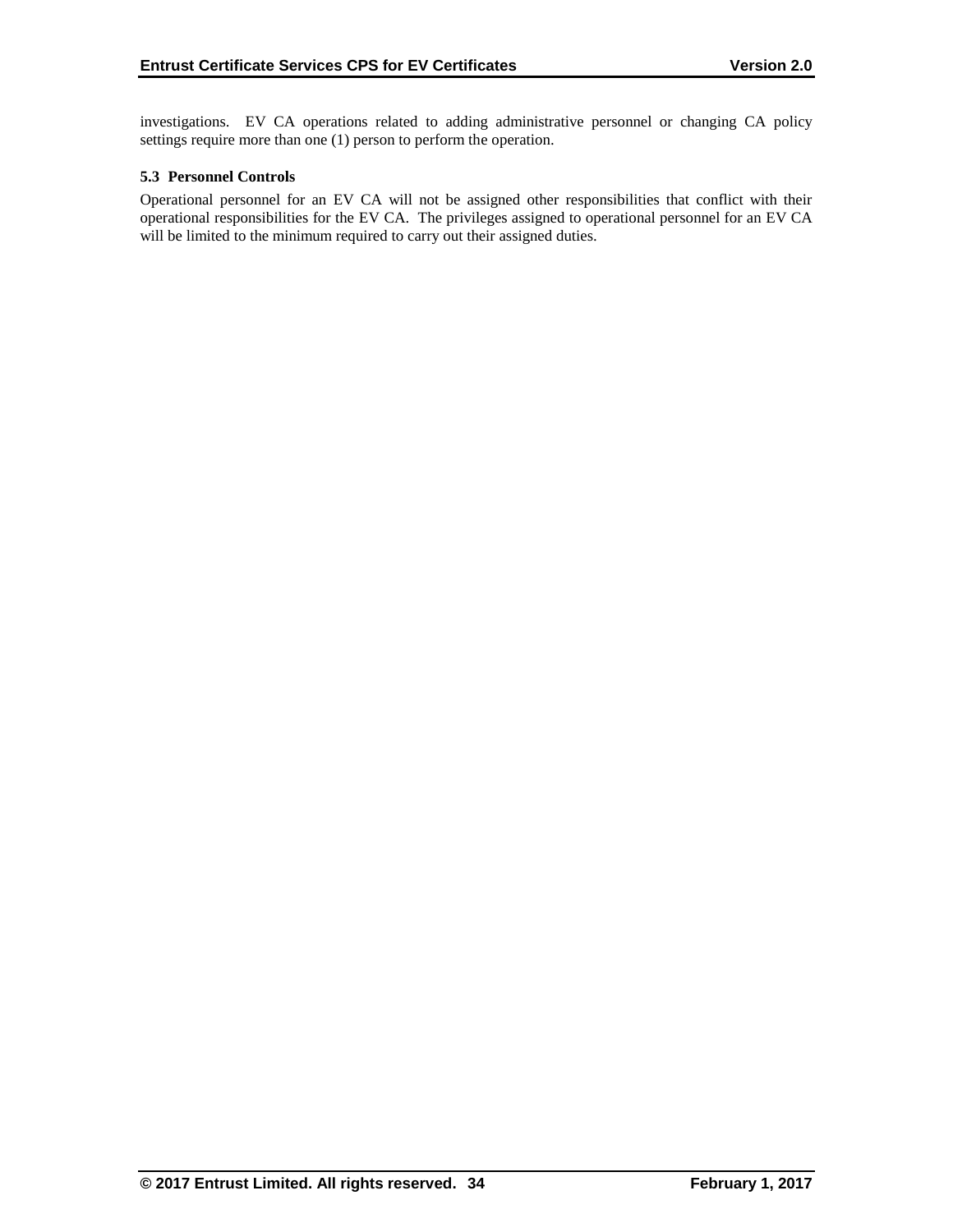# **6 Technical Security Controls**

#### **6.1 Key Pair Generation and Installation**

## **6.1.1 Key Pair Generation**

The signing Key Pair for an EV CA is created during the initial startup of the Entrust Master Control application and is protected by the master key for such EV CA.

The Applicant or Subscriber is required to generate a new, secure, and cryptographically sound Key Pair to be used in association with the Subscriber's Entrust Certificate or Applicant's Entrust Certificate Application.

#### Entrust Certification Authority Administrators

Keys Pairs for Entrust CA administrators must be generated and protected on a cryptographic module that is compliant to at least FIPS 140-2 Level 2 certification standards. The cryptographic modules are prepared using the software provided by the module vendor. The cryptographic modules are personalized for the administrator by giving the card an identity and a password known by the administrator. The Key Pair is generated by creating the administrator as a user in the CA and performing an enrollment process which is authenticated with the administrator's module password.

## **6.1.2 Private Key Delivery to Entity**

Not applicable.

## **6.1.3 Public Key Delivery to Certificate Issuer**

The Public Key to be included in an EV Certificate is delivered to EV CAs in a Certificate Signing Request (CSR) as part of the EV Certificate Application process. The signature on the CSR will be verified by the EV CA prior to issuing the EV Certificate.

#### **6.1.4 CA Public Key Delivery to Users**

The Public-Key Certificate for EV CAs are made available to Subscribers and Relying parties through inclusion in third party software as distributed by the applicable software manufacturers. The Public Key Certificate for cross certified issuing CAs is provided to the Subscriber with the Subscriber certificate.

Public Key Certificates for EV CAs are also available for download from the Repository.

#### **6.1.5 Key Sizes**

For Entrust EV CAs, the minimum key size shall be no less than 2048 bit RSA or shall be elliptic curve cryptography (ECC) NIST P-384 or P-521.

The minimum RSA key size for EV Certificates if 2048-bit. The ECC keys supported are NIST P-256, P-384 and P-521.

#### **6.1.6 Public-Key Parameters Generation**

No stipulation.

#### **6.1.7 Parameter Quality Checking**

No stipulation.

#### **6.1.8 Hardware/Software Key Generation**

CA Key Pairs must be generated on a cryptographic module that meets or exceeds the requirements as defined in §6.8.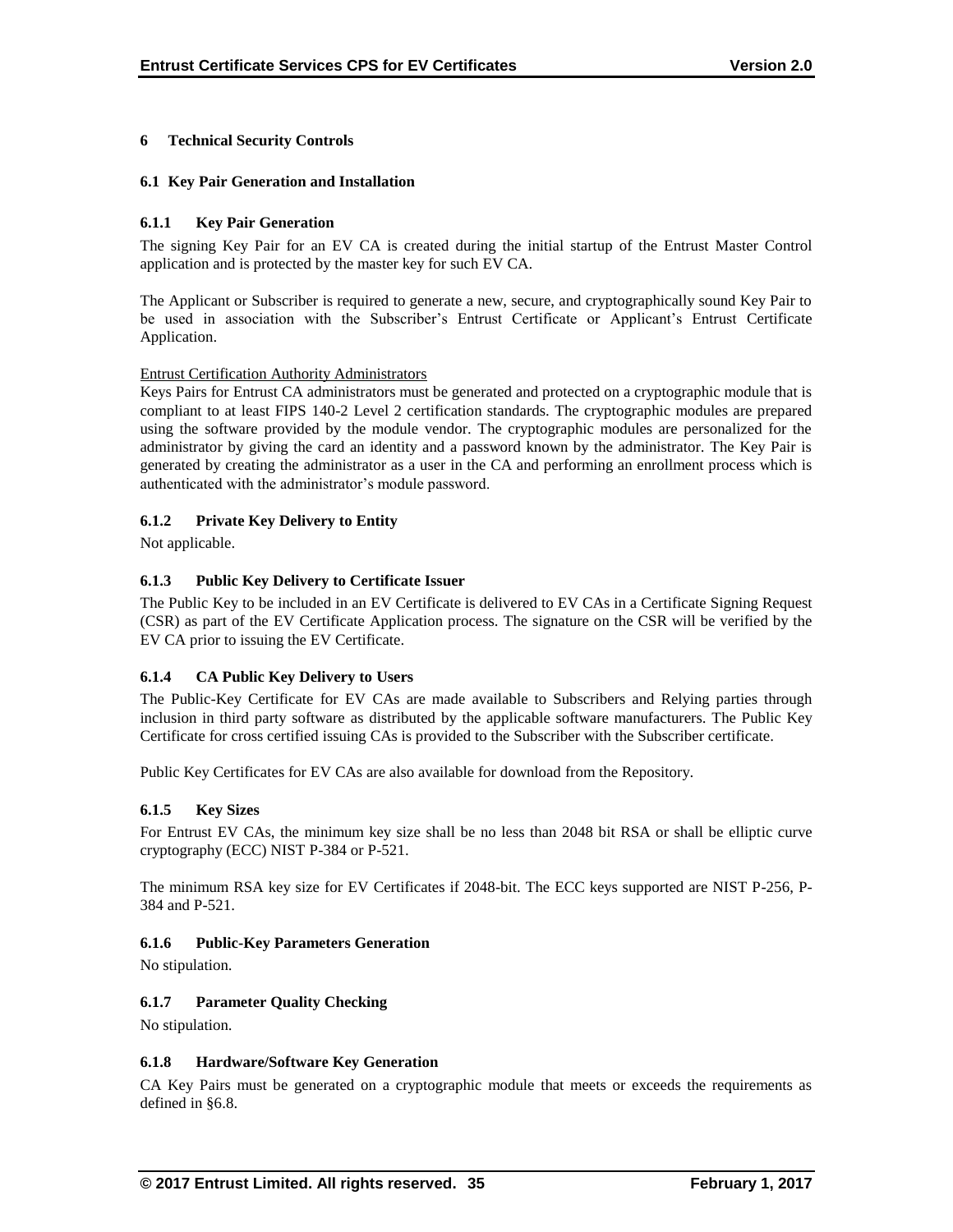# Root CA

Certificate issuance by the Root CA shall require an individual authorized by the CA (i.e. the CA system operator, system officer, or PKI administrator) to deliberately issue a direct command in order for the Root CA to perform a certificate signing operation.

Root CA Private Keys must not be used to sign Certificates except in the following cases:

- (i) Self-signed Certificates to represent the Root CA itself;
- (ii) Certificates for Subordinate CAs and Cross Certificates;
- (iii) Certificates for infrastructure purposes (e.g. administrative role certificates, internal CA operational device certificates, and OCSP Response verification Certificates); and
- (iv) Certificates issued solely for the purpose of testing products with Certificates issued by a Root CA.

# EV Code Signing Certificates

Subscriber Key Pairs must be generated in a manner that ensures that the Private Key is not known to or accessible by anybody other than the Subscriber or a Subscriber's authorized representative. Subscriber Key Pairs must be generated in a cryptographic module that prevents exportation or duplication and that meets or exceed the requirements as defined in §6.8.

## **6.1.9 Key Usage Purposes**

EV Certificates issued by an EV CA contain the keyUsage and the extendkeyUsage Certificate extensions restricting the purpose for which an EV Certificate can be used. Subscribers and Relying Parties shall only use EV Certificates in compliance with this CPS and applicable laws.

## **6.2 Private Key Protection**

# **6.2.1 Standards for Cryptographic Module**

Entrust CAs Private Keys must be stored and protected on cryptographic modules that meet or exceed the requirements as defined in §6.8. Private Keys on cryptographic modules are held in secure facilities under two-person control. RA Private Keys must be stored and protected on cryptographic modules that meet or exceed the requirements defined in §6.8.

#### EV Code Signing Certificates

Subscribers are responsible for protecting the Private Key associated with the Public Key in the Subscriber's EV Code Signing Certificate. Subscribers must use cryptographic hardware modules that meet or exceed the requirements as defined in §6.8.

#### **6.2.2 Private Key Multi-Person Control**

A minimum of two person control shall be established on any Entrust CA Private Key for all purposes including activation and backup, and may be implemented as a combination of technical and procedural controls. Persons involved in management and use of the Entrust CA Private Keys shall be designated as authorized by the Entrust CA for this purpose. The names of the parties used for two-person control shall be maintained on a controlled list.

#### **6.2.3 Private Key Escrow**

Entrust does not escrow the Entrust CAs' Private Keys.

# **6.2.4 Private Key Backup**

Entrust CA Private Keys shall be backed up under the two-person control used to create the original version of the Private Keys. All copies of the Entrust CA Private Key shall be securely protected.

Subscribers are responsible for protecting the Private Key associated with the Public Key in the Subscriber's Entrust Certificate.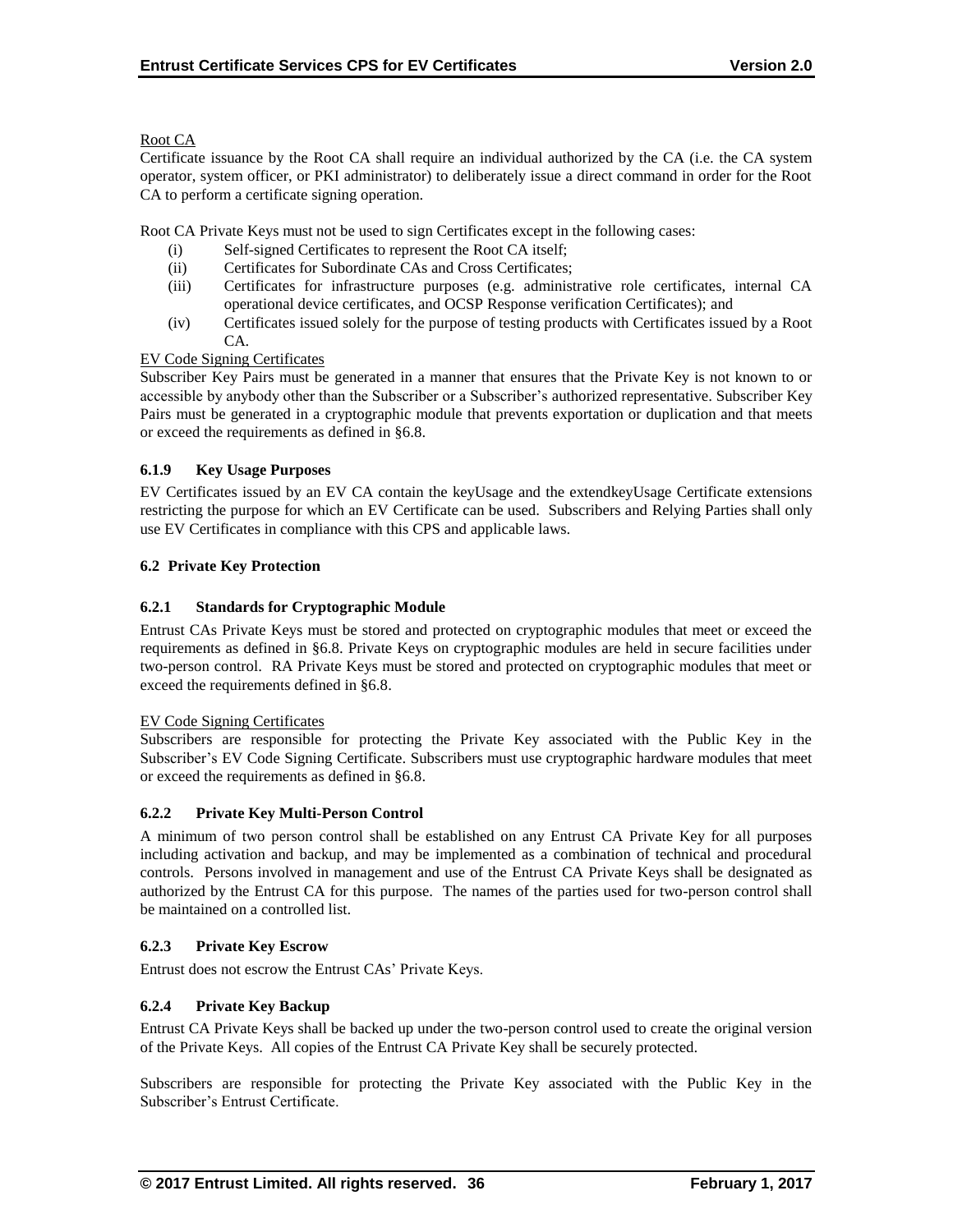# **6.2.5 Private Key Archival**

Upon retirement of an Entrust CA, the Private Keys will be archived securely using hardware cryptographic modules that meet the requirements §6.8. The Key Pairs shall not be used unless the CA has been removed from retirement or the keys are required temporarily to validate historical data. Private Keys required for temporary purposes shall be removed from archive for a short period of time.

The archived Entrust CA Private Keys will be reviewed on an annual basis. After the minimum period of 5 years, the Entrust CA Private Keys may be destroyed according to the requirements in §6.2.10. The Entrust CA Private Keys must not be destroyed if they are still required for business or legal purposes.

## **6.2.6 Private Key Entry into Cryptographic Module**

Entrust CA Private Keys shall be generated by and secured in a cryptographic module. In the event that a Private Key is to be transported from one cryptographic module to another, the Private Key must be migrated using the secure methodology supported by the cryptographic module.

# **6.2.7 Private Key Storage on Cryptographic Module**

Private Keys are stored on a cryptographic module are secured in accordance with the requirements specified in FIPS 140.

## **6.2.8 Method of Activating Private Keys**

Entrust CA Private Keys shall be activated under two-person control using the methodology provided with the cryptographic module.

Subscriber Private Keys shall be activated by the Subscriber to meet the requirements of the security software used for their applications. Subscribers shall protect their Private Keys corresponding to the requirements in §2.1.3.

#### **6.2.9 Private Key Deactivation Methods**

Entrust CA Private Keys shall be deactivated when the CA is not required for active use. Deactivation of the Private Keys shall be done in accordance with the methodology provided with the cryptographic module.

#### Entrust Certification Authority Administrators

The administrator's identity is deactivated in the Entrust CA and the administrator's certificate is revoked.

#### **6.2.10 Private Signature Key Destruction Method**

Entrust CA Private Keys destruction will be two-person controlled and may be accomplished by executing a "zeroize" command or by destruction of the cryptographic module. Destruction of Entrust CA Private Keys must be authorized by the Entrust Policy Authority.

If the Entrust CA is removing a cryptographic module from service, then all Private Keys must be removed from the module. If the Entrust CA cryptographic module is intended to provide tamper-evident characteristics is removed from service, then the device will be destroyed.

#### Entrust Certification Authority Administrators

The administrator's private is destroyed by reinitializing the cryptographic module.

#### **6.3 Other Aspects of Key Pair Management**

The maximum validity for Entrust CAs' RSA 2048 bit Key Pairs is 31 December 2030.

#### EV SSL Certificates

EV SSL Certificates contain a validity period of up to, but no more than, 27 months.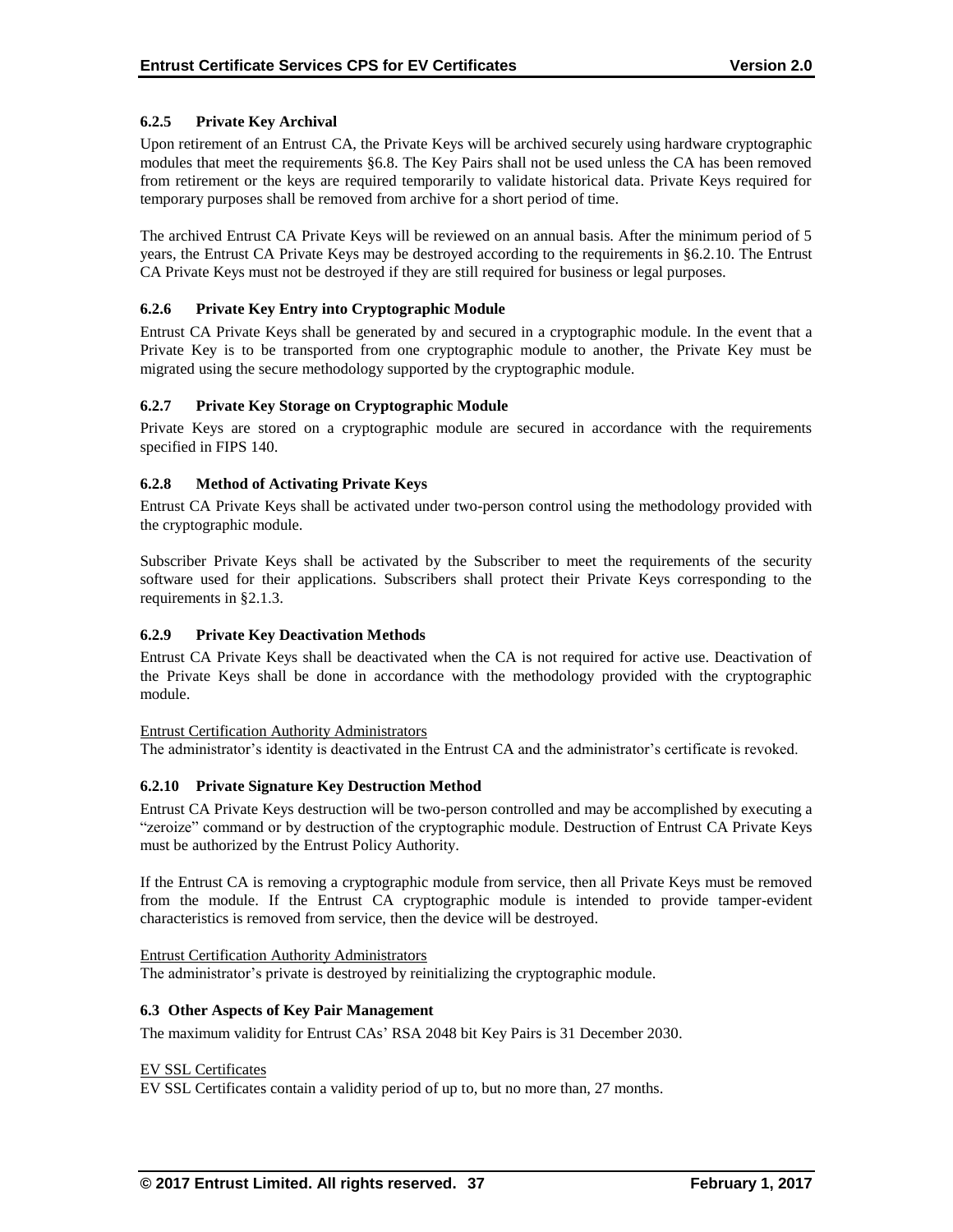#### EV Code Signing Certificates

EV Code Signing Certificates contain a validity period of up to, but no more than, 39 months.

#### **6.4 Activation Data**

No stipulation.

#### **6.5 Computer Security Controls**

The workstations on which the EV CAs operate are physically secured as described in §5.1. The operating systems on the workstations on which the EV CAs operate enforce identification and authentication of users. Access to Entrust/Authority software databases and audit trails is restricted as described in this CPS. All operational personnel that are authorized to have access to the EV CAs are required to use hardware tokens in conjunction with a PIN to gain access to the physical room that contains the Entrust/Authority software being used for such EV CAs.

#### **6.6 Life Cycle Technical Controls**

#### **6.6.1 System Development Controls**

The EV CA makes use of Commercial Off The Shelf (COTS) products for the hardware, software, and network components. Systems developed by the EV CA are deployed in accordance with Entrust software lifecycle development standards.

#### **6.6.2 Security Management Controls**

The configuration of the EV CA system as well as any modifications and upgrades are documented and controlled. Methods of detecting unauthorized modifications to the CA equipment and configuration are in place to ensure the integrity of the security software, firmware, and hardware for correct operation. A formal configuration management methodology is used for installation and ongoing maintenance of the CA system.

When first loaded, the CA software is verified as being that supplied from the vendor, with no modifications, and be the version intended for use.

#### **6.6.3 Life Cycle Security Ratings**

No stipulation.

#### **6.7 Network Security Controls**

Remote access to EV CA application via the Administration software interface is secured.

#### **6.8 Cryptographic Module Engineering Controls**

CA Key Pairs must be generated and protected on a cryptographic module that is compliant to at least FIPS 140-2 Level 3 certification standards.

#### Entrust Certification Authority Administrators

Key Pairs for Entrust CA administrators must be generated and protected on a cryptographic module that is compliant to at least FIPS 140-2 Level 2 certification standards.

#### EV Code Signing Certificates

Subscriber Key Pairs must be generated and protected in a cryptographic module that meets or exceed FIPS 140-2 Level 2 certification standards.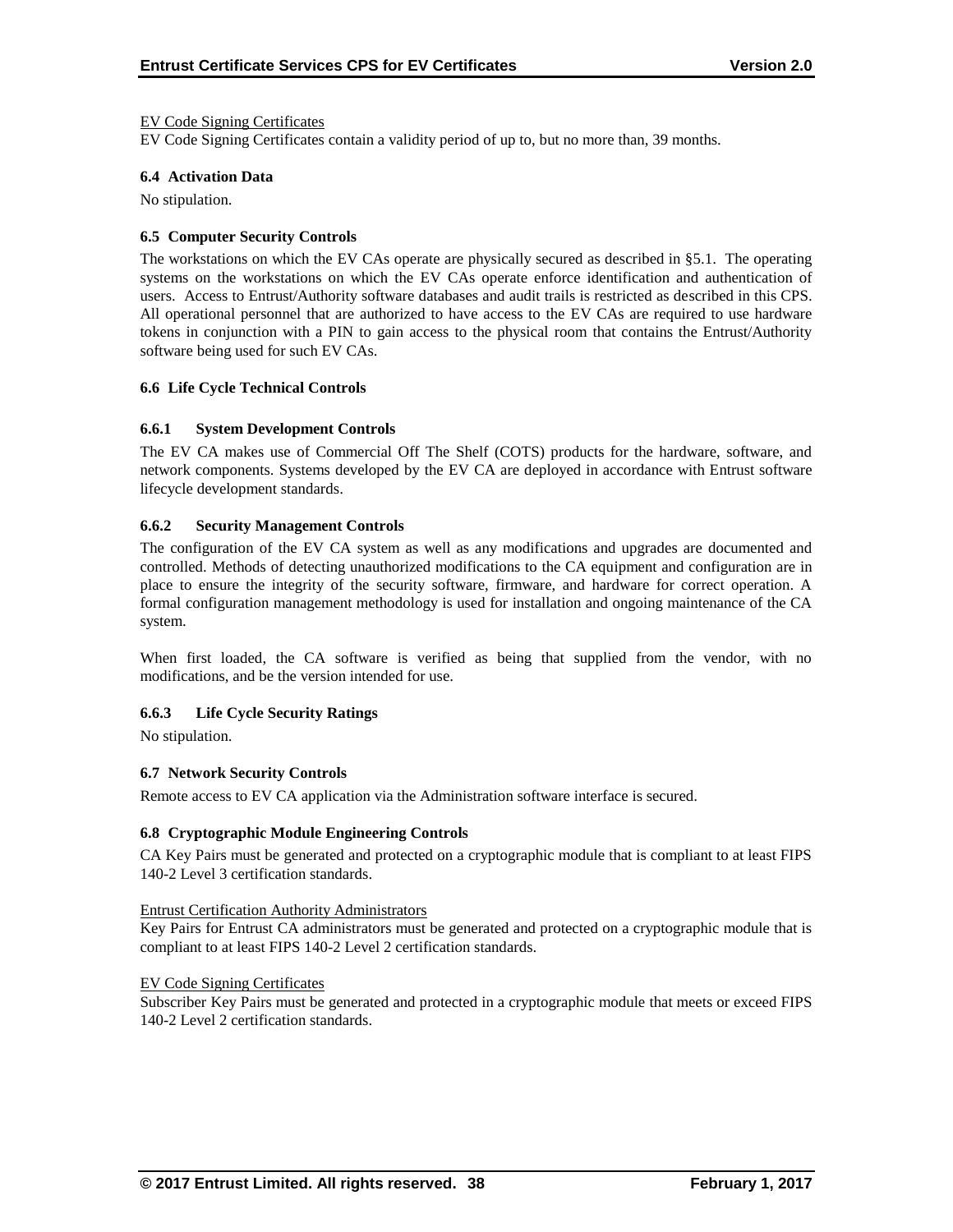## **6.9 Time-Stamping**

Entrust provides a Time-Stamp Authority (TSA) service for use with specific Entrust products such as EV Code Signing Certificates. The TSA authority supports RFC 3161 "Internet X.509 Public Key Infrastructure Time-Stamp Protocol" time-stamp requests.

As a best practice, Subscribers of EV Code Signing Certificates should time-stamp the digital signature after signing of the code.

Entrust time-stamping certificates contain a validity period of up to, but no more than, 135 months.

Details of any acceptable use policy or limitations are included in the Subscription Agreement.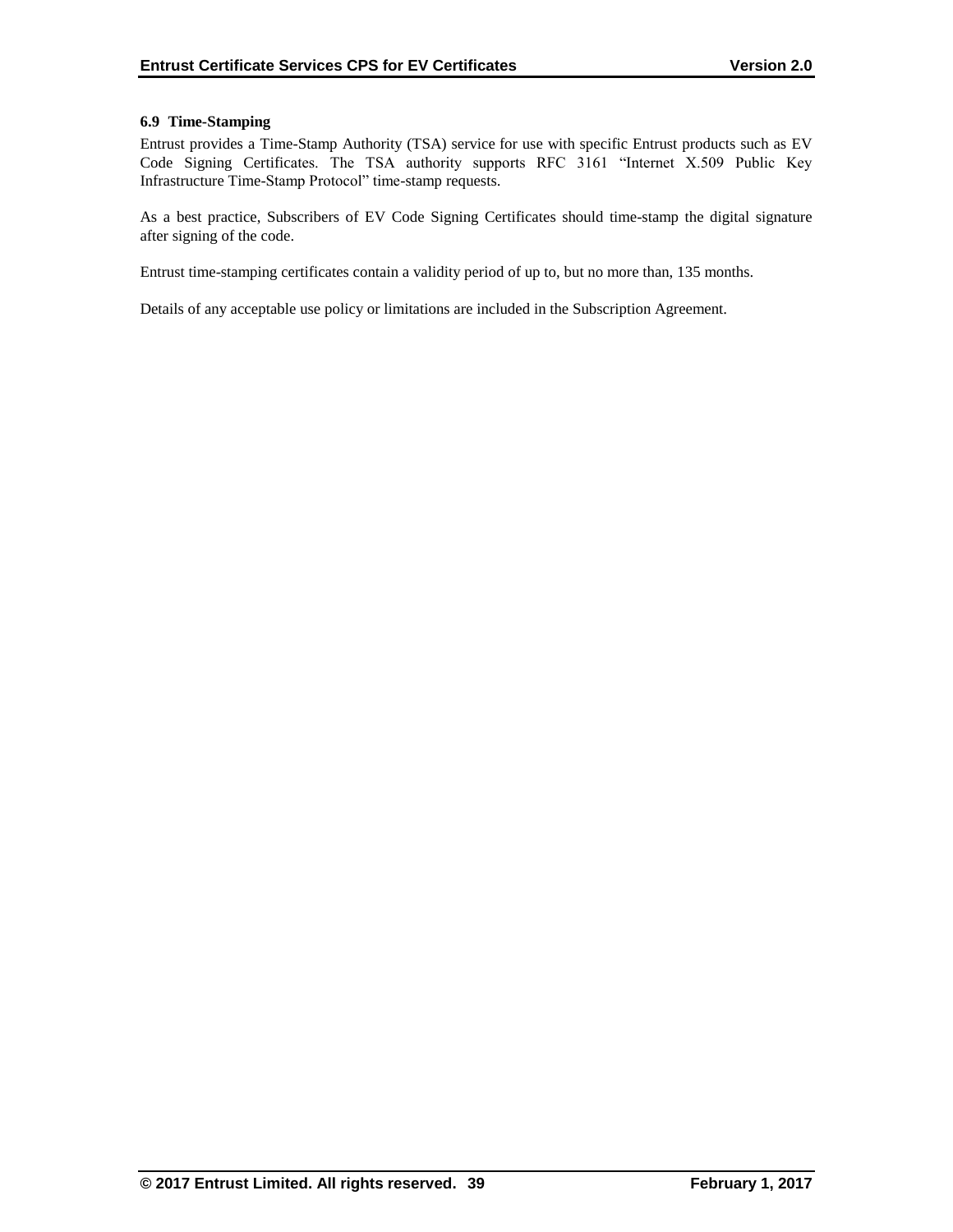# **7 Certificate and CRL Profiles**

The profile for the EV Certificates and Certificate Revocation List (CRL) issued by an EV CA conform to the specifications contained in the EV Guidelines published by the CA/Browser Forum, which themselves conform to IETF RFC 5280 Internet X.509 PKI Certificate and Certificate Revocation List (CRL) Profile.

Entrust Certificates shall have a serial number greater than zero (0) that contains at least 64 unpredictable bits.

## **7.1 Certificate Profile**

EV CAs issue certificates in accordance with the X.509 version 3. Certificate profiles for Entrust Root CA certificate, Subordinate CA certificates, and end entity certificates are described in Appendix A and the sections below.

#### **7.1.1 Version Number(s)**

All certificates issued by Entrust CAs are X.509 version 3 certificates.

## **7.1.2 Certificate Extensions**

Certificate extensions are as stipulated in EV Guidelines. See Appendix A.

## **7.1.3 Algorithm Object Identifiers**

Algorithm object identifiers are as specified in IETF RFC 3279 Algorithms and Identifiers for the Internet X.509 PKI Certificate and Certificate Revocation List (CRL) Profile. See Appendix A.

#### **7.1.4 Name Forms**

Name forms are as stipulated in §3.1.1.

#### **7.1.5 Name Constraints**

No stipulation.

#### **7.1.6 Certificate Policy Object Identifier**

Certificate policy object identifiers (OIDs) are listed in §1.2 and in the Certificate Profile attached as Appendix A.

#### **7.1.7 Usage of Policy Constraints Extension**

No stipulation.

#### **7.1.8 Policy Qualifiers Syntax and Semantics**

Entrust includes the following policy qualifiers in all end entity certificates: CPSUri: http://www.entrust.net/rpa

#### **7.1.9 Processing Semantics for the Critical Certificate Policies Extension**

Certificate policies extension is marked Not Critical

#### **7.2 CRL Profile**

The following fields of the X.509 version 2 CRL format are used by the EV CAs:

- version: set to  $v2$
- signature: identifier of the algorithm used to sign the CRL
- issuer: the full Distinguished Name of the CA issuing the CRL
- this update: time of CRL issuance
- next update: time of next expected CRL update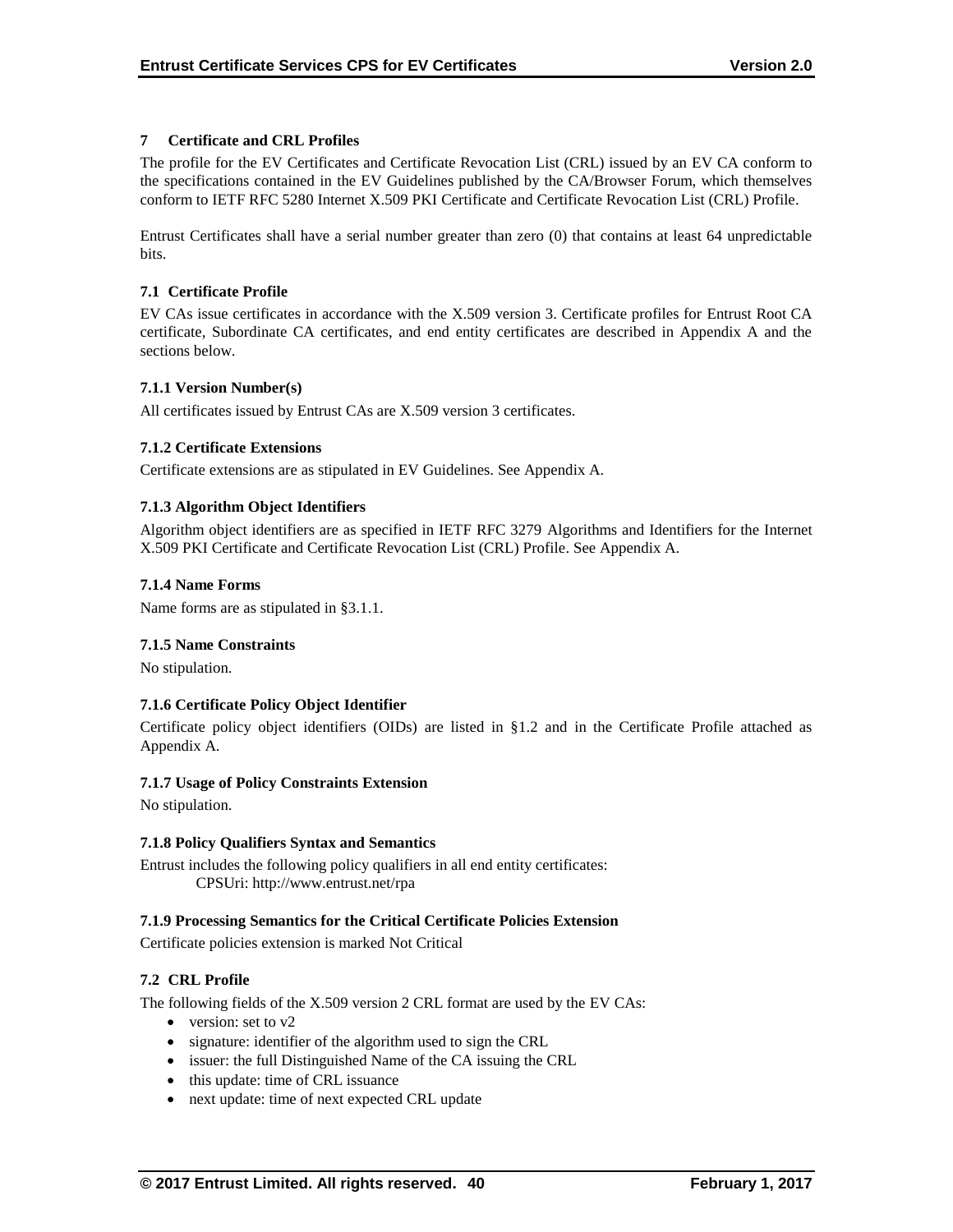revoked certificates: list of revoked Certificate information

# **7.3 OCSP Profile**

The profile for the EV Online Certificate Status Protocol (OCSP) messages issued by an EV CA conform to the specifications contained in the IETF RFC 2560 Internet X.509 PKI Online Certificate Status Protocol (OCSP) Profile.

# **7.4 Certificate Transparency**

EV SSL Certificates may include two or more signed certificate timestamps (SCT) from Google approved independent certificate transparency logs. Information on certificate transparency may be found in IETF RFC 6962.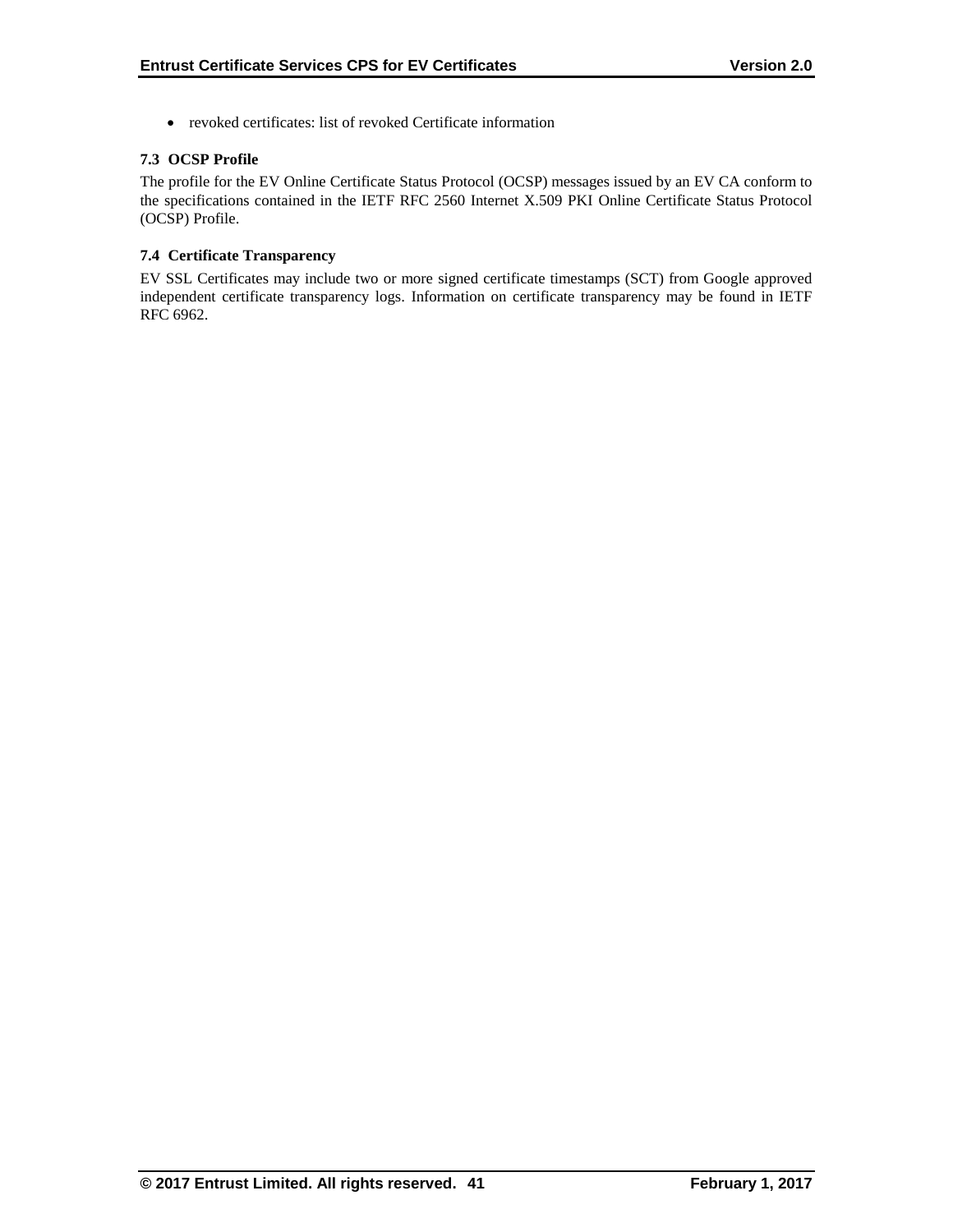#### **8 Specification Administration**

#### **8.1 Specification Change Procedures**

Entrust may, in its direction, modify the CPS and the terms and conditions contained herein from time to time. Entrust shall modify the CPS to stay concurrent with the latest version of the EV Guidelines and the Baseline Requirements.

Modifications to the CPS shall be published in the Entrust Repository and shall become effective fifteen (15) days after publication in the Entrust Repository unless Entrust withdraws such modified CPS prior to such effective date. In the event that Entrust makes a significant modification to CPS, the version number of the CPS shall be updated accordingly. Unless a Subscriber ceases to use, removes, and requests revocation of such Subscriber's EV Certificate(s) prior to the date on which an updated version of the CPS becomes effective, such Subscriber shall be deemed to have consented to the terms and conditions of such updated version of the CPS and shall be bound by the terms and conditions of such updated version of the CPS.

#### **8.2 Publication and Notification Policies**

Prior to major changes to this CPS, notification of the upcoming changes will be posted in the Entrust Repository.

#### **8.3 CPS Approval Procedures**

This CPS and any subsequent changes shall be approved by the Entrust Policy Authority.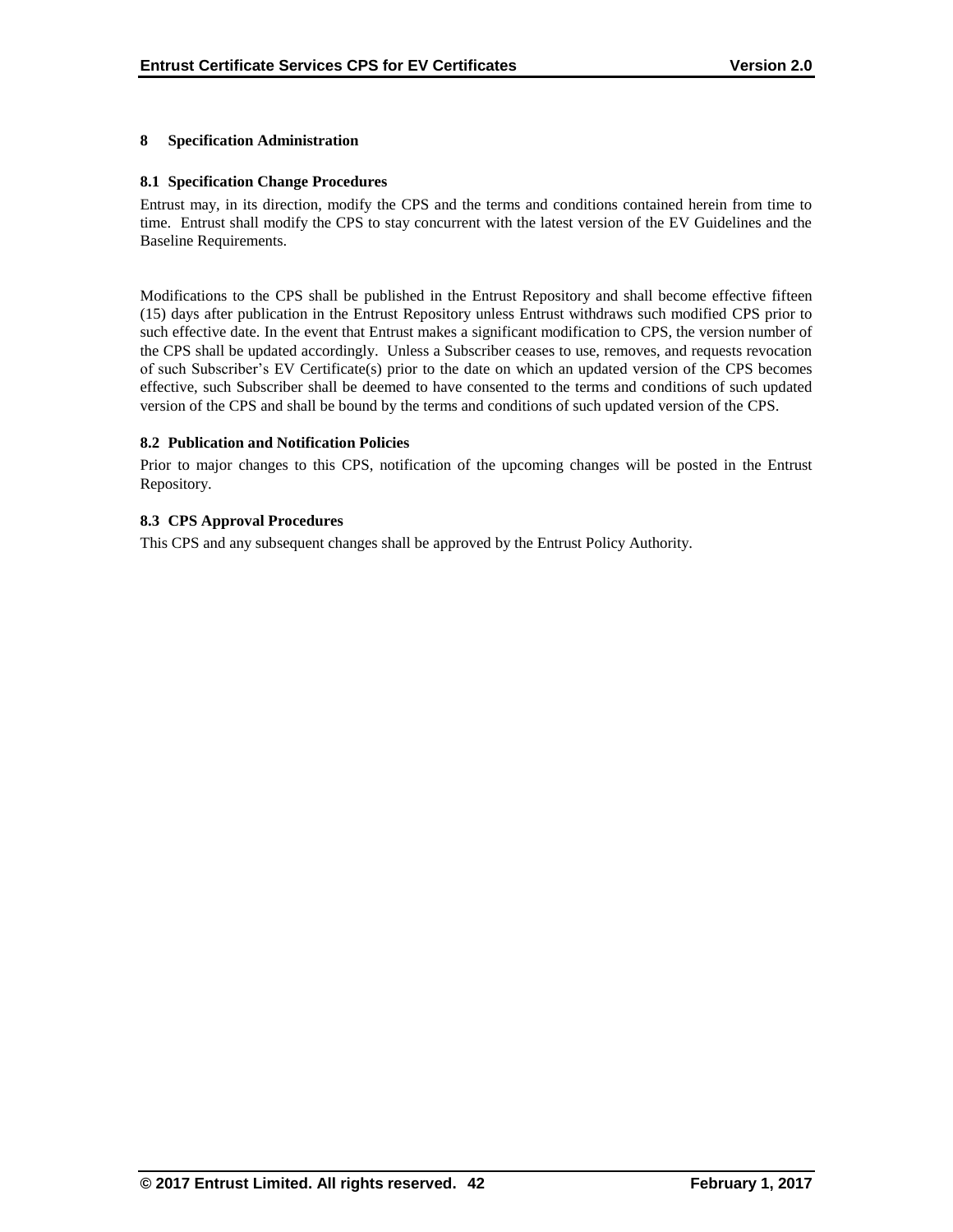## **9 Acronyms**

| <b>ASV</b>   | <b>Application Software Vendor</b>                                               |
|--------------|----------------------------------------------------------------------------------|
| CA.          | <b>Certification Authority</b>                                                   |
| <b>CAA</b>   | Certification Authority Authorization                                            |
| <b>CPS</b>   | <b>Certification Practice Statement</b>                                          |
| <b>CRL</b>   | <b>Certificate Revocation List</b>                                               |
| <b>CSR</b>   | Certificate Signing Request                                                      |
| CT           | Certificate Transparency                                                         |
| DN           | Distinguished Name                                                               |
| <b>DNS</b>   | Domain Name Server                                                               |
| <b>DSA</b>   | Digital Signature Algorithm                                                      |
| ECC          | <b>Elliptic Curve Cryptography</b>                                               |
| EV           | <b>Extended Validation</b>                                                       |
| <b>HTTP</b>  | <b>Hypertext Transfer Protocol</b>                                               |
| <b>IETF</b>  | <b>Internet Engineering Task Force</b>                                           |
| <b>ITU-T</b> | International Telecommunication Union - Telecommunication Standardization Sector |
| <b>MAC</b>   | Message Authentication Code                                                      |
| <b>OA</b>    | <b>Operational Authority</b>                                                     |
| <b>OCSP</b>  | <b>Online Certificate Status Protocol</b>                                        |
| <b>OID</b>   | Object Identifier                                                                |
| PA           | Policy Authority                                                                 |
| PIN          | <b>Personal Identification Number</b>                                            |
| <b>PKI</b>   | Public-Key Infrastructure                                                        |
| RA           | <b>Registration Authority</b>                                                    |
| <b>RDN</b>   | Relative Distinguished Name                                                      |
| <b>RFC</b>   | <b>Request for Comment</b>                                                       |
| <b>SEP</b>   | Secure Exchange Protocol                                                         |
| <b>SSL</b>   | Secure Sockets Layer                                                             |
| <b>URL</b>   | Universal Resource Locator                                                       |
|              |                                                                                  |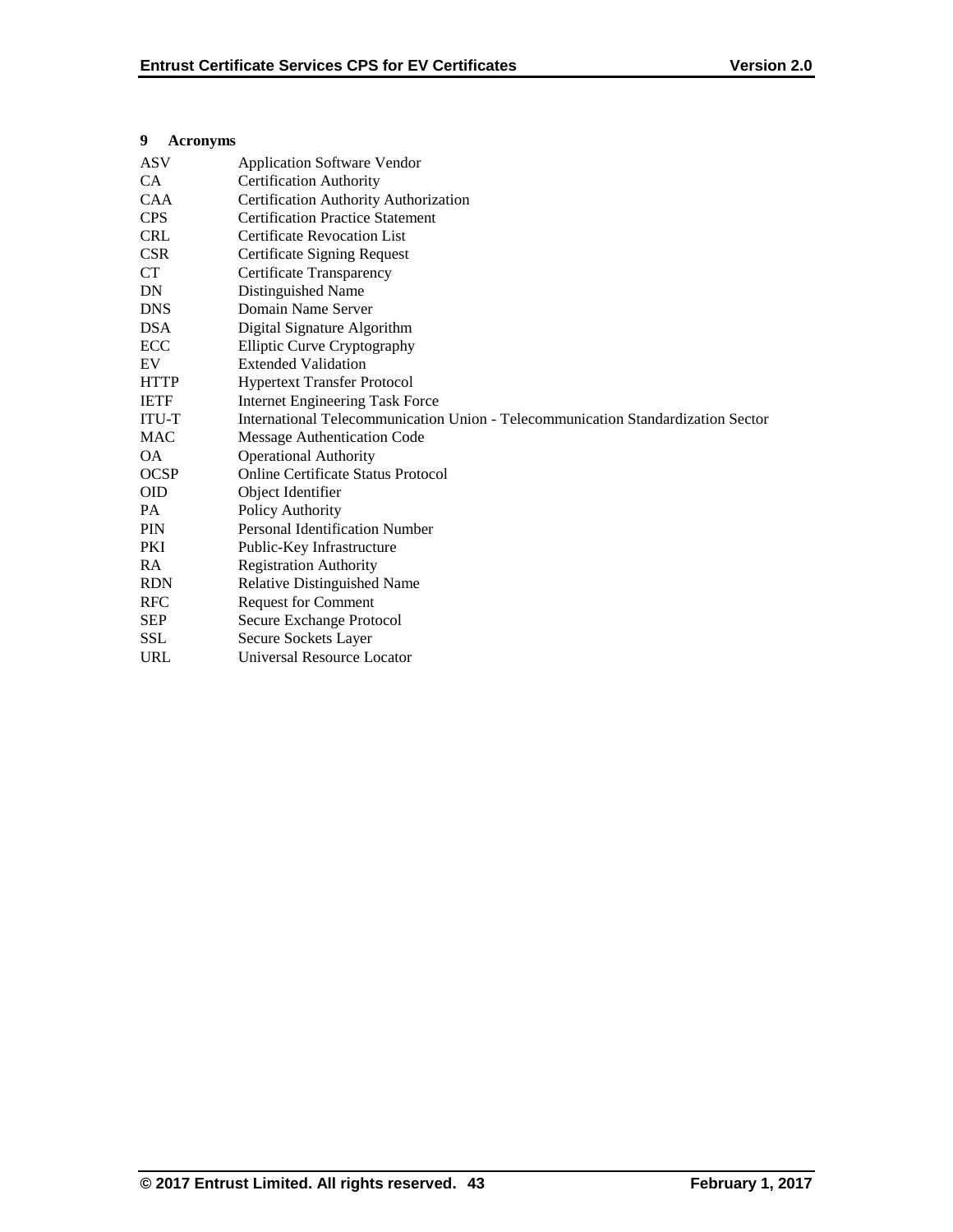#### **10 Definitions**

**Affiliate:** means collectively, Entrust Datacard Corporation and any person or entity that directly, or indirectly through one or more intermediaries, controls, is controlled by or is under common control with a party hereto. In this context, a party "controls" a corporation or another entity if it directly or indirectly owns or controls fifty percent (50%) or more of the voting rights for the board of directors or other mechanism of control or, in the case of a non-corporate entity, an equivalent interest.

**Applicant:** means an eligible organization applying for an EV Certificate, but which has not yet been issued an EV Certificate, or an organization that currently has an EV Certificate or EV Certificates and that is applying for renewal of such EV Certificate or EV Certificates or for an additional EV Certificate or EV Certificates.

**Application Software Vendor**: means a developer of Internet browser software or other software that displays or uses certificates, including but not limited to KDE, Microsoft, Mozilla Corporation, Nokia Corporation, Opera Software ASA, and Red Hat, Inc.

ASV: see Application Software Vendor.

**Baseline Requirements:** CA/Browser Forum Guidelines Baseline Requirements for the Issuance and Management of Publicly-Trusted Certificates published at http://www.cabforum.org. The Baseline Requirements describe certain minimum requirements that a CA must meet in order to issue SSL Certificates. In the event of any inconsistency between this CPS and the Baseline Requirements, the Baseline Requirements take precedence over this CPS.

**Business Day:** means any day, other than a Saturday, Sunday, statutory or civic holiday in the City of Ottawa, Ontario.

**CA:** see Certification Authority

**Certificate:** means a digital document that at a minimum: (a) identifies the CA issuing it, (b) names or otherwise identifies a Subject, (c) contains a Public Key of a Key Pair, (d) identifies its operational period, and (e) contains a serial number and is digitally signed by a CA.

**Certificate Beneficiaries**: means, collectively, all Application Software Vendors with whom Entrust has entered into a contract to include its root certificate(s) in software distributed by such Application Software Vendors, and all Relying Parties that actually rely on such Certificate during the Operational Period of such Certificate.

**Certificate Revocation List:** means a time-stamped list of the serial numbers of revoked Certificates that has been digitally signed by a CA.

**Certification Authority:** means an entity or organization that (i) creates and digitally signs Certificates that contain among other things a Subject's Public Key and other information that is intended to identify the Subject, (ii) makes Certificates available to facilitate communication with the Subject identified in the Certificate, and (iii) creates and digitally signs Certificate Revocation Lists containing information about Certificates that have been revoked and which should no longer be used or relied upon.

**Certification Practice Statement:** means a statement of the practices that a CA uses in issuing, managing, revoking, renewing, and providing access to Certificates, and the terms and conditions under which the CA makes such services available.

**Co-marketers:** means any person, entity, or organization that has been granted by Entrust or a RA operating under an EV CA the right to promote EV Certificates.

**Compromise:** means a suspected or actual loss, disclosure, or loss of control over sensitive information or data.

**CPS:** see Certification Practice Statement.

**CRL:** see Certificate Revocation List.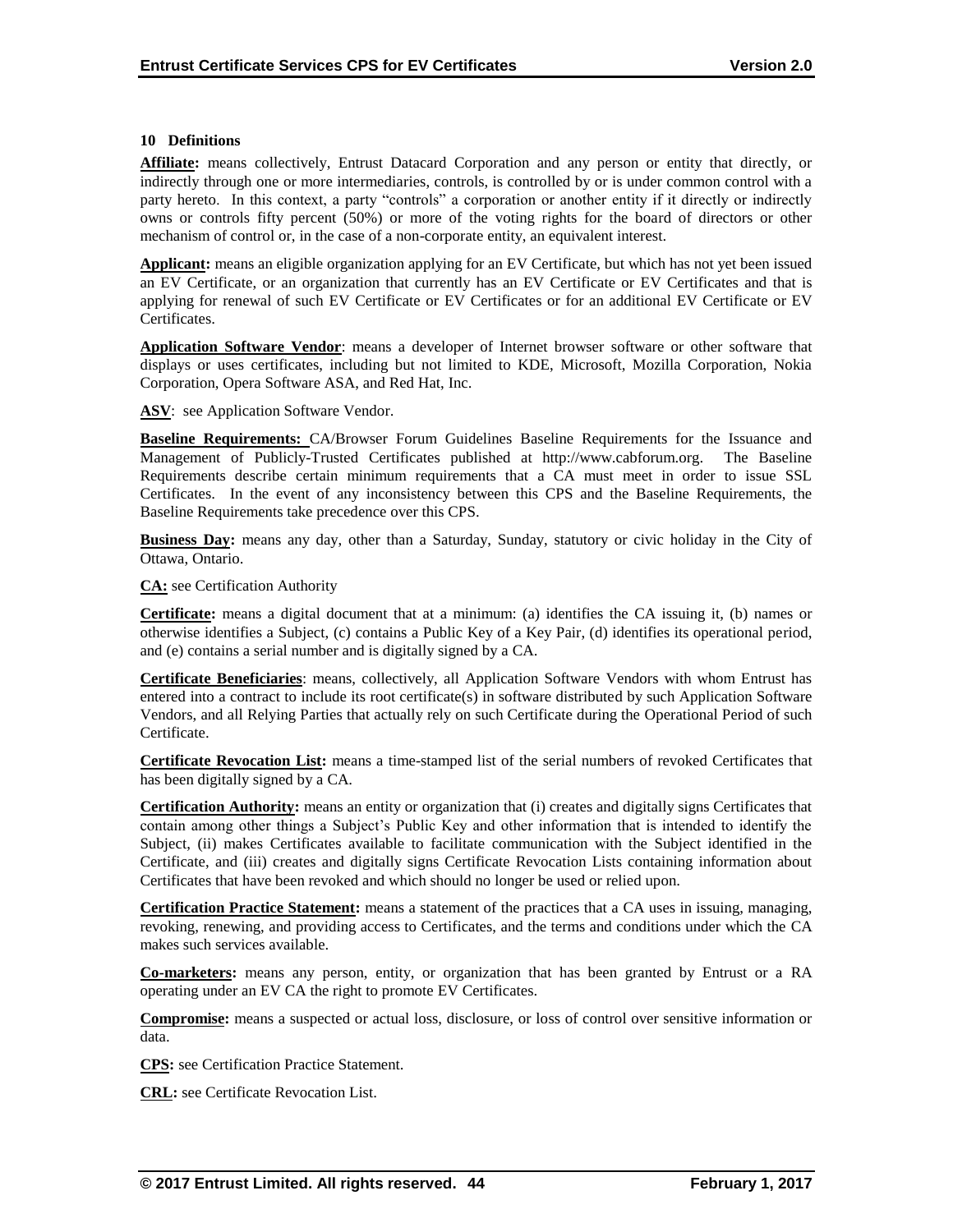**Cross Certificate(s)**: shall mean a Certificate(s) that (i) includes the Public Key of a Public-Private Key pair generated by an EV CA; and (ii) includes the digital signature of an Entrust Root CA.

**Entrust:** means Entrust Limited.

**Entrust Group**: means collectively, Entrust, Affiliates, independent third-party Registration Authorities, Resellers, Co-Marketers, distributors, subcontractors, agents, suppliers and any employees and directors of the foregoing.

**Entrust.net**: means Entrust Limited.

**Entrust Operational Authority:** means those personnel who work for or on behalf of Entrust and who are responsible for the operation of the EV CAs.

**Entrust Policy Authority:** means those personnel who work for or on behalf of Entrust and who are responsible for determining the policies and procedures that govern the operation of the EV CAs.

**Entrust Repository:** means a collection of databases and web sites that contain information about EV Certificates and services provided by Entrust in respect to EV Certificates, including among other things, the types of EV Certificates issued by the EV CAs, the services provided by Entrust in respect to EV Certificates, the fees charged by Entrust for EV Certificates and for the services provided by Entrust in respect to EV Certificates, Certificate Revocation Lists, the CPS, and other information and agreements that are intended to govern the use of EV Certificates.

**EV CA:** see EV Certification Authority

**EV Certificate:** means a Certificate issued by an Entrust EV CA meeting the requirements of one of the EV Guideline documents.

**EV Certificate Application:** means the form and application information requested by a RA operating under an Entrust EV CA and submitted by an Applicant when applying for the issuance of an EV Certificate.

**EV Certification Authority:** means a CA operated by or on behalf of Entrust for the purpose of issuing, managing, revoking, renewing, and providing access to EV Certificates.

**EV Certification Practice Statement:** means this document.

**EV Code Signing Certificate:** means a Code Signing Certificate issued by an Entrust EV Code Signing CA meeting the requirements of the EV Code Signing Guidelines.

**EV Code Signing Guidelines:** CA/Browser Forum Guidelines For The Issuance and Management of Extended Validation Code Signing Certificates published at http://www.cabforum.org. The EV Guidelines describe the requirements that a CA must meet in order to issue EV Code Signing Certificates. In the event of any inconsistency between this CPS and the EV Guidelines, the EV Guidelines take precedence over this CPS.

**EV Guidelines:** Collective referral to both the EV SSL Guidelines and the EV Code Signing Guidelines.

**EV SSL Guidelines:** CA/Browser Forum Guidelines For The Issuance and Management of Extended Validation Certificates published at http://www.cabforum.org. The EV Guidelines describe the requirements that a CA must meet in order to issue EV SSL Certificates. In the event of any inconsistency between this CPS and the EV Guidelines, the EV Guidelines take precedence over this CPS.

**EV SSL Certificate:** means an SSL Certificate issued by an Entrust EV SSL CA meeting the requirements of the EV SSL Guidelines.

**FIPS:** means the Federal Information Processing Standards. These are U.S. Federal standards that prescribe specific performance requirements, practices, formats, communication protocols, and other requirements for hardware, software, data, and telecommunications operation.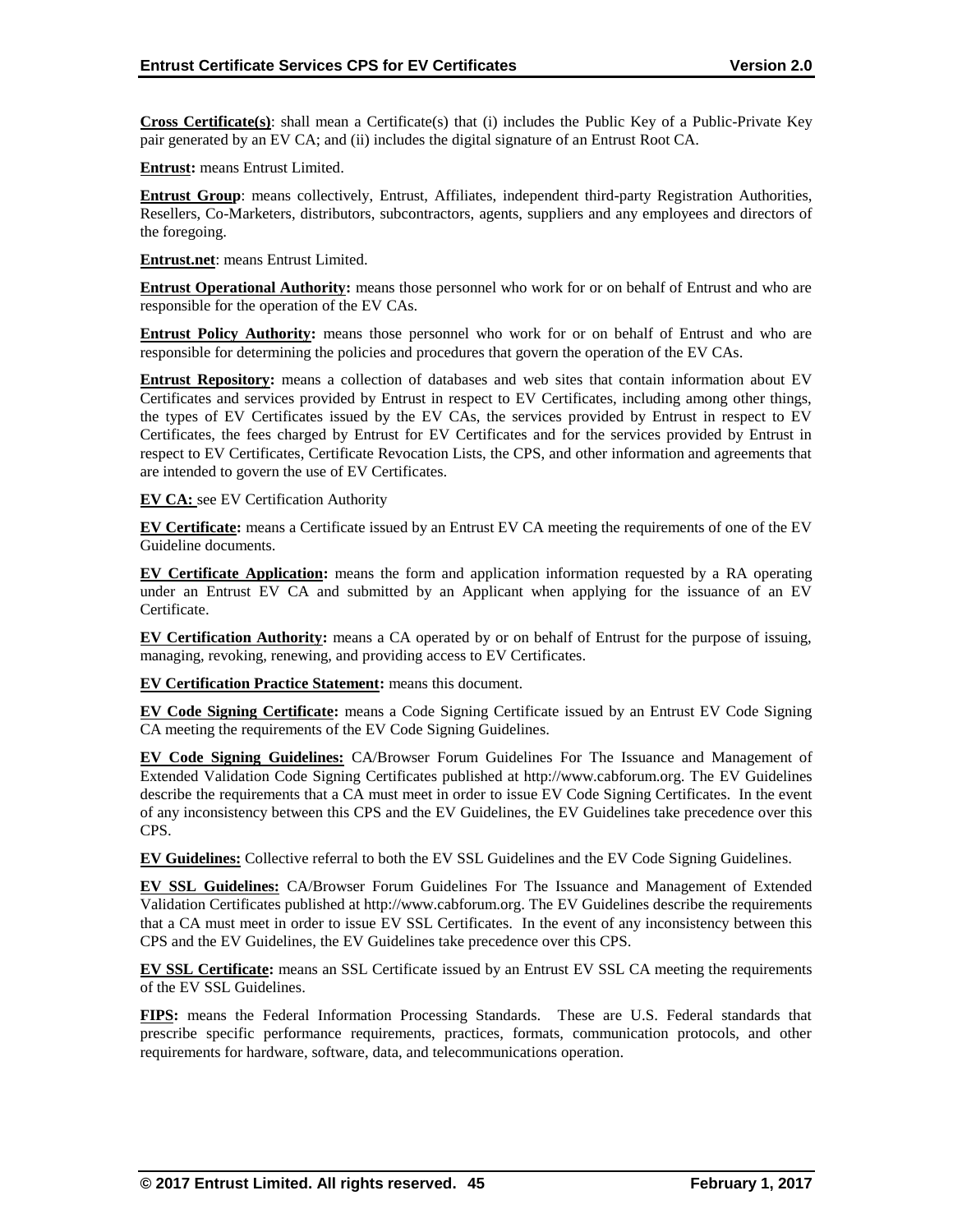**IETF:** means the Internet Engineering Task Force. The Internet Engineering Task Force is an international community of network designers, operators, vendors, and researchers concerned with the evolution of the Internet architecture and the efficient operation of the Internet.

**Key Pair:** means two mathematically related cryptographic keys, having the properties that (i) one key can be used to encrypt a message that can only be decrypted using the other key, and (ii) even knowing one key, it is believed to be computationally infeasible to discover the other key.

**Object Identifier:** means a specially-formatted sequence of numbers that is registered in accordance with internationally-recognized procedures for object identifier registration.

**Operational Period:** means, with respect to a Certificate, the period of its validity. The Operational Period would typically begin on the date the Certificate is issued (or such later date as specified in the Certificate), and ends on the date and time it expires as noted in the Certificate or earlier if the Certificate is Revoked.

**PKIX:** means an IETF Working Group developing technical specifications for PKI components based on X.509 Version 3 Certificates.

**Private Key:** means the key of a Key Pair used to decrypt an encrypted message. This key must be kept secret.

**Public Key:** means the key of a Key Pair used to encrypt a message. The Public Key can be made freely available to anyone who may want to send encrypted messages to the holder of the Private Key of the Key Pair. The Public Key is usually made publicly available in a Certificate issued by a CA and is often obtained by accessing a repository or database. A Public Key is used to encrypt a message that can only be decrypted by the holder of the corresponding Private Key.

**RA:** see Registration Authority.

**Registration Authority:** means an entity that performs two functions: (1) the receipt of information from a Subject to be named in an EV Certificate, and (2) the performance of verification of information provided by the Subject following the procedures prescribed by the EV CAs. In the event that the information provided by a Subject satisfies the criteria defined by the EV CAs, a RA may send a request to an EV CA requesting that the EV CA generate, digitally sign, and issue an EV Certificate containing the information verified by the RA.

**Relying Party:** means a person, entity, or organization that relies on or uses an EV Certificate and/or any other information provided in a Repository under an EV CA to obtain and confirm the Public Key and identity of a Subscriber. For avoidance of doubt, an ASV is not a "Relying Party" when software distributed by such ASV merely displays information regarding a certificate.

**Relying Party Agreement:** means the agreement between a Relying Party and Entrust or between a Relying Party and an independent third-party RA or Reseller under an EV CA in respect to the provision and use of certain information and services in respect to EV Certificates.

**Repository:** means a collection of databases and web sites that contain information about Certificates issued by a CA including among other things, the types of Certificates and services provided by the CA, fees for the Certificates and services provided by the CA, Certificate Revocation Lists, descriptions of the practices and procedures of the CA, and other information and agreements that are intended to govern the use of Certificates issued by the CA.

**Resellers:** means any person, entity, or organization that has been granted by Entrust or a RA operating under an EV CA the right to license the right to use EV Certificates.

**Revoke or Revocation:** means, with respect to a Certificate, to prematurely end the Operational Period of that Certificate from a specified time forward.

**Subject:** means an organization whose Public Key is contained in an EV Certificate.

**Subordinate CA Certificate**: shall mean a Certificate that (i) includes the Public Key of a Public-Private Key Pair generated by a CA; and (ii) includes the digital signature of an Entrust Root CA.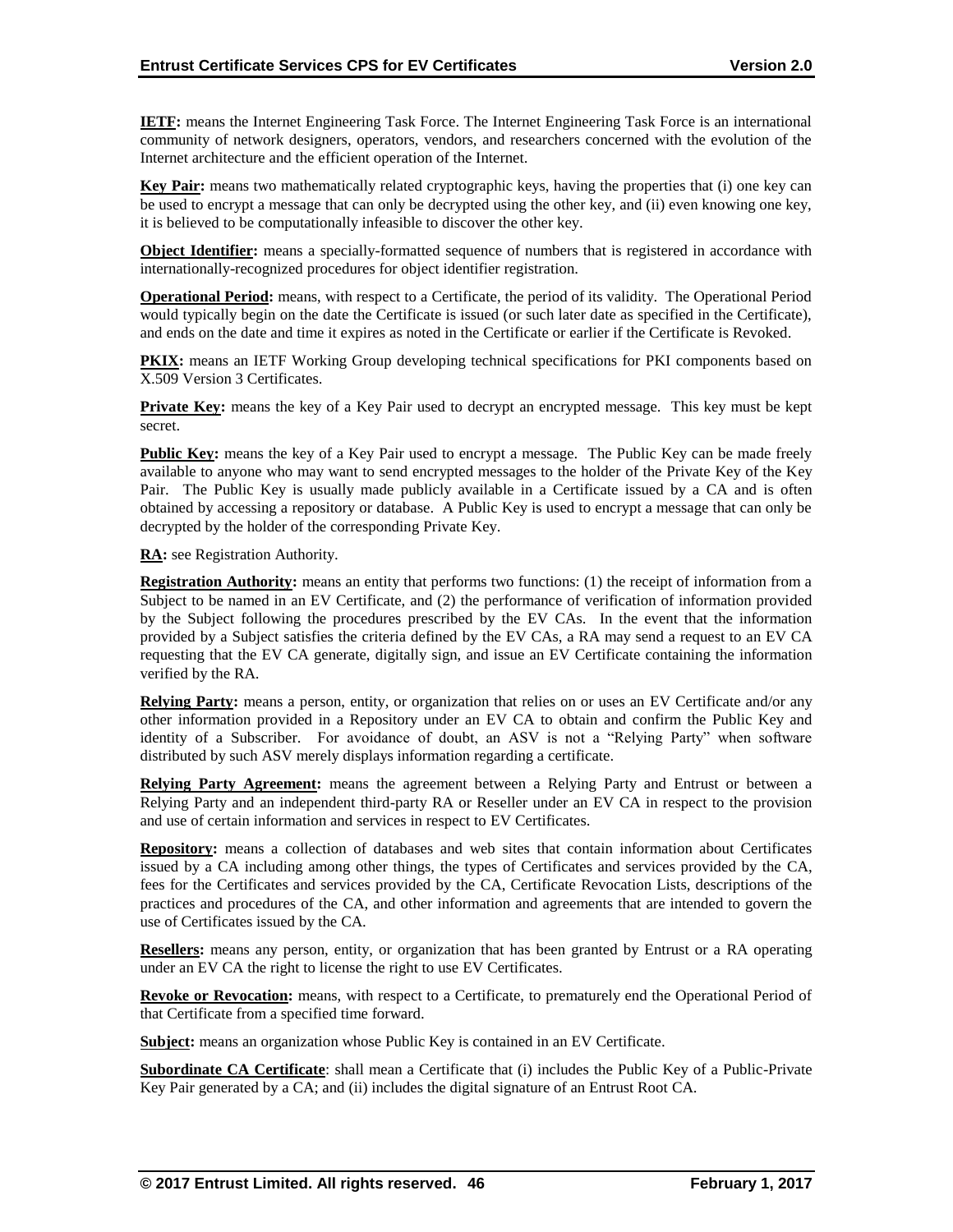**Subscriber:** means an organization that has applied for and has been issued an EV Certificate.

**Subscription Agreement:** means the agreement between a Subscriber and Entrust (or an Affiliate of Entrust) or between a Subscriber and an independent third-party RA or Reseller under an EV CA in respect to the issuance, management, and provision of access to an EV Certificate and the provision of other services in respect to such EV Certificate.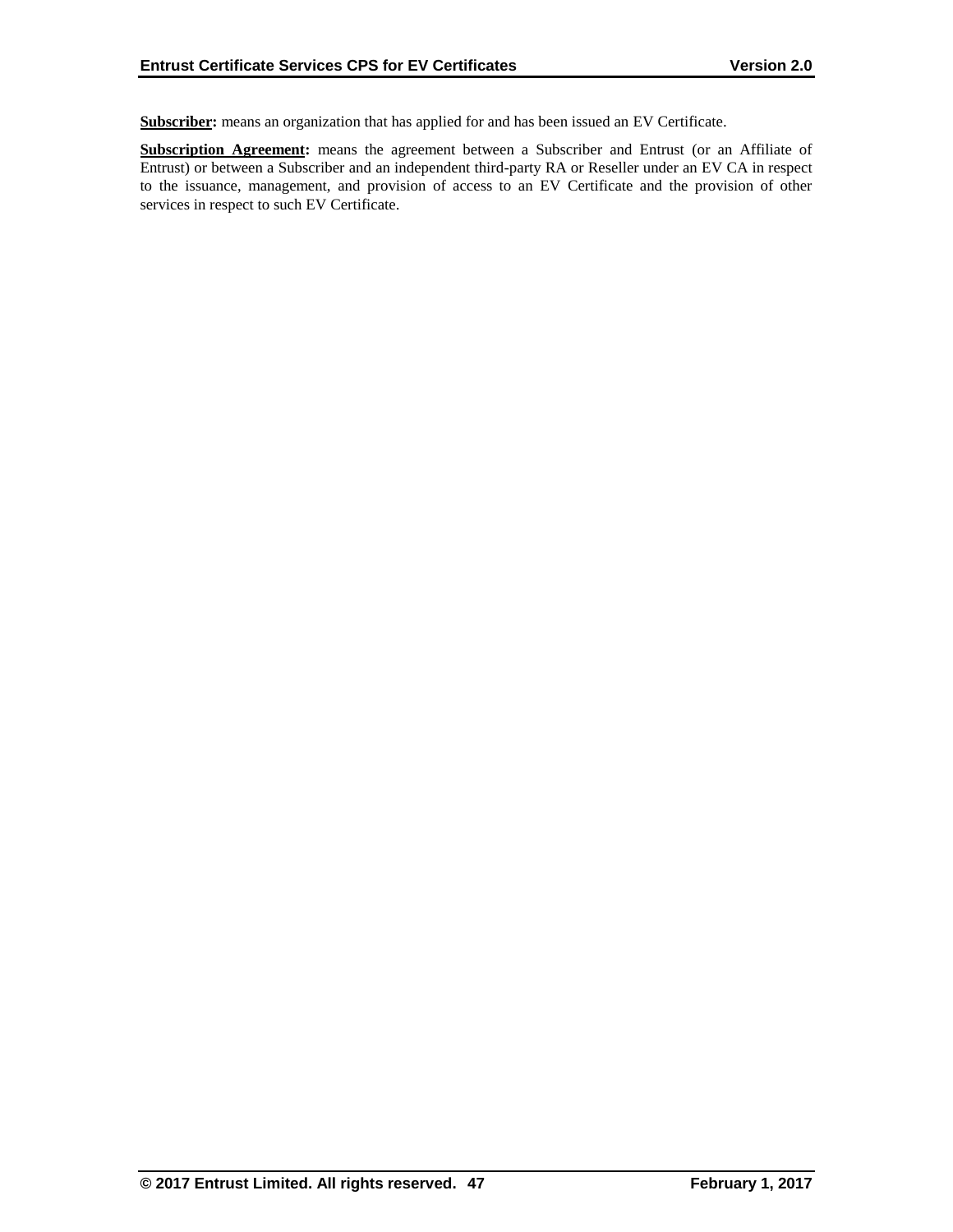# **Appendix A – Certificate Profiles**

| Field                       |                 | <b>Value</b>                                                   |
|-----------------------------|-----------------|----------------------------------------------------------------|
| <b>Attributes</b>           |                 |                                                                |
| Version                     |                 | V <sub>3</sub>                                                 |
| Serial Number               |                 | 38 63 de f8                                                    |
| Signature Algorithm         |                 | sha-1 WithRSAEncryption {1.2.840.113549.1.1.5}                 |
| <b>Issuer DN</b>            |                 | $CN =$ Entrust.net Certification Authority (2048)              |
|                             |                 | $OU = (c)$ 1999 Entrust.net Limited                            |
|                             |                 | $OU = www.entrust.net/CPS_2048 incorp. by ref. (limits liab.)$ |
|                             |                 | $O =$ Entrust.net                                              |
| <b>Validity Period</b>      |                 | Valid from: December 24, 1999                                  |
|                             |                 | Valid to: July 24, 2029                                        |
| Subject DN                  |                 | $CN =$ Entrust.net Certification Authority (2048)              |
|                             |                 | $OU = (c)$ 1999 Entrust.net Limited                            |
|                             |                 | $OU = www.entrust.net/CPS_2048 incorp. by ref. (limits liab.)$ |
|                             |                 | $Q =$ Entrust.net                                              |
| Subject Public Key          |                 | 2048-bit RSA key modulus                                       |
| Info                        |                 | rsaEncryption {1.2.840.113549.1.1.1}                           |
| <b>Extension</b>            | <b>Critical</b> |                                                                |
| <b>Authority Key</b>        |                 | Not present                                                    |
| Identifier                  |                 |                                                                |
| Subject Key Identifier      | No              | 55 e4 81 d1 11 80 be d8 89 b9 08 a3 31 f9 a1 24 09 16 b9 70    |
| Key Usage                   | Yes             | Certificate Signing, CRL Signing                               |
| <b>Certificate Policies</b> |                 | Not present                                                    |
| <b>Basic Constraints</b>    |                 | Subject Type=CA                                                |
|                             |                 | Path Length Constraint=None                                    |
| <b>CRL</b> Distribution     |                 | Not present                                                    |
| Points                      |                 |                                                                |
| Thumbprint (SHA1)           |                 | 50 30 06 09 1d 97 d4 f5 ae 39 f7 cb e7 92 7d 7d 65 2d 34 31    |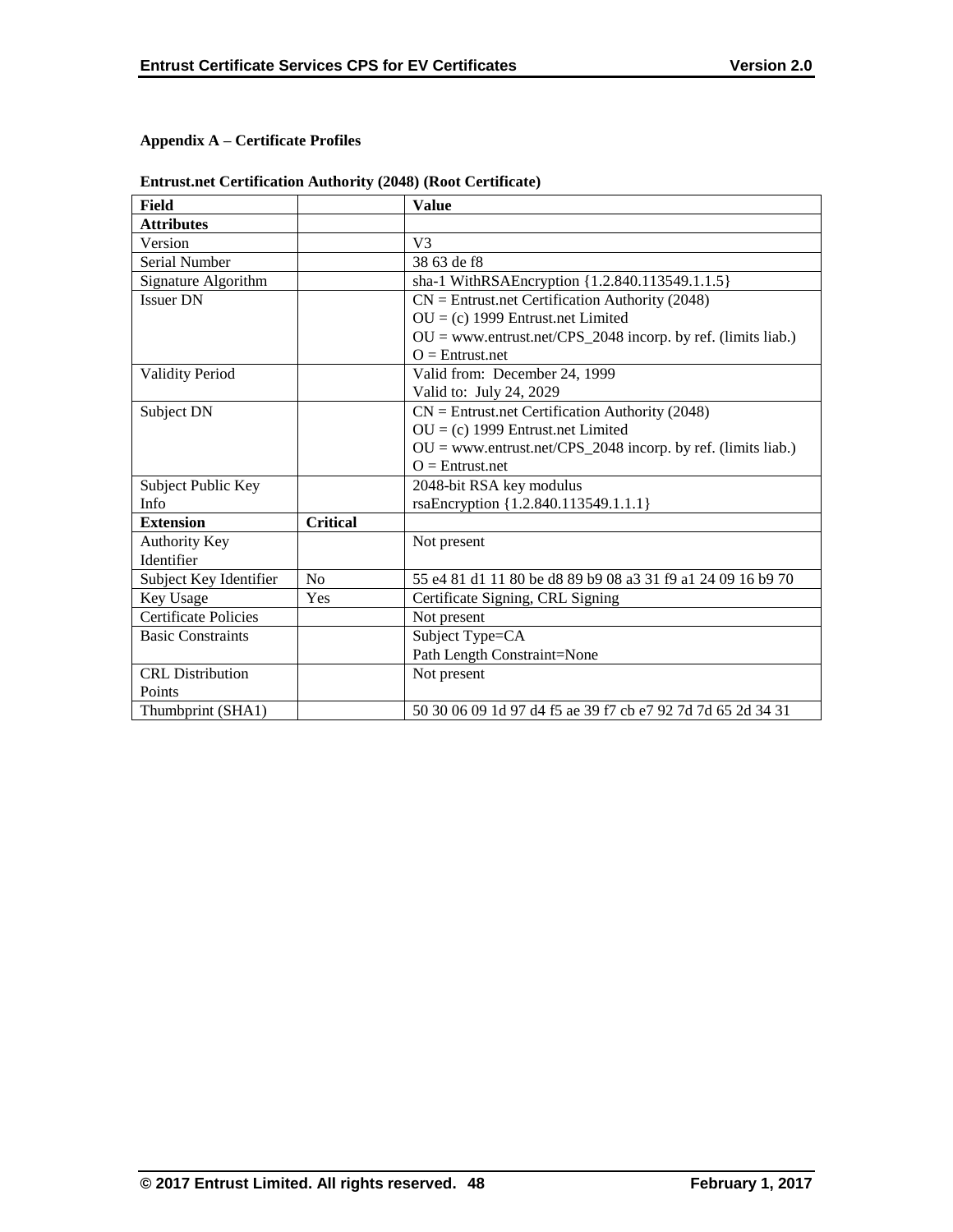| <b>Field</b>                       |                 | <b>Value</b>                                                         |
|------------------------------------|-----------------|----------------------------------------------------------------------|
| <b>Attributes</b>                  |                 |                                                                      |
| Version                            |                 | V <sub>3</sub>                                                       |
| Serial Number                      |                 | 45 6b 50 54                                                          |
| Signature Algorithm                |                 | sha-1 WithRSAEncryption {1.2.840.113549.1.1.5}                       |
| <b>Issuer DN</b>                   |                 | $CN =$ Entrust Root Certification Authority                          |
|                                    |                 | $OU = (c) 2006$ Entrust, Inc.                                        |
|                                    |                 | $OU =$ www.entrust.net/CPS incorporated by reference                 |
|                                    |                 | $O =$ Entrust, Inc.                                                  |
|                                    |                 | $C = US$                                                             |
| <b>Validity Period</b>             |                 | Valid from: November 27, 2006                                        |
|                                    |                 | Valid to: November 27, 2026                                          |
| Subject DN                         |                 | $CN =$ Entrust Root Certification Authority                          |
|                                    |                 | $OU = (c) 2006$ Entrust, Inc.                                        |
|                                    |                 | $OU =$ www.entrust.net/CPS incorporated by reference                 |
|                                    |                 | $O =$ Entrust, Inc.                                                  |
|                                    |                 | $C = US$                                                             |
| Subject Public Key                 |                 | 2048-bit RSA key modulus                                             |
| <b>Info</b>                        |                 | rsaEncryption {1.2.840.113549.1.1.1}                                 |
| <b>Extension</b>                   | <b>Critical</b> |                                                                      |
|                                    | N <sub>0</sub>  |                                                                      |
| <b>Authority Key</b><br>Identifier |                 | KeyID=68 90 e4 67 a4 a6 53 80 c7 86 66 a4 f1 f7 4b 43 fb 84<br>bd 6d |
|                                    |                 |                                                                      |
| Subject Key Identifier             | N <sub>0</sub>  | 68 90 e4 67 a4 a6 53 80 c7 86 66 a4 f1 f7 4b 43 fb 84 bd 6d          |
| Key Usage                          | Yes             | Certificate Signing, CRL Signing                                     |
| <b>Basic Constraints</b>           | Yes             | Subject Type = $CA$                                                  |
|                                    |                 | Path Length Constraint $=$ none                                      |

**Entrust Root Certification Authority (Root Certificate)**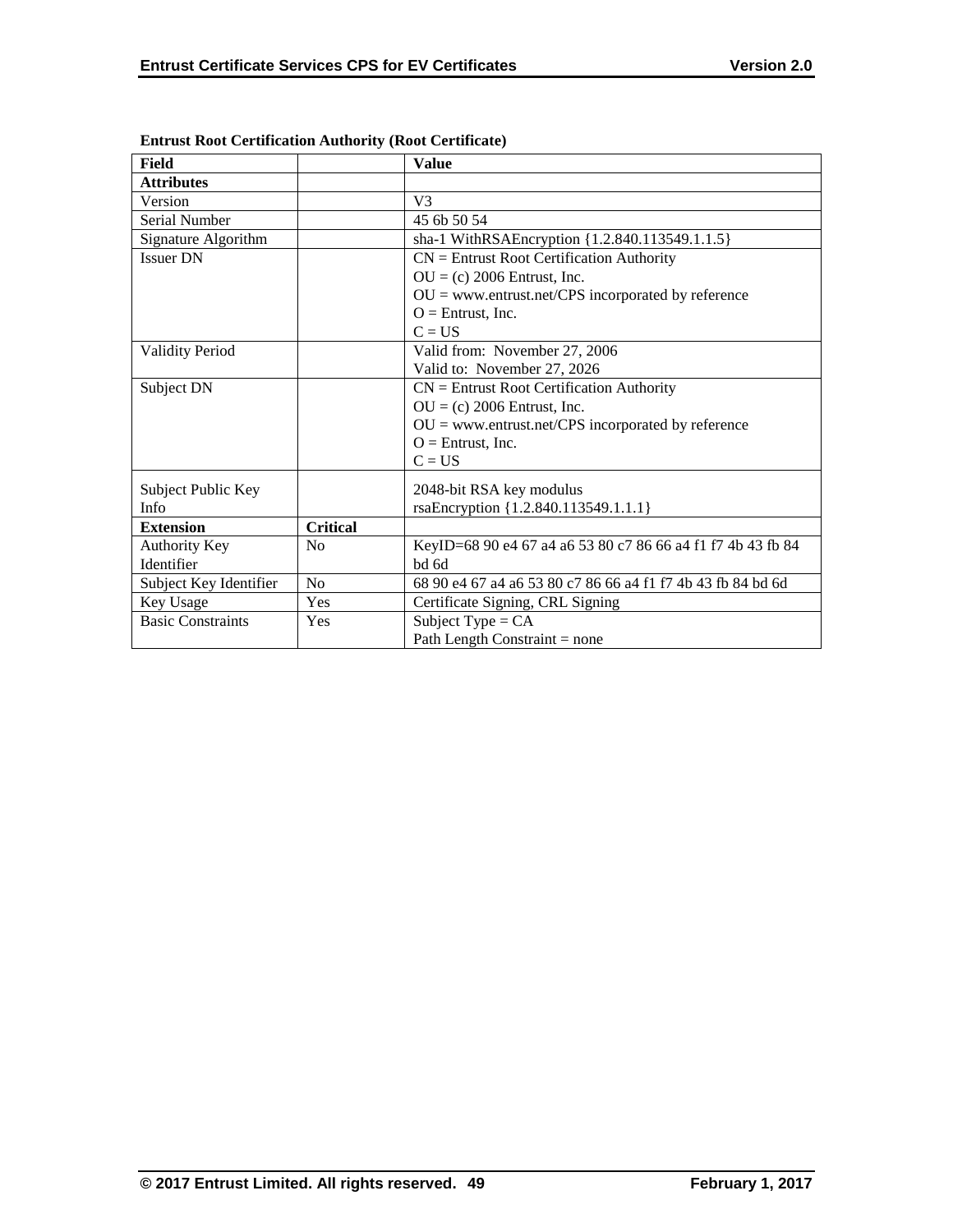| Field                    |                 | <b>Value</b>                                                |
|--------------------------|-----------------|-------------------------------------------------------------|
| <b>Attributes</b>        |                 |                                                             |
| Version                  |                 | V <sub>3</sub>                                              |
| Serial Number            |                 | 4a 53 8c 28                                                 |
| Signature Algorithm      |                 | sha-256 WithRSAEncryption                                   |
| <b>Issuer DN</b>         |                 | $CN =$ Entrust Root Certification Authority - G2            |
|                          |                 | $OU = (c) 2009$ Entrust, Inc. - for authorized use only     |
|                          |                 | $OU = See$ www.entrust.net/legal-terms                      |
|                          |                 | $O =$ Entrust, Inc.                                         |
|                          |                 | $C = US$                                                    |
| <b>Validity Period</b>   |                 | Valid from: July 7, 2009                                    |
|                          |                 | Valid to: December 7, 2030                                  |
| Subject DN               |                 | $CN =$ Entrust Root Certification Authority - G2            |
|                          |                 | $OU = (c) 2009$ Entrust, Inc. - for authorized use only     |
|                          |                 | $OU = See$ www.entrust.net/legal-terms                      |
|                          |                 | $O =$ Entrust, Inc.                                         |
|                          |                 | $C = US$                                                    |
| Subject Public Key       |                 | 2048-bit RSA key modulus                                    |
| Info                     |                 | rsaEncryption {1.2.840.113549.1.1.1}                        |
| <b>Extension</b>         | <b>Critical</b> |                                                             |
| Subject Key Identifier   | N <sub>o</sub>  | 6a 72 26 7a d0 1e ef 7d e7 3b 69 51 d4 6c 8d 9f 90 12 66 ab |
| Key Usage                | Yes             | Certificate Signing, CRL Signing                            |
| <b>Basic Constraints</b> | Yes             | Subject Type = $CA$                                         |
|                          |                 | Path Length Constraint $=$ none                             |

**Entrust Root Certification Authority – G2 (Root Certificate)**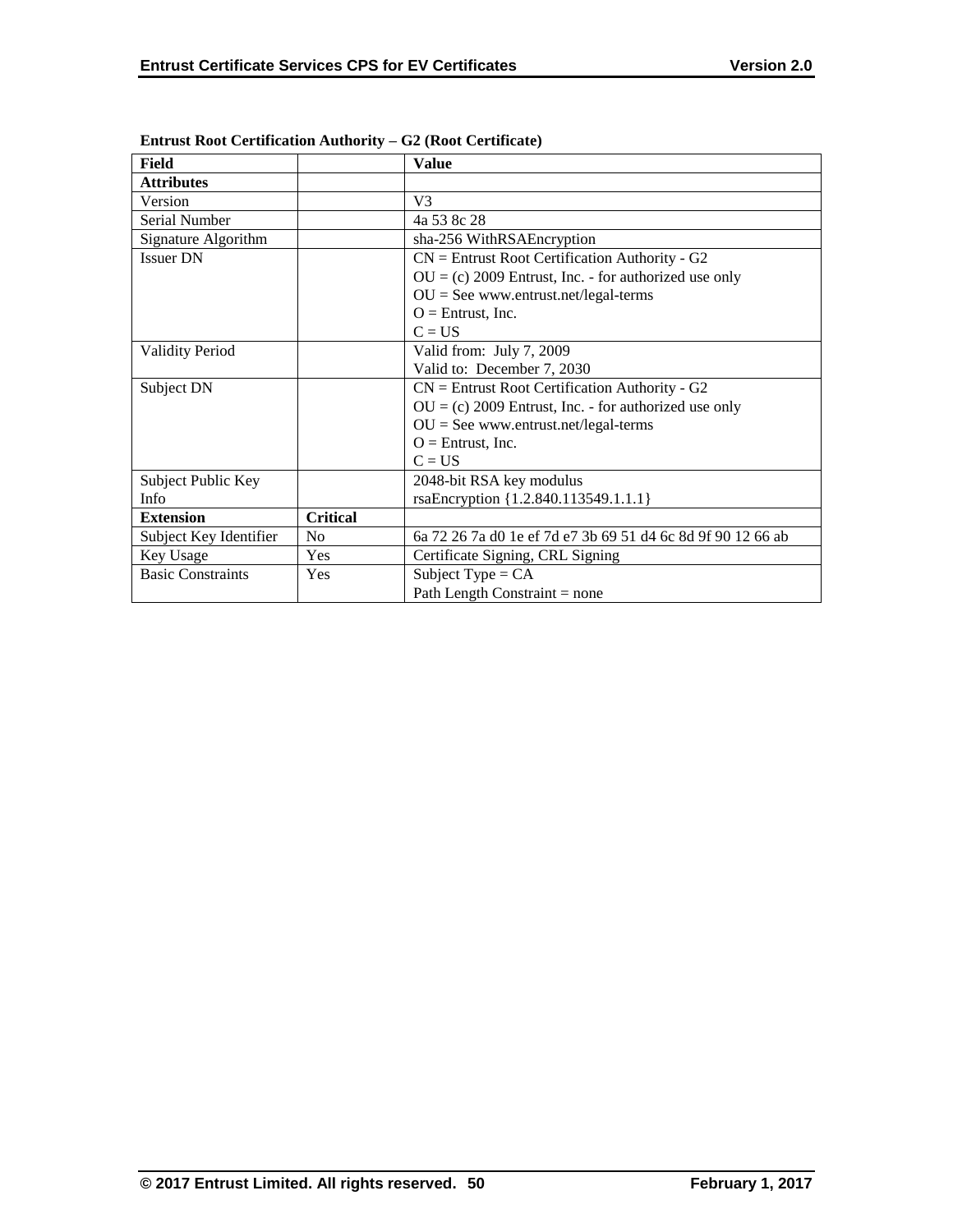| Field                              |                 | <b>Value</b>                                                                                                                                                                              |
|------------------------------------|-----------------|-------------------------------------------------------------------------------------------------------------------------------------------------------------------------------------------|
| <b>Attributes</b>                  |                 |                                                                                                                                                                                           |
| Version                            |                 | V <sub>3</sub>                                                                                                                                                                            |
| Serial Number                      |                 | 00 a6 8b 79 29 00 00 00 00 50 d0 91 f9                                                                                                                                                    |
| Signature Algorithm                |                 | ECDSA-SHA384                                                                                                                                                                              |
| <b>Issuer DN</b>                   |                 | $CN =$ Entrust Root Certification Authority – EC1<br>$OU = (c) 2012$ Entrust, Inc. - for authorized use only<br>$OU = See$ www.entrust.net/legal-terms<br>$O =$ Entrust, Inc.<br>$C = US$ |
| <b>Validity Period</b>             |                 | Valid from: December 18, 2012<br>Valid to: December 18, 2037                                                                                                                              |
| Subject DN                         |                 | Same as Issuer DN                                                                                                                                                                         |
| Subject Public Key Info            |                 | Elliptic Curve Public Key<br>SECG elliptic curve secp384r1 (aka NIST P-384)                                                                                                               |
| <b>Extension</b>                   | <b>Critical</b> |                                                                                                                                                                                           |
| <b>Authority Key</b><br>Identifier |                 | Not present                                                                                                                                                                               |
| Subject Key Identifier             | N <sub>0</sub>  | b 7 63 e 7 1 a dd 8d e 9 08 a 6 5 5 8 3 a 4 e 0 6 a 5 0 4 1 6 5 1 1 4 2 4 9                                                                                                               |
| Key Usage                          | Yes             | Certificate Signing, CRL Signing                                                                                                                                                          |
| <b>Basic Constraints</b>           | Yes             | Subject Type=CA<br>Path Length Constraint=None                                                                                                                                            |
| <b>CRL</b> Distribution<br>Points  |                 | Not present                                                                                                                                                                               |

# **Entrust Root Certification Authority – EC1 (Root Certificate)**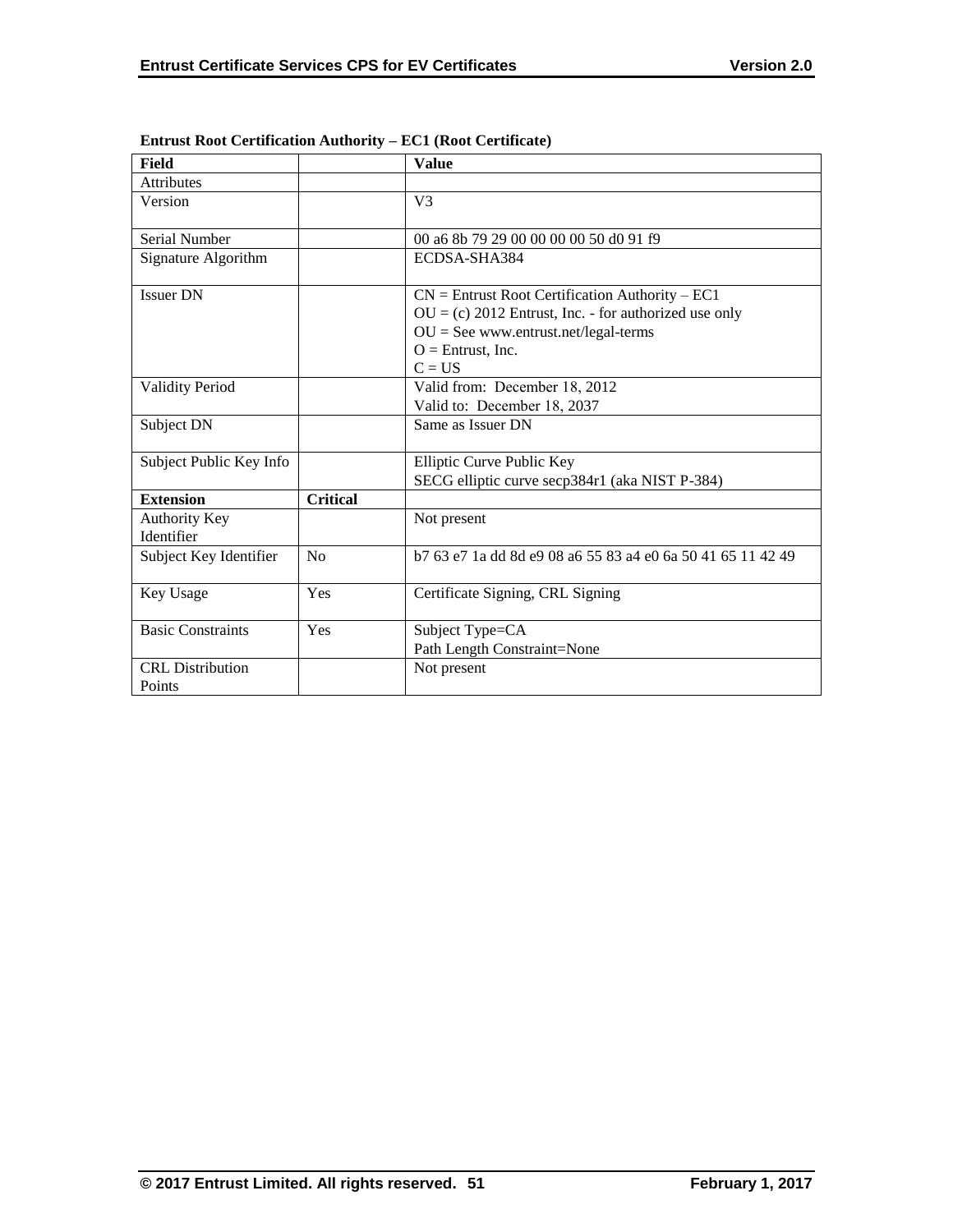| <b>Field</b>                |                 | <b>Value</b>                                        |
|-----------------------------|-----------------|-----------------------------------------------------|
| <b>Attributes</b>           |                 |                                                     |
| Version                     |                 | V <sub>3</sub>                                      |
| <b>Serial Number</b>        |                 | Unique number to PKI domain                         |
| Signature Algorithm         |                 | SHA-1, SHA-256 or SHA-384                           |
| Issuer DN                   |                 | Unique X.500 CA DN                                  |
| <b>Validity Period</b>      |                 | No later than 2030                                  |
|                             |                 | notBefore and notAfter are specified                |
| Subject DN                  |                 | Unique X.500 CA DN                                  |
| Subject Public Key          |                 | Minimum 2048-bit RSA key modulus rsaEncryption      |
| Info                        |                 | ${1.2.840.113549.1.1.1}$                            |
|                             |                 | or ECC keys of NIST P-384, or P-521                 |
| <b>Extension</b>            | <b>Critical</b> |                                                     |
| Authority Key               | N <sub>o</sub>  | Hash of the Root CA Public Key                      |
| Identifier                  |                 |                                                     |
| Subject Key Identifier      | N <sub>o</sub>  | Hash of the subjectPublicKey in this certificate    |
| Key Usage                   | Yes             | Certificate Signing, CRL Signing                    |
| <b>Extended Key Usage</b>   | N <sub>o</sub>  | As applicable from the following:                   |
|                             |                 | None present                                        |
|                             |                 | Server Authentication (1.3.6.1.5.5.7.3.1)           |
|                             |                 | Client Authentication (1.3.6.1.5.5.7.3.2)           |
|                             |                 | Code Signing (1.3.6.1.5.5.7.3.3)                    |
| <b>Certificate Policies</b> | N <sub>o</sub>  | Policy Identifier = All Issuance Policies           |
|                             |                 | uri: set as applicable                              |
| <b>Basic Constraints</b>    | Yes             | Subject Type = $CA$                                 |
|                             |                 | Path Length Constraint = value set as required      |
| Authority Information       | N <sub>o</sub>  | Access Method = On-line Certificate Status Protocol |
| Access                      |                 | (1.3.6.1.5.5.7.48.1)                                |
|                             |                 | accessLocation: http://ocsp.entrust.net             |
| <b>CRL</b> Distribution     | N <sub>o</sub>  | http://crl.entrust.net/2048ca.crl,                  |
| Points                      |                 | http://crl.entrust.net/rootca1.crl                  |
|                             |                 | http://crl/entrust.g2ca.crl, or                     |
|                             |                 | http://crl.entrust.net/ec1root.crl                  |

## **Subordinate CA Certificate**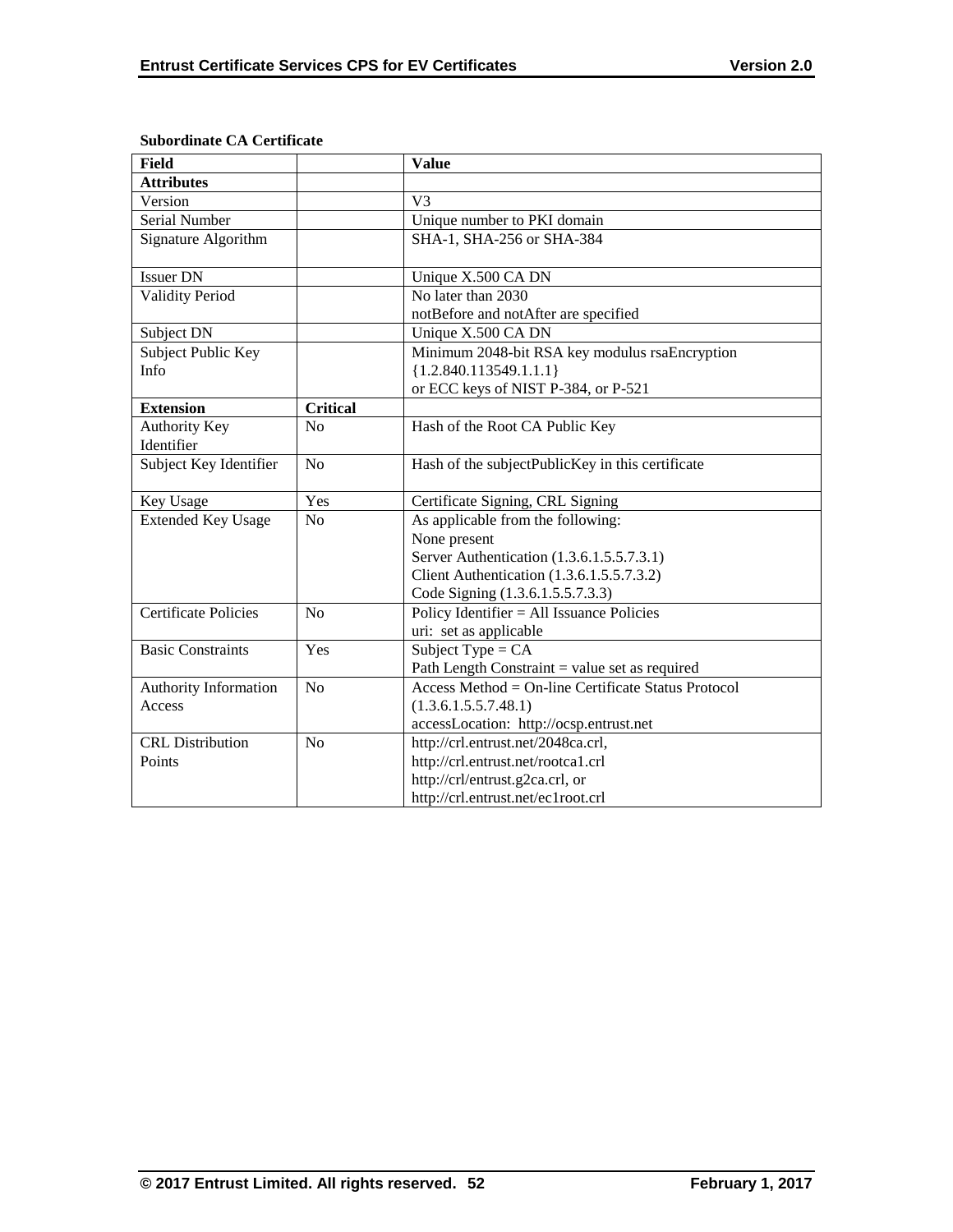| <b>Field</b>                |                 | <b>Value</b>                                                                                          |
|-----------------------------|-----------------|-------------------------------------------------------------------------------------------------------|
| <b>Attributes</b>           |                 |                                                                                                       |
| Version                     |                 | V <sub>3</sub>                                                                                        |
| Serial Number               |                 | Unique number to PKI domain with 64 bits entropy                                                      |
| <b>Issuer Signature</b>     |                 | SHA-256 or SHA-384                                                                                    |
| Algorithm                   |                 |                                                                                                       |
| <b>Issuer DN</b>            |                 | Unique X.500 CA DN                                                                                    |
| <b>Validity Period</b>      |                 | No greater than 27 months                                                                             |
|                             |                 | notBefore and notAfter are specified                                                                  |
| Subject DN                  |                 | $CN = <$ DNS name of secure server $> +$                                                              |
|                             |                 | serialNumber= <registration number="" of="" subscriber=""></registration>                             |
|                             |                 | $OU = corganization unit of subscripter > (optional)$                                                 |
|                             |                 | businessCatergory = $\langle$ applicable clause per the EV Guidelines $>$                             |
|                             |                 | $O = \left\langle \text{full legal name of subscripter} \right\rangle$                                |
|                             |                 | jurisdicationOfIncorporationLocalityName (if applicable) =                                            |
|                             |                 | <jurisdication incorporation="" locality="" of="" of<="" or="" registration="" td=""></jurisdication> |
|                             |                 | subscriber>                                                                                           |
|                             |                 | jurisdicationOfIncorporationStateOrProvinceName (if                                                   |
|                             |                 | $applicable) = \langle$ jurisdication of registration or incorporation state                          |
|                             |                 | or province of subscriber>                                                                            |
|                             |                 | jurisdicationOfIncorporationCountry = $\le$ jurisdication of                                          |
|                             |                 | registration or incorporation country of subscriber>                                                  |
|                             |                 | $L =$ <locality of="" subscriber=""></locality>                                                       |
|                             |                 | $S = \text{state}$ or province of subscriber $\text{in}$ (if applicable)                              |
|                             |                 | $C = \langle$ country of subscriber>                                                                  |
| Subject Public Key          |                 | Minimum 2048 RSA key modulus rsaEncryption                                                            |
| Info                        |                 | ${1.2.840.113549.1.1.1}$                                                                              |
|                             |                 | or ECC keys of NIST P-256, P-384, or P-521                                                            |
| <b>Extension</b>            | <b>Critical</b> |                                                                                                       |
| Authority Key               | N <sub>0</sub>  | Hash of the CA Public Key                                                                             |
| Identifier                  |                 |                                                                                                       |
| Subject Key Identifier      | N <sub>0</sub>  | Hash of the subjectPublicKey in this certificate                                                      |
|                             |                 |                                                                                                       |
| Subject Alternative         | N <sub>0</sub>  | DNS name(s) of secure server.                                                                         |
| Name                        |                 |                                                                                                       |
| Certificate                 | No              | 1.3.6.1.4.1.11129.2.4.2                                                                               |
| Transparency                |                 | MAY include two or more Certificate Transparency proofs from                                          |
|                             |                 | approved CT Logs.                                                                                     |
| Key Usage                   | N <sub>0</sub>  | RSA keys - Digital Signature, Key Encipherment                                                        |
|                             |                 | ECC keys - Digital Signature                                                                          |
| <b>Extended Key Usage</b>   | N <sub>0</sub>  | Server Authentication (1.3.6.1.5.5.7.3.1) and/or                                                      |
|                             |                 | Client Authentication (1.3.6.1.5.5.7.3.2)                                                             |
|                             |                 |                                                                                                       |
| <b>Certificate Policies</b> | N <sub>0</sub>  | [1]Certificate Policy:                                                                                |
|                             |                 | Policy Identifier=2.16.840.1.114028.10.1.2                                                            |
|                             |                 | [1,1] Policy Qualifier Info:                                                                          |
|                             |                 | Policy Qualifier Id=CPS                                                                               |
|                             |                 | Qualifier:                                                                                            |
|                             |                 | http://www.entrust.net/rpa                                                                            |
| <b>Basic Constraints</b>    | N <sub>0</sub>  | Subject Type = End Entity                                                                             |
|                             |                 | Path Length Constraint = None                                                                         |

## **EV SSL End Entity Certificate**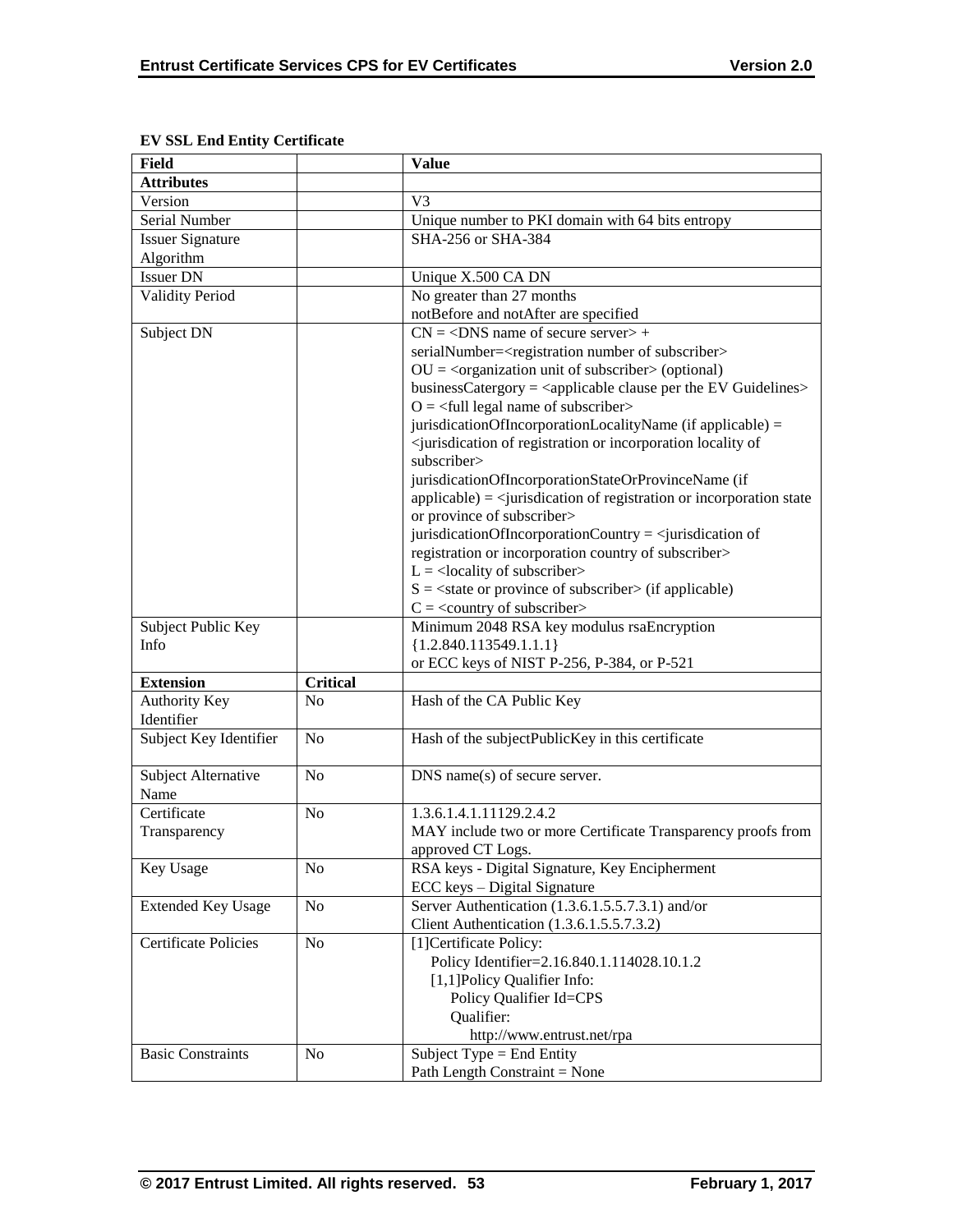| Field                        |                | Value                                                |
|------------------------------|----------------|------------------------------------------------------|
| <b>Authority Information</b> | N <sub>0</sub> | $Access Method = On-line Centlicate Status Protocol$ |
| Access                       |                | (1.3.6.1.5.5.7.48.1)                                 |
|                              |                | accessLocation: http://ocsp.entrust.net              |
|                              |                | $Access Method = Certification Authority Issue$      |
|                              |                | (1.3.6.1.5.5.7.48.2)                                 |
|                              |                | accessLocation: http://aia.entrust.net/l1e-chain.cer |
|                              |                | OR http://aia.entrust.net/11e-chainsha2.cer          |
|                              |                | OR http://aia.entrust.net/11j-ec1.cer                |
|                              |                | OR http://aia.entrust.net/11m-chain256.cer           |
| <b>CRL</b> Distribution      | N <sub>0</sub> | http://crl.entrust.net/level1e.crl                   |
| Points                       |                | OR https//crl.entrust.net/level1j.crl                |
|                              |                | OR http://crl.entrust.net/level1m.crl                |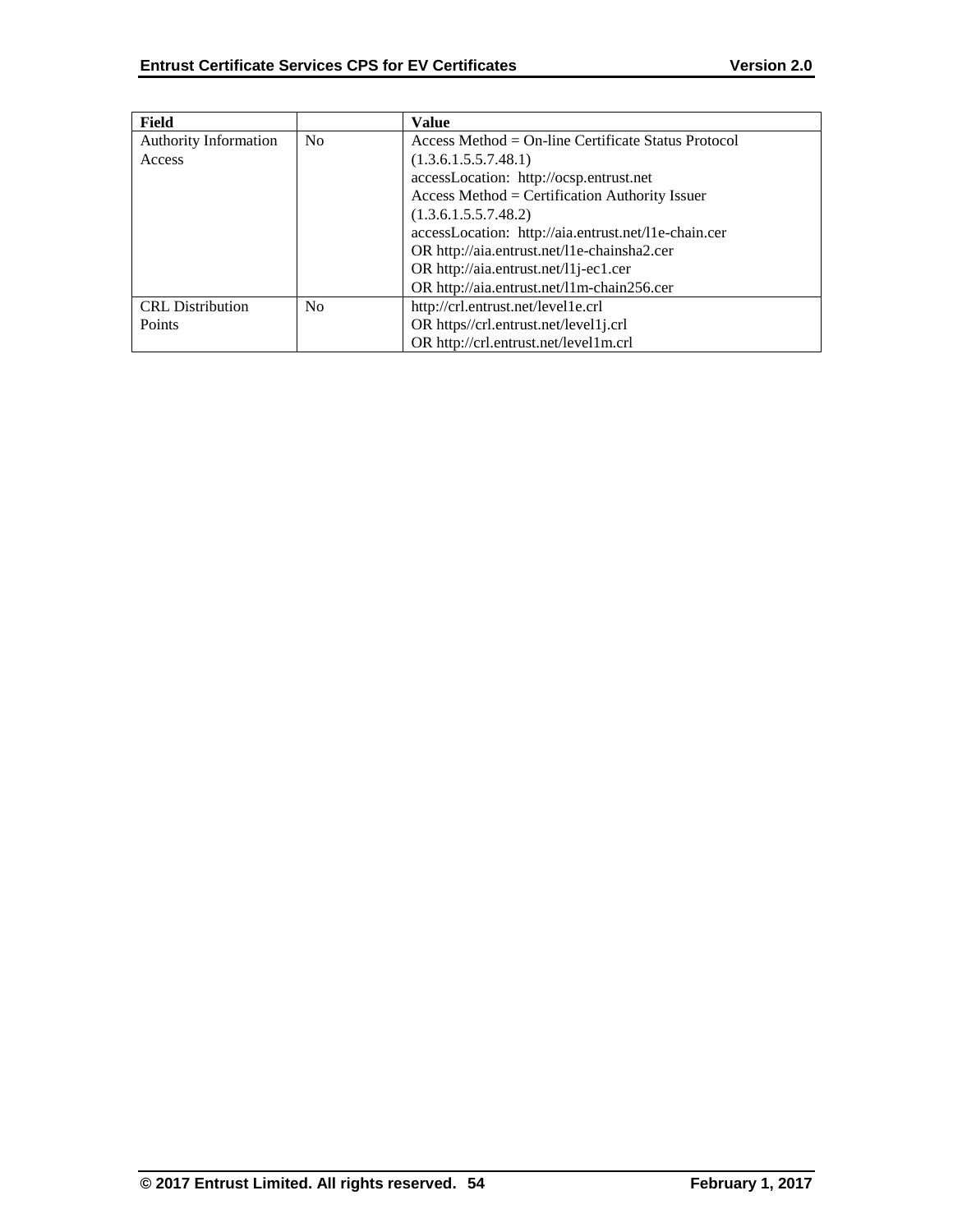| Field                       |                | <b>Value</b>                                                                                                                                                                                                                                                                                                                                                                                                                                                                                                                                                                                                                                                                                                                                                                                                                                                                                                                                                                                                                                                                                                                                       |
|-----------------------------|----------------|----------------------------------------------------------------------------------------------------------------------------------------------------------------------------------------------------------------------------------------------------------------------------------------------------------------------------------------------------------------------------------------------------------------------------------------------------------------------------------------------------------------------------------------------------------------------------------------------------------------------------------------------------------------------------------------------------------------------------------------------------------------------------------------------------------------------------------------------------------------------------------------------------------------------------------------------------------------------------------------------------------------------------------------------------------------------------------------------------------------------------------------------------|
| <b>Attributes</b>           |                |                                                                                                                                                                                                                                                                                                                                                                                                                                                                                                                                                                                                                                                                                                                                                                                                                                                                                                                                                                                                                                                                                                                                                    |
| Version                     |                | V <sub>3</sub>                                                                                                                                                                                                                                                                                                                                                                                                                                                                                                                                                                                                                                                                                                                                                                                                                                                                                                                                                                                                                                                                                                                                     |
| Serial Number               |                | Unique number to PKI domain with 64 bits entropy                                                                                                                                                                                                                                                                                                                                                                                                                                                                                                                                                                                                                                                                                                                                                                                                                                                                                                                                                                                                                                                                                                   |
| <b>Issuer Signature</b>     |                | $sha-256$                                                                                                                                                                                                                                                                                                                                                                                                                                                                                                                                                                                                                                                                                                                                                                                                                                                                                                                                                                                                                                                                                                                                          |
| Algorithm                   |                |                                                                                                                                                                                                                                                                                                                                                                                                                                                                                                                                                                                                                                                                                                                                                                                                                                                                                                                                                                                                                                                                                                                                                    |
| <b>Issuer DN</b>            |                | $CN =$ Entrust Extended Validation Code Signing $CA -$<br>EVCS <sub>1</sub><br>$OU = (c) 2015$ Entrust, Inc. - for authorized use only<br>$OU = See$ www.entrust.net/legal-terms<br>$O =$ Entrust, Inc.<br>$C = US$                                                                                                                                                                                                                                                                                                                                                                                                                                                                                                                                                                                                                                                                                                                                                                                                                                                                                                                                |
| <b>Validity Period</b>      |                | No greater than 39 months<br>notBefore and notAfter are specified                                                                                                                                                                                                                                                                                                                                                                                                                                                                                                                                                                                                                                                                                                                                                                                                                                                                                                                                                                                                                                                                                  |
| Subject DN                  |                | $CN =$ <full legal="" name="" of="" subscriber=""><br/>serialNumber=<registration number="" of="" subscriber=""><br/>businessCatergory = <math>\langle</math>applicable clause per the EV<br/>Guidelines&gt;<br/><math>OU = corganization unit of subscripter &gt; (optional)</math><br/><math>O = \left\langle \text{full legal name of subscripter} \right\rangle</math><br/>jurisdicationOfIncorporationLocalityName (if applicable) =<br/><jurisdication incorporation="" locality="" of="" of<br="" or="" registration="">subscriber&gt; (optional)<br/>jurisdicationOfIncorporationStateOrProvinceName (if<br/><math>applicable) = \langle</math>jurisdication of registration or incorporation<br/>state or province of subscriber&gt; (optional)<br/>jurisdicationOfIncorporationCountry = <math>\le</math>jurisdication of<br/>registration or incorporation country of subscriber&gt;<br/><math>L =</math> <locality of="" subscriber=""> (optional)<br/><math>S = \text{state}</math> or province of subscriber (if applicable)<br/><math>C = \langle</math> country of subscriber&gt;</locality></jurisdication></registration></full> |
| Subject Public Key Info     |                | Minimum 2048-bit RSA key modulus<br>rsaEncryption {1.2.840.113549.1.1.1}                                                                                                                                                                                                                                                                                                                                                                                                                                                                                                                                                                                                                                                                                                                                                                                                                                                                                                                                                                                                                                                                           |
| Extension                   | Critical       |                                                                                                                                                                                                                                                                                                                                                                                                                                                                                                                                                                                                                                                                                                                                                                                                                                                                                                                                                                                                                                                                                                                                                    |
| Authority Key Identifier    | N <sub>o</sub> | Hash of the CA public key                                                                                                                                                                                                                                                                                                                                                                                                                                                                                                                                                                                                                                                                                                                                                                                                                                                                                                                                                                                                                                                                                                                          |
| Subject Key Identifier      | N <sub>o</sub> | Hash of the subjectPublicKey in this certificate                                                                                                                                                                                                                                                                                                                                                                                                                                                                                                                                                                                                                                                                                                                                                                                                                                                                                                                                                                                                                                                                                                   |
| Key Usage                   | Yes            | Digital Signature                                                                                                                                                                                                                                                                                                                                                                                                                                                                                                                                                                                                                                                                                                                                                                                                                                                                                                                                                                                                                                                                                                                                  |
| <b>Extended Key Usage</b>   | No             | Code Signing (1.3.6.1.5.5.7.3.3)                                                                                                                                                                                                                                                                                                                                                                                                                                                                                                                                                                                                                                                                                                                                                                                                                                                                                                                                                                                                                                                                                                                   |
| <b>Certificate Policies</b> | No             | [1] Certificate Policy:<br>Policy Identifier= 2.16.840.1.114028.10.1.2<br>[1,1] Policy Qualifier Info:<br>Policy Qualifier Id=CPS<br>Qualifier: http://www.entrust.net/rpa<br>[2]Certificate Policy:<br>Policy Identifier=2.23.140.1.3                                                                                                                                                                                                                                                                                                                                                                                                                                                                                                                                                                                                                                                                                                                                                                                                                                                                                                             |
| <b>Basic Constraints</b>    | N <sub>o</sub> | Subject Type = End Entity<br>Path Length Constraint = None                                                                                                                                                                                                                                                                                                                                                                                                                                                                                                                                                                                                                                                                                                                                                                                                                                                                                                                                                                                                                                                                                         |

**EV Code Signing End Entity Certificate**